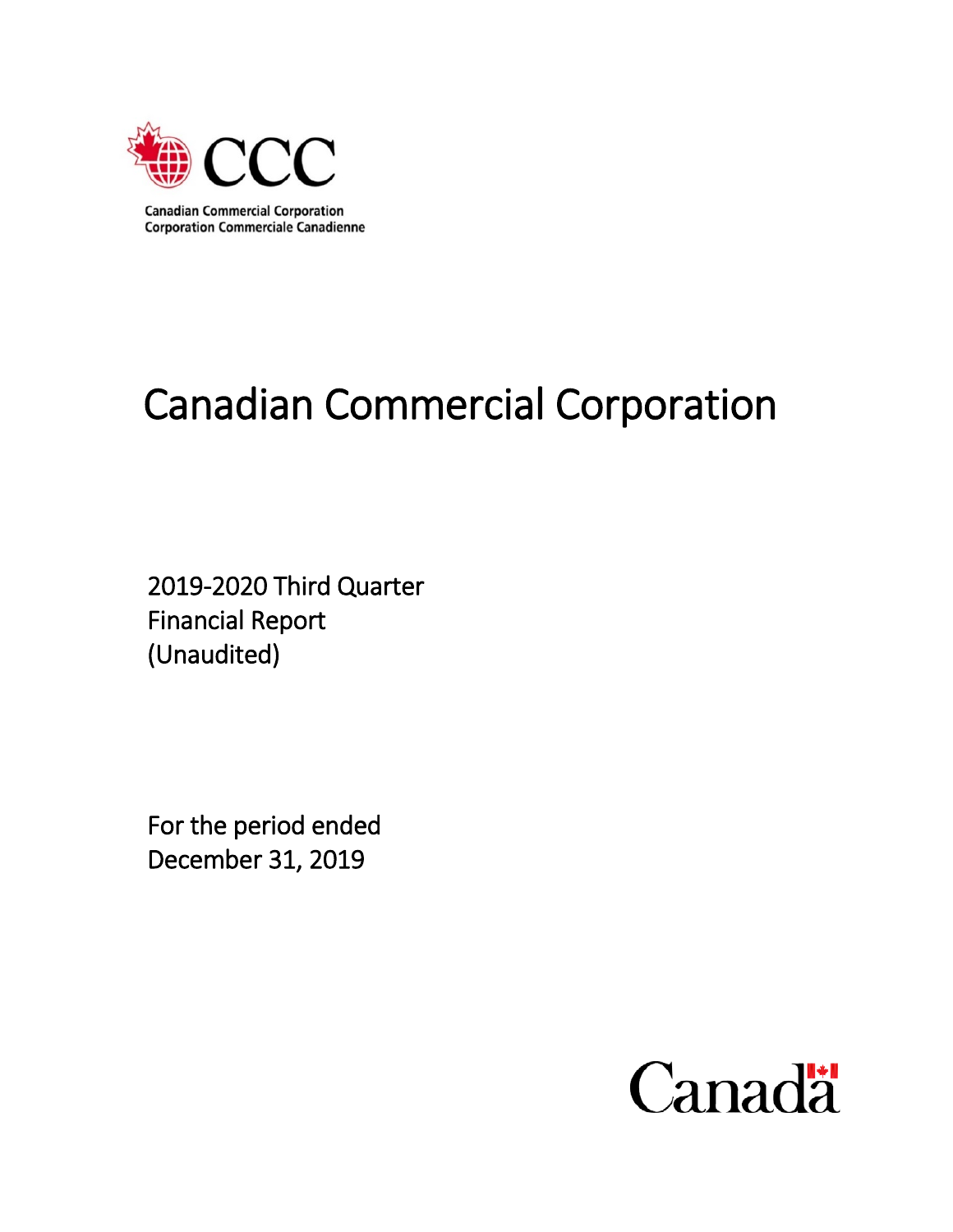# TABLE OF CONTENTS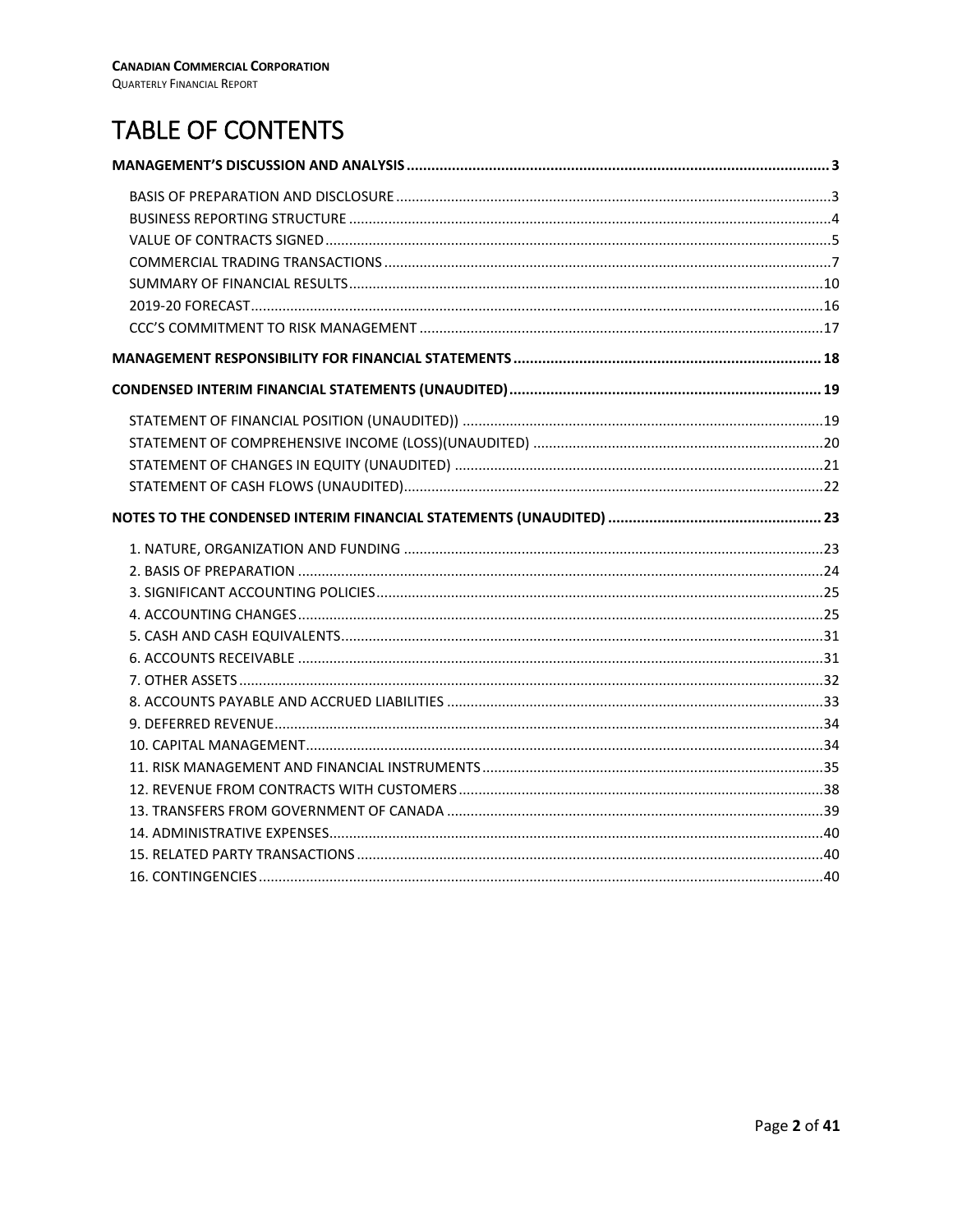# <span id="page-2-1"></span><span id="page-2-0"></span>MANAGEMENT'S DISCUSSION AND ANALYSIS

# **BASIS OF PREPARATION AND DISCLOSURE**

The following management's discussion and analysis ("MD&A") was prepared in accordance with the Treasury Board Standard on Quarterly Financial Reports for Crown Corporations and is not intended to be a full MD&A. It should be read in conjunction with the Corporation's Annual Report and the audited annual financial statements for the year ended March 31, 2019. All amounts presented are in Canadian dollars unless otherwise specified.

This document contains projections and other forward-looking statements regarding future events. Such statements require management to make assumptions that are subject to risk and uncertainty. Consequently, actual results may differ materially from expectations expressed in forward-looking statements. These risks and uncertainties are discussed in the risk section following the financial analysis.

Non-GAAP measures and relevant information, such as the value of contracts signed ("VCS") and Commercial Trading Transactions ("CTT"), are presented in the MD&A, including a description of how these items are measured.

Historically, large contracts have materially affected the financial statements of Canadian Commercial Corporation ("CCC" or the "Corporation"), causing significant variations in certain year-over-year amounts on the Statement of Financial Position and the Statement of Comprehensive Income (Loss). The most significant of these contracts is the multi-billiondollar multi-year Armoured Brigades Program ("ABP") contract. Due to the magnitude of this contract, the ABP has been presented separately in certain sections of the MD&A.

### **Accounting Disclosures**

*International Financial Reporting Standard 15 – Revenue from contracts with customers* ("IFRS 15"), became effective on April 1, 2018 and was reflected in the Corporation's audited financial statements for the year ended March 31, 2019. While the Corporation's operations and contractual responsibilities have not changed, the adoption of IFRS 15 has materially impacted the way transactions and results are measured and reported. Therefore, the results for the comparative period December 31, 2018 have been restated to comply with IFRS 15 with details in Note 4 of the Condensed Interim Financial Statements.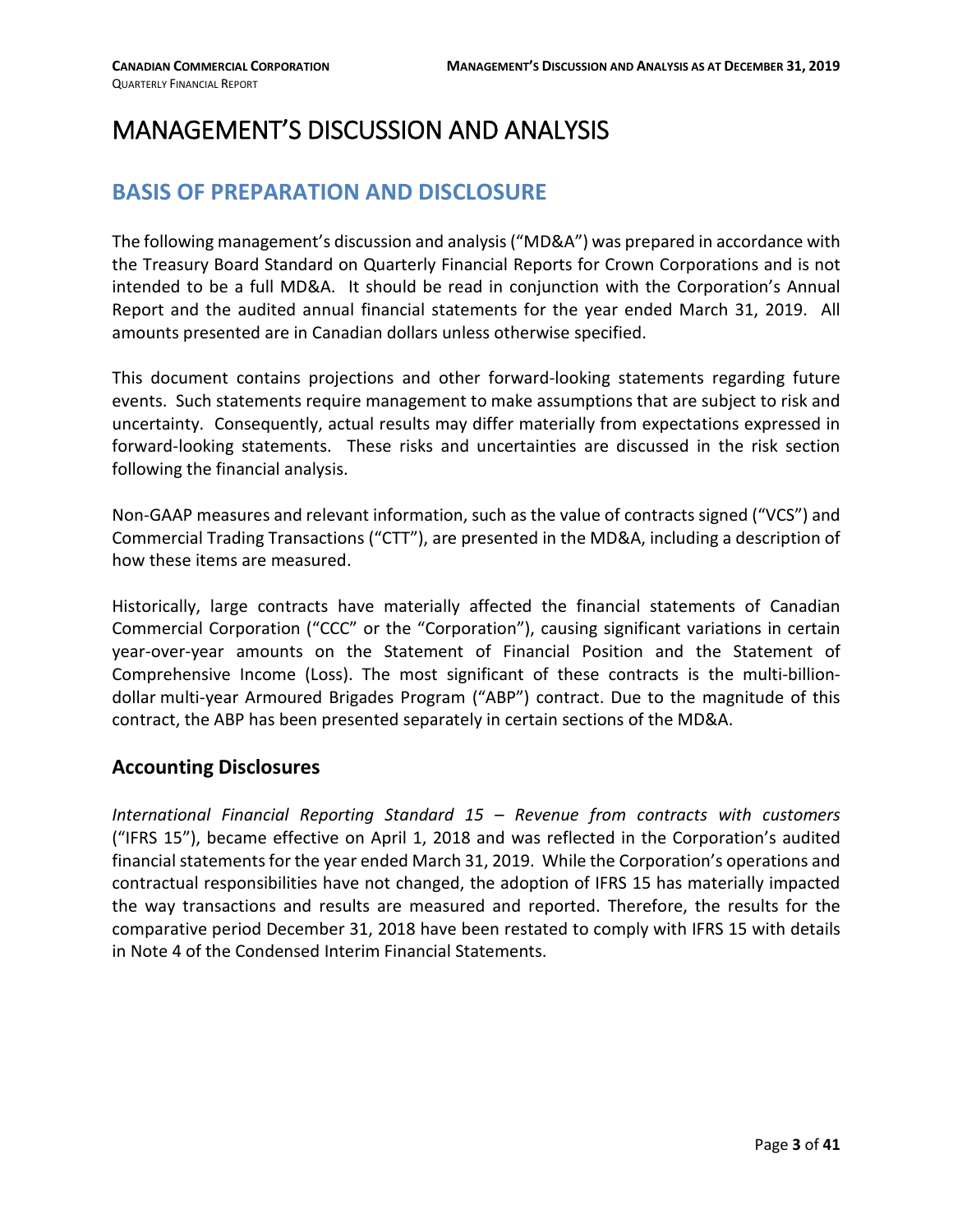### <span id="page-3-0"></span>**BUSINESS REPORTING STRUCTURE**

CCC's international contracting business supports Canadian exporters in pursuing sales to foreign government buyers in markets around the world. CCC's Canadian exporter base includes a substantial proportion of Canadian small and medium enterprises ("SMEs").

CCC classifies its business activities by five priority sectors. CCC's activities support a wide range of Canadian industrial sectors including Aerospace, Clean Technology ("Cleantech"), Construction & Infrastructure, Defence and Information and Communications Technology ("ICT"). Canadian exporters are internationally recognized as leaders in Aerospace and have specialized Cleantech expertise in areas of public utilities and transportation and water management systems. Additionally, Canadian exporters contract with CCC in the Construction and Infrastructure sector for international projects in emerging and developing markets, the Defence sector largely under the Defence Production Sharing Agreement ("DPSA") and the ICT sector which includes Lotteries generating good cause revenues used to relieve poverty and support social programs abroad.

In addition to the five priority sectors, CCC also manages contracts classified as Other Sector related to the supply of products for agriculture, the provision of goods and services to support sugar and tourism industries in Cuba and Other Government Department initiatives.

The gestation period for international contracting is long, and is directly impacted by foreign political, economic and geo-political events that have budgetary implications for sovereign governments (including elections, natural disasters, etc.). This results in a business cycle that is difficult to predict accurately and repeat, with consistent year-over-year business being the exception rather than the rule. During the contracting process, CCC's involvement in a transaction provides a force-multiplier effect for Canadian exporters, as they benefit from market knowledge, risk mitigation, relationships with foreign governments, a robust responsible business conduct approach, and decades of international contracting experience that CCC brings to bear on every business pursuit.

The DPSA program is an important Public Policy program for Canada, which provides equal access for Canadian exporters and other competitors to the U.S. Department of Defence ("DoD") market and generates hundreds of millions in exports annually from Canada. The accompanying jobs and economic benefits that flow from these exports are significant. CCC signed over \$800 million of export contracts under the DPSA in 2018-19. CCC is not compensated for its costs to provide services under the DPSA.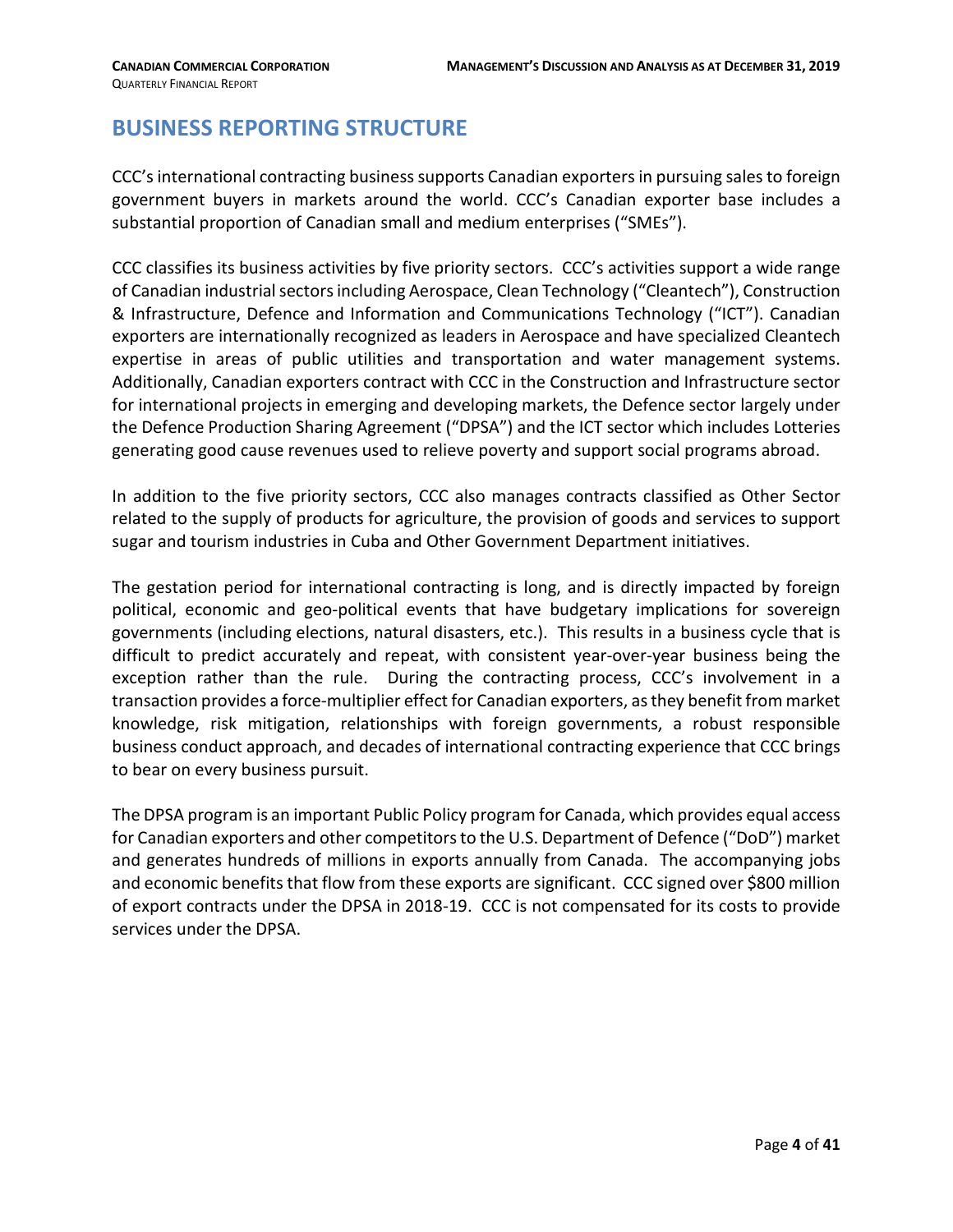# <span id="page-4-0"></span>**VALUE OF CONTRACTS SIGNED**

VCS is a non-GAAP measure used by the Corporation that represents the value of contracts and amendments signed in a given period. It measures the total value of goods or services to be delivered over the entire duration of a contract and hence, represents the full contract value when the contract is signed.

The table and graph below present the VCS by sector for the three and nine months ended December 31, 2019 and 2018.

|                               |         |                          | For the three months ended December 31. |           |         |    |         |            | For the nine months ended December 31, |            |        |
|-------------------------------|---------|--------------------------|-----------------------------------------|-----------|---------|----|---------|------------|----------------------------------------|------------|--------|
|                               |         |                          |                                         |           |         |    |         |            |                                        | % of Total |        |
| VCS by sector (\$000's)       | 2019    | 2018                     | \$ Change                               | % Change  | 2019    |    | 2018    | \$ Change  | % Change                               | 2019       | 2018   |
| Aerospace                     | 32,883  | 25,182                   | 7,701                                   | $31\%$ \$ | 150,619 |    | 216,896 | (66, 277)  | (31%)                                  | 17%        | 22%    |
| Cleantech                     | . .     | $\overline{\phantom{0}}$ |                                         | 0%        |         |    | 419     | (419)      | (100%)                                 | 0%         | $<1\%$ |
| Construction / Infrastructure | 78      | 1,644                    | (1, 566)                                | (95%)     | 78      |    | 1.644   | (1, 566)   | (95%)                                  | $< 1\%$    | $<1\%$ |
| Defence                       | 49,066  | 145,456                  | (96, 389)                               | (66%)     | 247.796 |    | 248,238 | (442)      | (0%)                                   | 28%        | 26%    |
| ICT                           | 135,101 | 74,456                   | 60,645                                  | 81%       | 326.837 |    | 302,654 | 24,184     | 8%                                     | 38%        | 31%    |
| Other                         | 49,596  | 28,175                   | 21,421                                  | 76%       | 146.201 |    | 202,986 | (56, 785)  | (28%)                                  | 17%        | 21%    |
| Total                         | 266.725 | 274.913                  | (8, 188)                                | $(3%)$ \$ | 871.531 | 5. | 972.836 | (101, 305) | (10%)                                  | 100%       | 100%   |

For the nine months ending December 31, VCS decreased by \$101.3 million or 10% compared to the prior year. The decrease was the net result of \$125.5 million in lower contracts signed across all sectors except for the ICT sector which had an increase of \$24.2 million.



**VCS by sector (\$000's) For the nine months ended December 31, 2019, and December 31, 2018**

The results in the Aerospace sector include VCS from the DPSA (83%) and from international contracts(17%). The results in the Defence sector are primarily from the DPSA, and the ICT sector VCS is primarily from DPSA and Lottery contracts. The Other sector includes VCS related to DPSA contracts (72%), primarily for the supply of manufactured goods and machinery, contracts for the supply of goods and services to support the sugar and tourism industries in Cuba (25%), and the supply of other goods and services (3%).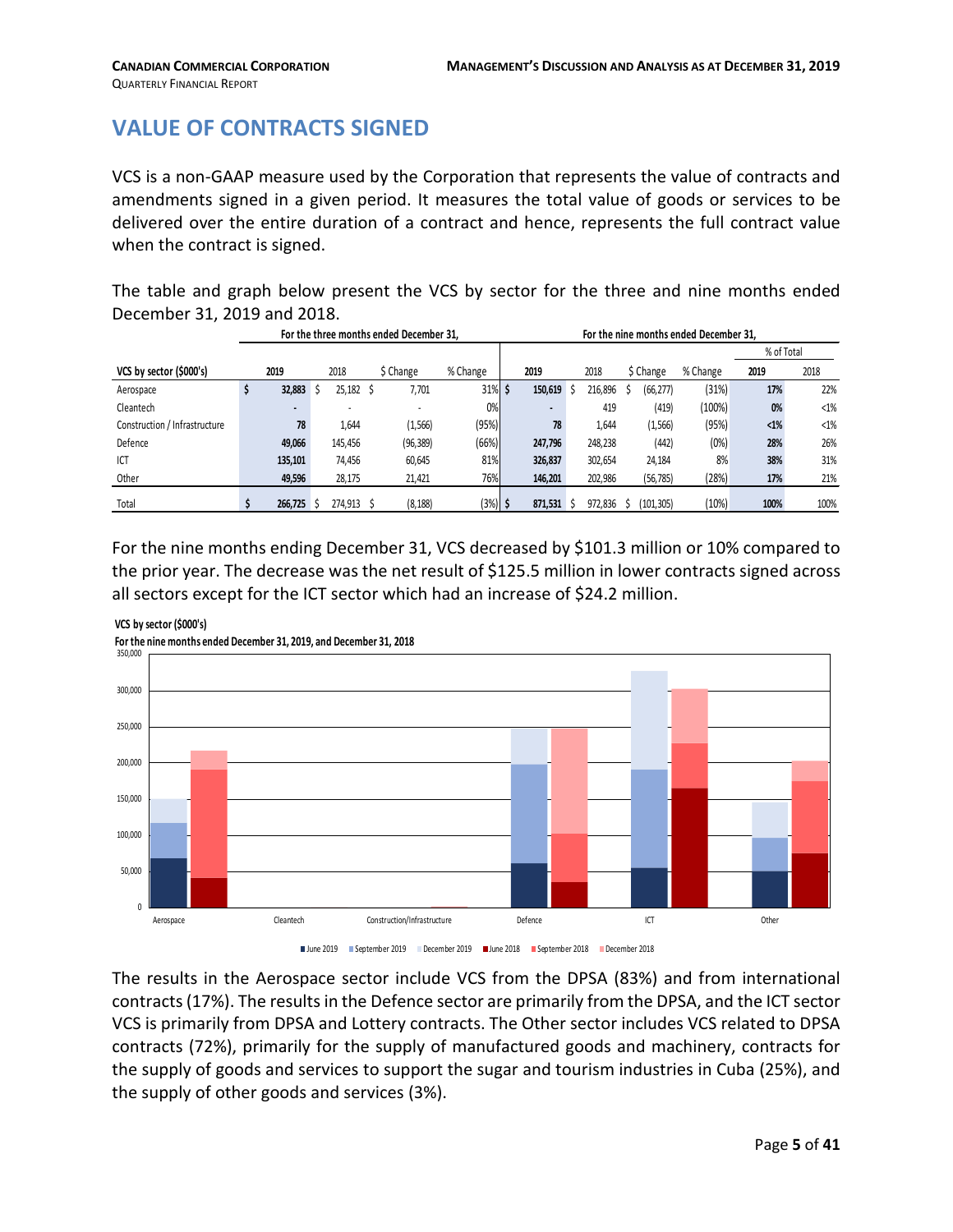|                                |            |           | Construction / |                          |                          |         |               |            |
|--------------------------------|------------|-----------|----------------|--------------------------|--------------------------|---------|---------------|------------|
| VCS by region/sector (\$000's) | Aerospace  | Cleantech | Infrastructure | Defence                  | ICT                      | Other   | <b>Total</b>  | % of Total |
| Africa                         | ٠          |           | $\sim$         | $\overline{\phantom{a}}$ | $\overline{\phantom{a}}$ | 56      | \$            | $56$ <1%   |
| Asia <sup>1</sup>              | 577        | ۰         |                | $\overline{\phantom{a}}$ | 6,756                    | 897     | $8,230 < 1\%$ |            |
| Caribbean                      |            |           |                | 201                      | $\overline{a}$           | 36,408  | 36,610 4%     |            |
| Central America                |            |           |                | $\overline{\phantom{a}}$ | 163,629                  | ٠       | 163,629 19%   |            |
| Europe                         |            |           |                |                          | $\overline{\phantom{a}}$ | ٠       | -             |            |
| Canada & US                    |            |           |                | $\overline{\phantom{a}}$ | 1,328                    | 64      | $1,392 < 1\%$ |            |
| South America & Mexico         | 24.517     | ۰         |                |                          | $\overline{\phantom{a}}$ | 4,012   | 28,529 3%     |            |
| US-DPSA                        | 125,525    |           | 78             | 247,595                  | 155,124                  | 104,764 | 633,087 73%   |            |
| Total                          | 150,619 \$ |           | 78             | 247,796                  | 326,837                  | 146,201 | 871,531 100%  |            |
| % of Total                     | 17%        | 0%        | $1%$           | 28%                      | 38%                      | 17%     | 100%          |            |

The table below presents the VCS by region and sector for the nine months ended December 31, 2019.

Construction /

#### **1 Asia includes the Middle East**

Of the total VCS of \$871.5 million, \$633.1 million or 73% of contracts signed were under the US-DPSA across the Aerospace, Defence, ICT, Construction/Infrastructure and the Other sectors. Additionally, there was \$163.6 million or 19% of VCS in Central America (Nicaragua and Honduras) in the ICT sector related to Lottery and Security contracts and \$36.6 million or 4% of contracts were signed in the Caribbean, primarily in Cuba, in the Other sector.

The graph below presents a comparison of changes in VCS by region for the nine months ended December 31, 2019 and December 31, 2018.



#### **VCS by region (\$000's)**

For the nine months ended December 31, 2019, the most significant VCS increase compared to prior year was related to US-DPSA contracts of \$46.1 million with additional increases in South America & Mexico of \$23.0 million. These increases were offset by a reduction in contracts signed in Asia of \$146.0 million and Central America of \$22.4 million.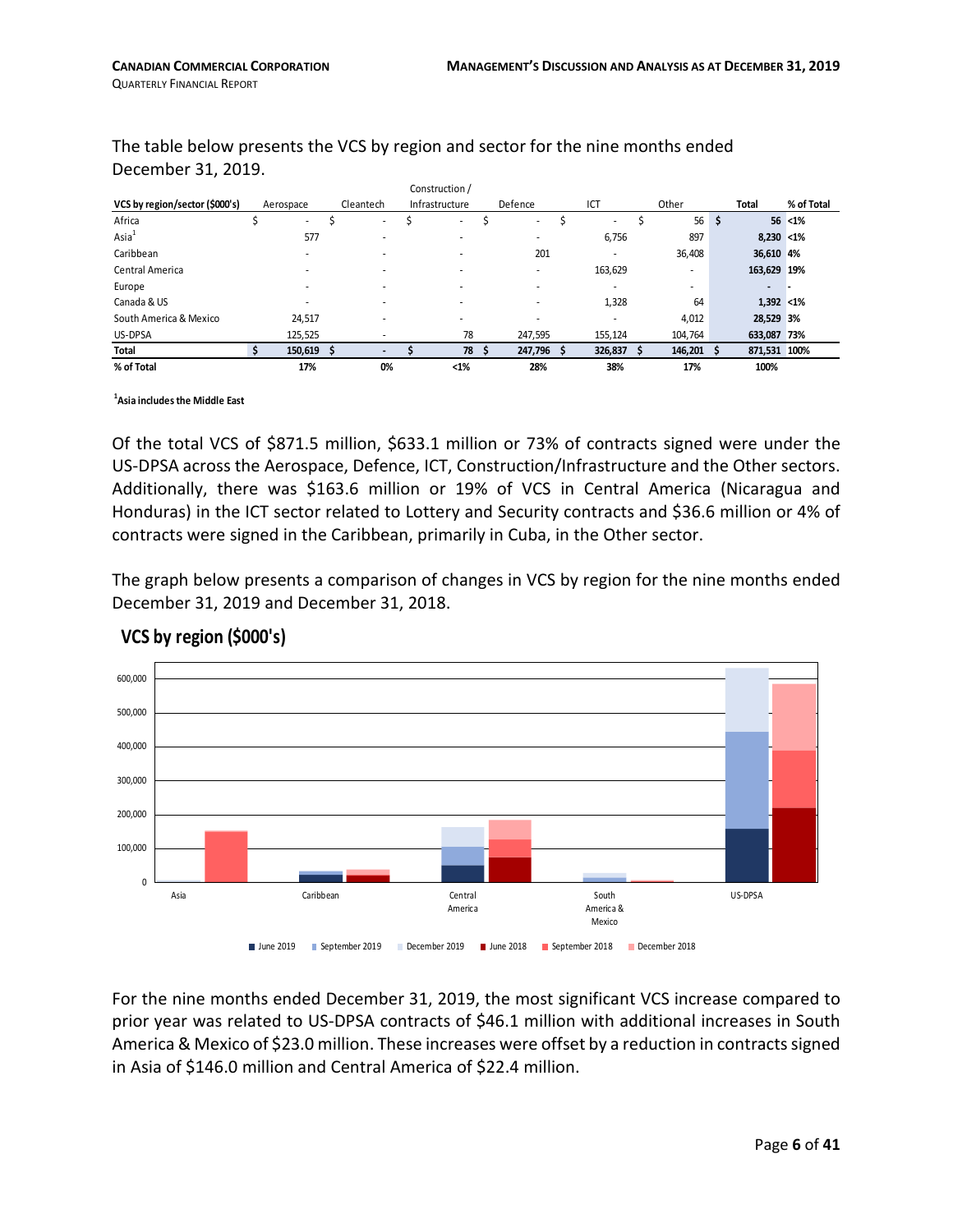#### **Contract obligations remaining as at December 31, 2019**

As prime contractor, the Corporation is contractually obligated to complete contracts with foreign buyers ensuring that the terms of the contracts are fulfilled regardless of performance by the Canadian exporter. The value of the Corporation's total contract portfolio remaining to be fulfilled as at December 31, 2019 is \$12.0 billion (March 31, 2019 - \$14.3 billion), of which approximately 90% (March 31, 2019 – 89%) relates to the ABP contract.

# <span id="page-6-0"></span>**COMMERCIAL TRADING TRANSACTIONS**

Commercial Trading Transactions ("CTT") is a non-GAAP measure used by the Corporation that represents the value of contract deliveries during the reporting period (i.e. an economic activity measure). Given CCC's agent status for reporting under International Financial Reporting Standards, CTT is not recognized as revenue. CCC continues to capture CTT data since this is a measure of CCC's impact on the Canadian economy.

The table and graph below reflect CTT by sector for the three and nine months ended December 31, 2019 and 2018.

|                             |              | For the three months ended December 31, |   |           |          |           | For the nine months ended December 31. |   |            |          |            |         |
|-----------------------------|--------------|-----------------------------------------|---|-----------|----------|-----------|----------------------------------------|---|------------|----------|------------|---------|
|                             |              |                                         |   |           |          |           |                                        |   |            |          | % of Total |         |
| CTT by sector (\$000's)     | 2019         | 2018 (Restated)                         |   | \$ Change | % Change | 2019      | 2018 (Restated)                        |   | \$ Change  | % Change | 2019       | 2018    |
| Aerospace                   | \$<br>76,399 | 70,244                                  | S | 6,155     | $9%$ \$  | 209,986   | 230,172                                |   | (20, 186)  | (9%)     | 8%         | 8%      |
| Cleantech                   | 176          | 69                                      |   | 106       | 153%     | 176       | 2,196                                  |   | (2,020)    | (92%)    | $<1\%$     | $< 1\%$ |
| Construction/Infrastructure | 49,524       | 81,188                                  |   | (31, 664) | (39%)    | 140,751   | 205,989                                |   | (65, 238)  | (32%)    | 5%         | 7%      |
| Defence                     | 71,959       | 68,014                                  |   | 3,945     | 6%       | 188,283   | 186,742                                |   | 1,541      | $< 1\%$  | 7%         | 6%      |
| ICT                         | 142,930      | 82,688                                  |   | 60,242    | 73%      | 315.630   | 229,337                                |   | 86,294     | 38%      | 12%        | 8%      |
| Other                       | 72,525       | 94,335                                  |   | (21, 810) | (23%)    | 216,551   | 215,295                                |   | 1,256      | $< 1\%$  | 8%         | 7%      |
| <b>Total excluding ABP</b>  | 413,513      | 396,539                                 |   | 16,974    | $4\%$ \$ | 1,071,378 | 1,069,731                              |   | 1,647      | $<1\%$   | 42%        | 36%     |
| ABP                         | 969,977      | 938,815                                 |   | 31,162    | 3%       | 1,500,307 | 1,937,197                              |   | (436, 890) | (23%)    | 58%        | 64%     |
| <b>Total including ABP</b>  | 1,383,489    | 1,335,354 \$                            |   | 48,136    | 4%       | 2,571,685 | 3,006,928                              | S | (435, 243) | (14%)    | 100%       | 100%    |

For the nine months ending December  $31^{st}$ , CTT decreased by \$435.2 million or 14% compared to the prior year. The decrease was the net result of lower CTT from the ABP program of \$436.9 million and \$87.4 million across all sectors except for the Defence, ICT and Other sectors which had a combined increase of \$89.1 million.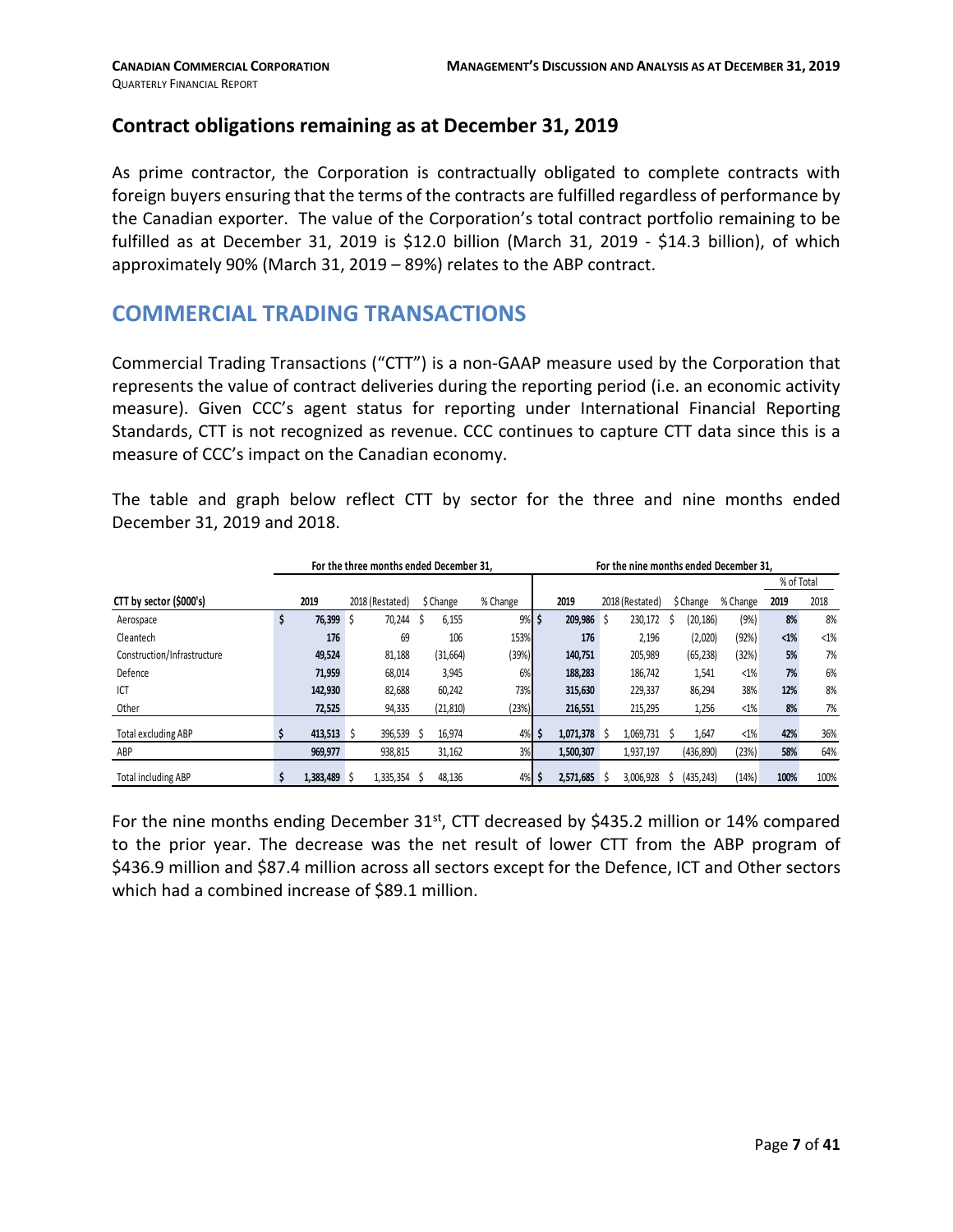QUARTERLY FINANCIAL REPORT

#### **CTT by sector (\$000's), excluding ABP**

**for the nine months ended December 31, 2019 and December 31, 2018**



The results for the nine months ending December 31, 2019 in the Aerospace sector include CTT from DPSA (57%) and international (43%) contracts. The Construction/Infrastructure sector CTT are primarily from international contracts, and the Defence sector CTT are primarily from DPSA contracts. The ICT sector includes CTT from Lotteries(52%), DPSA (44%) and other (4%) contracts. The Other sector includes CTT from DPSA (68%), the supply of goods and services to support sugar and tourism industries in Cuba (23%) and other (9%) contracts.

CTT trends in a similar direction to VCS for contracts related to the DPSA, Lotteries and Cuba. This is due to the more regular and consistent year-over-year VCS results for these contracts. In contrast, given the irregular nature of international contracts, these CTT will often trend in different directions than VCS signed in the same year.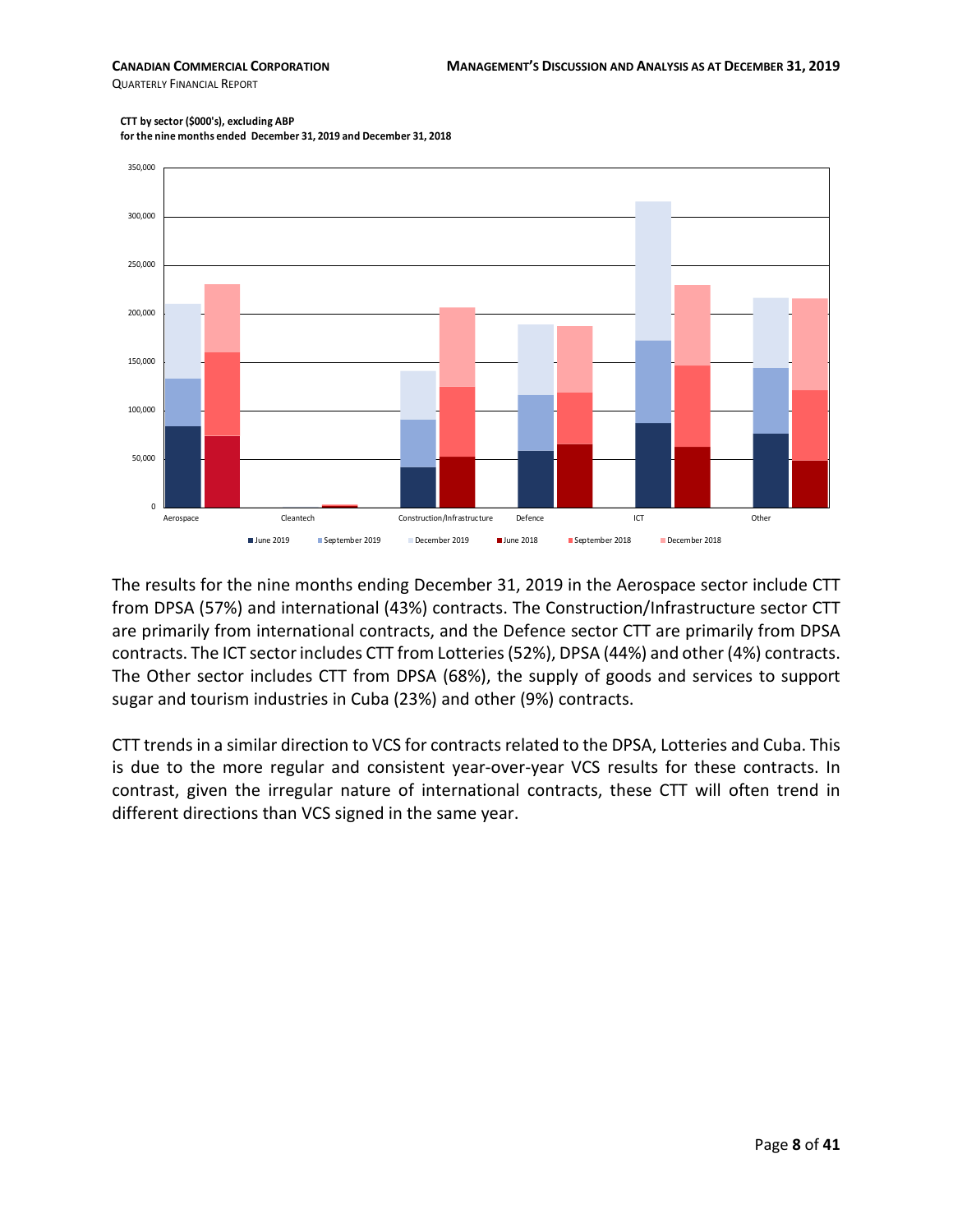The table below presents the CTT by region and sector for the nine months ended December 31, 2019, excluding ABP.

|                                |           |                          | Construction /           |   |                |         |         |   |                |            |
|--------------------------------|-----------|--------------------------|--------------------------|---|----------------|---------|---------|---|----------------|------------|
| CTT by region/sector (\$000's) | Aerospace | Cleantech                | Infrastructure           |   | Defence        | ICT     | Other   |   | Total          | % of Total |
| Africa                         | $\sim$    | $\sim$                   | 23,824                   | S | $3,620$ \$     | ٠       | 101     | s | 27,544 3%      |            |
| Asia <sup>1</sup>              | 8,609     | $\overline{a}$           | $\overline{\phantom{a}}$ |   | 705            | 701     | 12,698  |   | 22,713 2%      |            |
| Caribbean                      |           | 176                      | 114,483                  |   | 354            | ٠       | 50,571  |   | 165,584 15%    |            |
| Central America                |           |                          | $\overline{\phantom{a}}$ |   | -              | 172,462 | -       |   | 172,462 16%    |            |
| Europe                         |           | $\overline{\phantom{a}}$ | $\overline{\phantom{a}}$ |   | $\overline{2}$ | ۰       | ٠       |   |                | $2 < 1\%$  |
| Canada & US                    |           | $\overline{a}$           | $\overline{\phantom{a}}$ |   | 888            | 2,764   | 49      |   | $3,702 < 1\%$  |            |
| South America & Mexico         | 80,704    | $\overline{a}$           | $\overline{\phantom{a}}$ |   | -              | -       | 5,845   |   | 86,549 8%      |            |
| US-DPSA                        | 120,674   |                          | 2,444                    |   | 182,713        | 139,704 | 147,286 |   | 592,821 55%    |            |
| Total                          | 209,986   | 176                      | 140,751                  |   | 188,283        | 315,630 | 216,551 |   | 1,071,378 100% |            |
| % of Total                     | 20%       | <1%                      | 13%                      |   | 18%            | 29%     | 20%     |   | 100%           |            |

#### **1 Asia includes the Middle East**

Of the total CTT of \$1,071.4 million (excluding ABP), CTT from the US-DPSA was \$592.8 million or 55% across the Aerospace, Defence, ICT, Construction/Infrastructure and the Other sectors. The Aerospace sector had CTT of \$80.7 million related to the upgrade and supply of aircraft in South America. The ICT sector had \$172.5 million of CTT related to Lottery and Security contracts in Nicaragua, Honduras and Panama and the Other sectors had \$50.6 million of CTT related to contracts in Cuba and \$12.7 million of CTT primarily related to the supply of potash to Asia. Additionally, there was \$114.5 million of CTT in the Construction/Infrastructure sector in the Caribbean related to progress on the expansion and rehabilitation of the L.F. Wade International Airport in Bermuda and construction of an Oasis Class cruise ship pier in St-Kitts and Nevis and \$23.8 million in Africa related to the development of a parking complex in the Port of Tema, Ghana.

The graph below presents a comparison of the significant changes in CTT by region for the nine months ended December 31, 2019 and December 31, 2018, excluding ABP.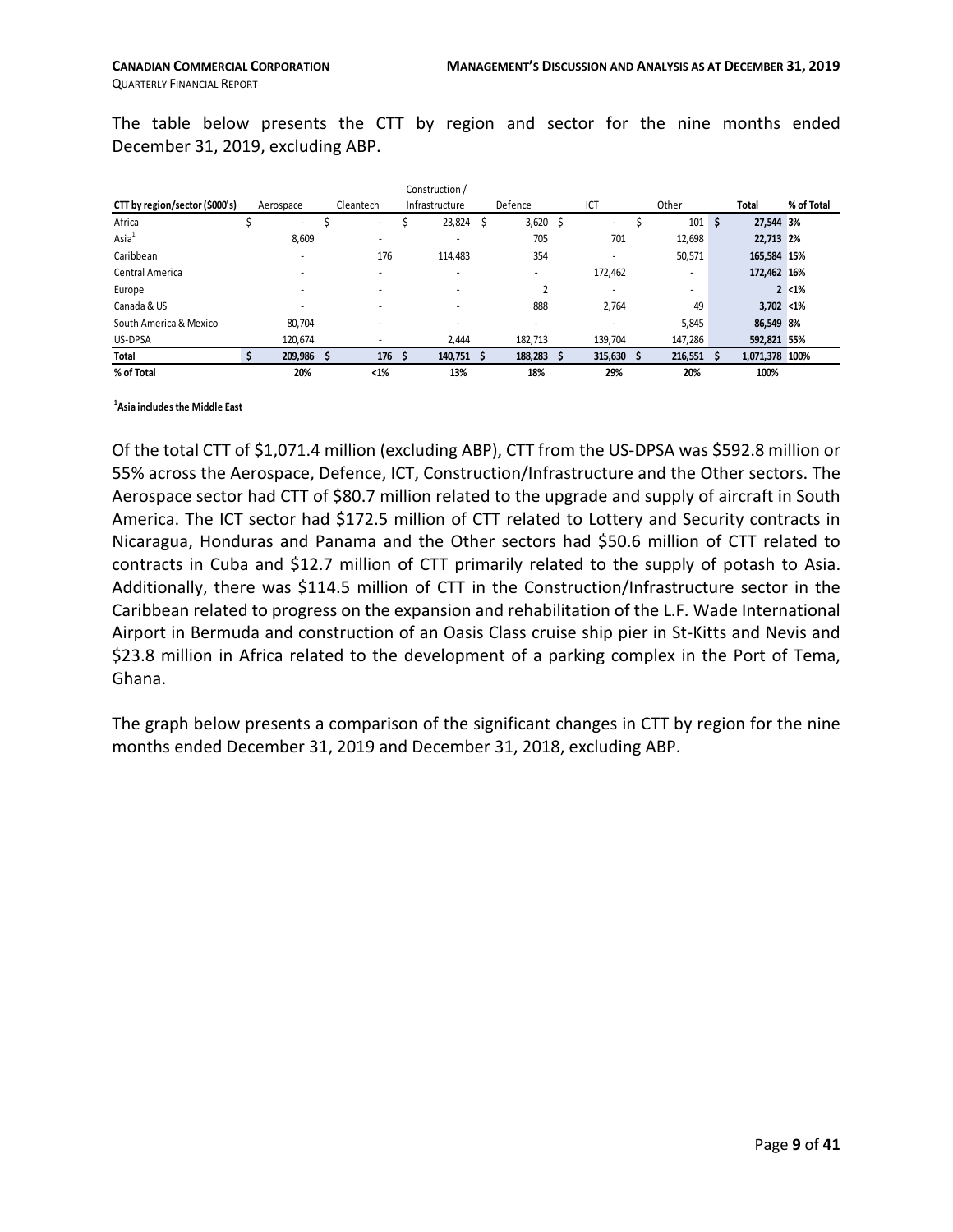### **CTT by region (\$000's)**



For the nine months ended December 31, 2019, there was a total increase in CTT of \$1.6 million, excluding the decrease of \$436.9 million from the ABP. This increase was the net result of a combined increase of \$138.1 million from existing contacts under management in the US-DPSA, Central America and South America & Mexico regions offset by a combined decrease of \$136.5 million in the other regions.

CTT by sector and region have variation when comparing year-over-year results, which is reflective of the timing of specific contract requirements and associated delivery schedules.

### <span id="page-9-0"></span>**SUMMARY OF FINANCIAL RESULTS**

A discussion of CCC's financial highlights for the period ended December 31, 2019 follows.

#### **Statement of Comprehensive Income discussion**

|                                 |       |                 | For the three months ended December 31. |          |        |                 | For the nine months ended December 31. |          |
|---------------------------------|-------|-----------------|-----------------------------------------|----------|--------|-----------------|----------------------------------------|----------|
|                                 |       |                 |                                         |          |        |                 |                                        |          |
| Net profit (loss) (\$000's)     | 2019  | 2018 (Restated) | \$ Change                               | % Change | 2019   | 2018 (Restated) | S Change                               | % Change |
| Revenues                        | 9.226 | 9.894           | (668)                                   | (7%)     | 22.455 | 25.150          | (2,695)                                | (11%)    |
| Expenses                        | 6,758 | 6.867           | (109)                                   | (2%)     | 20.643 | 20.628          |                                        | $< 1\%$  |
| Gain (loss) on foreign exchange | (235) | 358             | (593)                                   | 166%)    | (252)  | 473             | (725)                                  | (153%)   |
| Net profit                      | 2.233 | 3.385           | (1, 152)                                | (34%)    | 1,560  | 4.995           | (3, 435)                               | (69%)    |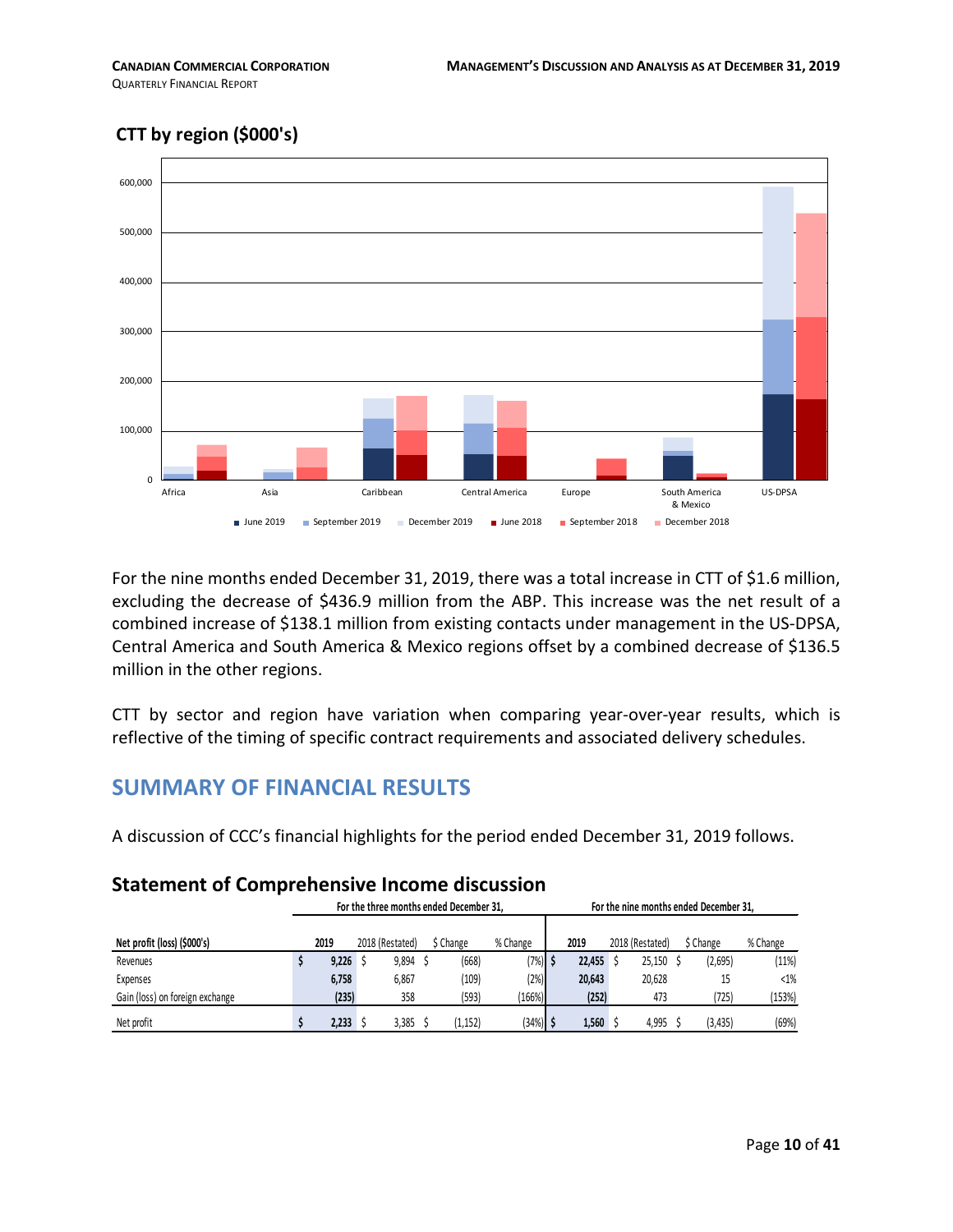For the nine month period ended December 2019, the Corporation recorded a net profit of \$1.6 million, a decrease of \$3.4 million, from the prior year net profit of \$5.0 million. This result was due to \$2.7 million of lower revenues and the effect of changes in foreign exchange of \$725 thousand compared to prior year and expenses held to prior year levels.

CCC has a natural hedge against foreign exchange gains or losses that would otherwise impact the net results of operations and comprehensive income. Unhedged foreign exchange balances are monitored and managed to negligible levels.

|                                     |                          | For the three months ended December 31. |           |           |        |                          |           | For the nine months ended December 31. |            |      |
|-------------------------------------|--------------------------|-----------------------------------------|-----------|-----------|--------|--------------------------|-----------|----------------------------------------|------------|------|
|                                     |                          |                                         |           |           |        |                          |           |                                        | % of Total |      |
| Revenues (\$000's)                  | 2019                     | 2018 (Restated)                         | \$ Change | % Change  | 2019   | 2018 (Restated)          | \$ Change | % Change                               | 2019       | 2018 |
| Fees for service                    | 8,973                    | 9,492                                   | (519)     | $(5%)$ \$ | 18,893 | 23.167                   | (4, 274)  | (18%)                                  | 84%        | 92%  |
| Transfers from government of Canada | $\overline{\phantom{a}}$ |                                         | ۰         | 0%        | 2,500  | $\overline{\phantom{a}}$ | 2,500     | 0%                                     | 11%        | 0%   |
| Other income                        | 54                       | 182                                     | (128)     | (70%)     | 333    | 1,532                    | (1, 199)  | (78%)                                  | 1%         | 6%   |
| Finance income, net                 | 199                      | 220                                     | (21)      | (10%)     | 729    | 451                      | 278       | 62%                                    | 3%         | 2%   |
| Total                               | 9.226                    | 9,894                                   | (668)     | $(7%)$ \$ | 22,455 | 25.150                   | (2,695)   | (11%)                                  | 100%       | 100% |

#### *Revenues*

For the nine months ended December 31, 2019, total revenues of \$22.5 million were \$2.7 million or 11% lower compared to the same period last year. The period-over-period decrease is due to lower fees for service of \$4.3 million and other income of \$1.2 million. These reductions were partially offset by a transfer from the Government of Canada of \$2.5 million to fund operations and an increase in finance income of \$278 thousand.

|                                      |       |     |                 | For the three months ended December 31. |            |    |            |                 |        | For the nine months ended December 31. |          |            |         |
|--------------------------------------|-------|-----|-----------------|-----------------------------------------|------------|----|------------|-----------------|--------|----------------------------------------|----------|------------|---------|
|                                      |       |     |                 |                                         |            |    |            |                 |        |                                        |          | % of Total |         |
| Fees for service by sector (\$000's) | 2019  |     | 2018 (Restated) | \$ Change                               | % Change   |    | 2019       | 2018 (Restated) |        | \$ Change                              | % Change | 2019       | 2018    |
| Aerospace                            | 335   |     | 13              | 322                                     | 2435%      | -S | $1,312$ \$ |                 | 1.180  | 132                                    | 11%      | 7%         | 5%      |
| Cleantech                            | 8     |     |                 |                                         | 153%       |    |            |                 | 105    | (96)                                   | (92%)    | $1%$       | $< 1\%$ |
| Construction/Infrastructure          | 1,374 |     | 2,158           | (785)                                   | (36%)      |    | 3,789      |                 | 5,713  | (1, 923)                               | (34%)    | 20%        | 25%     |
| Defence                              | 15    |     | 73              | (58)                                    | (79%)      |    | 45         |                 | 120    | (75)                                   | (62%)    | $1%$       | $< 1\%$ |
| ICT                                  | 282   |     | 290             | (8)                                     | (3%)       |    | 997        |                 | 1,161  | (164)                                  | (14%)    | 5%         | 5%      |
| Other                                | 752   |     | 1,365           | (613)                                   | (45%)      |    | 3,139      |                 | 3,307  | (168)                                  | (5%)     | 17%        | 14%     |
| Total excluding ABP                  | 2.765 | . S | 3.903           | (1, 137)                                | $(29%)$ \$ |    | 9.291 S    |                 | 11.585 | (2, 294)                               | (20%)    | 49%        | 50%     |
| ABP                                  | 6,208 |     | 5,589           | 619                                     | 11%        |    | 9,602      |                 | 11,582 | (1,980)                                | (17%)    | 51%        | 50%     |
| Total including ABP                  | 8.973 |     | 9.492           | (518)                                   | (5%)       |    | 18.893     |                 | 23.167 | (4, 275)                               | (18%)    | 100%       | 100%    |

#### *Fees for service by sector*

The Corporation charges fees for service on all contracts, except the DPSA. Fees are generally calculated as a percentage of the contract value. Fees are negotiated on a contract-by-contract basis, and, within an acceptable range, are generally reflective of a project's risk profile and competitive market conditions. Fees are recognized as revenue when the Corporation has completed its performance obligation pursuant to each contract, and are generally commensurate with CTT.

For the nine months ended December 31, 2019, total Fees for service of \$18.9 million were \$4.3 million or 18% lower compared to the same period last year. The period-over-period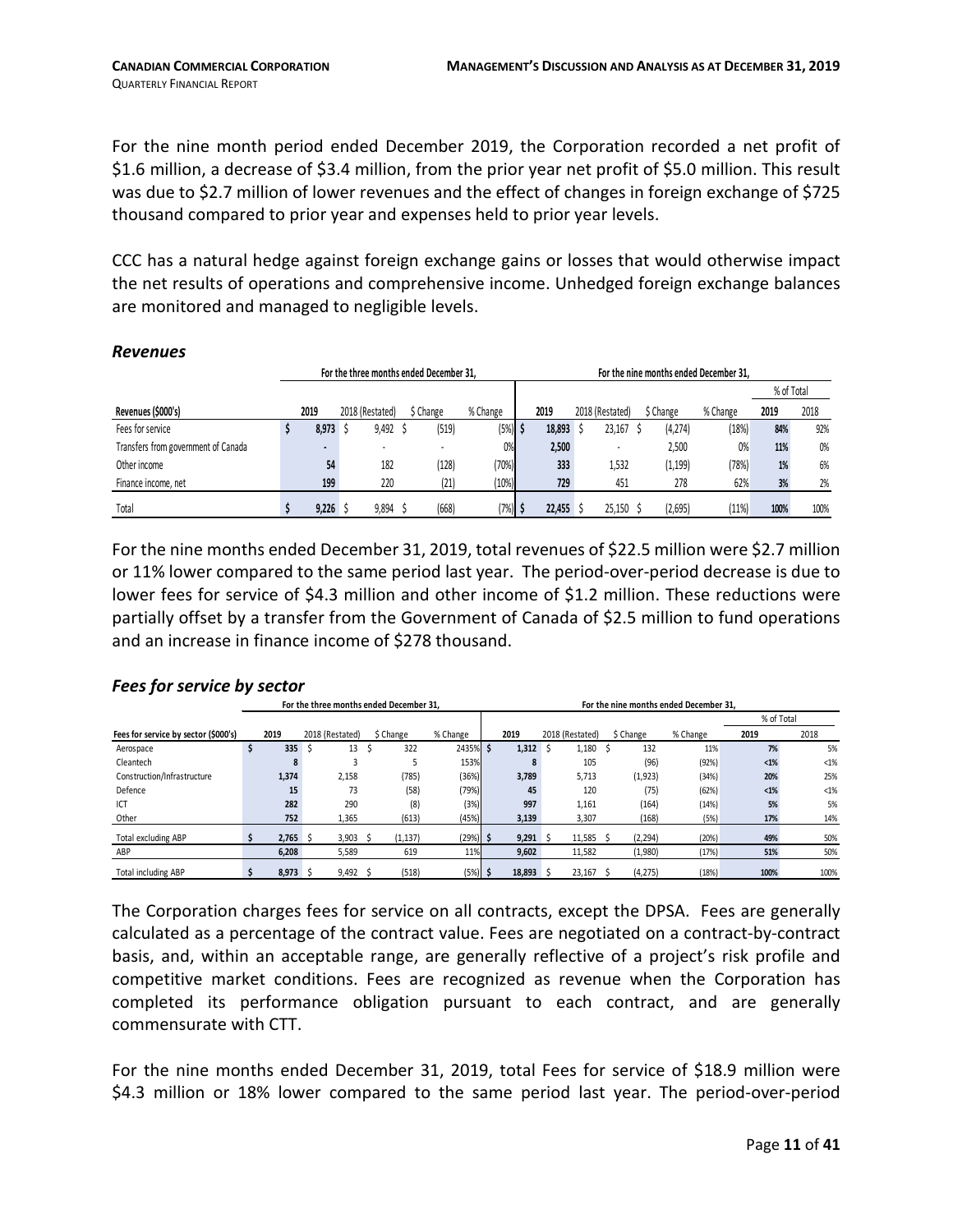decrease was due to lower Fees for service of \$2.0 million from the ABP program and a combined decrease of \$2.4 million in all other sectors except for the Aerospace sector which had an increase of \$132 thousand.

The table below presents the Fees for service by region and sector for the nine months ended December 31, 2019, excluding ABP.

|                                             |                |           |      | Construction/            |                          |                          |                          |                          |            |
|---------------------------------------------|----------------|-----------|------|--------------------------|--------------------------|--------------------------|--------------------------|--------------------------|------------|
| Fees for service by region/sector (\$000's) | Aerospace      | Cleantech |      | Infrastructure           | Defence                  | ICT                      | Other                    | <b>Total</b>             | % of Total |
| Africa                                      | (10)           | - \$      | ۰    | 861                      | ٠                        | ٠                        | 10                       | \$<br>861                | 9%         |
| Asia <sup>1</sup>                           | 167            |           | ۰    | ٠                        | $\overline{\phantom{a}}$ | 56                       | 861                      | 1,084 12%                |            |
| Caribbean                                   | $\overline{a}$ |           | 8    | 2,929                    | $\overline{\phantom{a}}$ | $\overline{\phantom{a}}$ | 1,390                    | 4,327 47%                |            |
| Central America                             | ۰              |           | -    | ٠                        | $\overline{\phantom{a}}$ | 866                      | $\overline{a}$           | 866 9%                   |            |
| Europe                                      |                |           |      | ٠                        | $\overline{\phantom{a}}$ | $\overline{\phantom{a}}$ | $\overline{\phantom{a}}$ | $\overline{\phantom{a}}$ |            |
| Canada & US                                 | ۰              |           |      | $\overline{\phantom{0}}$ | 45                       | 74                       | 754                      | 873 9%                   |            |
| South America & Mexico                      | 1,156          |           |      | ٠                        | $\overline{\phantom{a}}$ | $\overline{\phantom{a}}$ | 124                      | 1,280                    | 14%        |
| US-DPSA                                     | ۰              |           |      |                          | $\overline{\phantom{a}}$ |                          | $\overline{\phantom{a}}$ | $\overline{\phantom{a}}$ |            |
| Total                                       | 1,312          |           | 8    | 3,789                    | 45                       | 997                      | 3,139                    | 9,291 100%               |            |
| % of Total                                  | 14%            |           | $1%$ | 41%                      | $1%$                     | 11%                      | 34%                      | 100%                     |            |

**1 Asia includes the Middle East** 

Of the total Fees for service from contracts under management of \$9.3 million (excluding ABP), \$4.3 million or 47% was in the Construction & Infrastructure and Other sector in the Caribbean. The remaining \$5.0 million is primarily from the Aerospace sector in South American & Mexico of \$1.2 million, the ICT sector in Central America of \$866 thousand, the Construction & Infrastructure in Africa of \$861 thousand and the Other sector in Asia and Canada & U.S. of \$1.6 million.

#### *Expenses Administrative expenses*

|                                             |            | For the three months ended December 31, |           |           |     |        |                 | For the nine months ended December 31, |          |            |      |
|---------------------------------------------|------------|-----------------------------------------|-----------|-----------|-----|--------|-----------------|----------------------------------------|----------|------------|------|
|                                             |            |                                         |           |           |     |        |                 |                                        |          | % of Total |      |
| Administrative expenses (\$000's)           | 2019       | 2018 (Restated)                         | \$ Change | % Change  |     | 2019   | 2018 (Restated) | \$ Change                              | % Change | 2019       | 2018 |
| Workforce compensation and related expenses | 4,796<br>S | 4,648<br>C                              | 148       |           | 3%5 | 14,207 | 14,024 \$       | 183                                    | 1%       | 69%        | 68%  |
| Contract management services                | 661        | 662                                     | (1)       | (0%)      |     | 1,984  | 1,984           |                                        | 0%       | 10%        | 10%  |
| Rent and related expenses                   | 421        | 447                                     | (26)      | (6%)      |     | 1,228  | 1,041           | 187                                    | 18%      | 6%         | 5%   |
| Travel and hospitality                      | 338        | 348                                     | (10)      | (3%)      |     | 969    | 1,100           | (131)                                  | (12%)    | 5%         | 5%   |
| Consultants                                 | 244        | 368                                     | (124)     | (34%)     |     | 920    | 942             | (22)                                   | (2%)     | 4%         | 5%   |
| Software, hardware and support              | 20         | 60                                      | (40)      | (67%)     |     | 547    | 522             | 25                                     | 5%       | 3%         | 3%   |
| Depreciation                                | 102        | 113                                     | (11)      | (10%)     |     | 305    | 339             | (34)                                   | (10%)    | 1%         | 2%   |
| Communications                              | 82         | 88                                      | (6)       | (7%)      |     | 260    | 311             | (51)                                   | (16%)    | 1%         | 2%   |
| Other expenses                              | 94         | 133                                     | (39)      | (29%)     |     | 223    | 365             | (142)                                  | (39%)    | 1%         | 2%   |
| Total                                       | 6,758      | 6,867                                   | (109)     | $(2%)$ \$ |     | 20.643 | 20,628 \$       | 15                                     | $<1\%$   | 100%       | 100% |

For the nine months ended December 31, 2019, administrative expenses of \$20.6 million were held to prior year levels.

Administrative expenses may vary quarterly compared to prior years as CCC continuously assesses staff levels to achieve cost efficiencies where possible. It does this by reviewing and improving its alignment between the Corporation's resources and operational activities. Budgets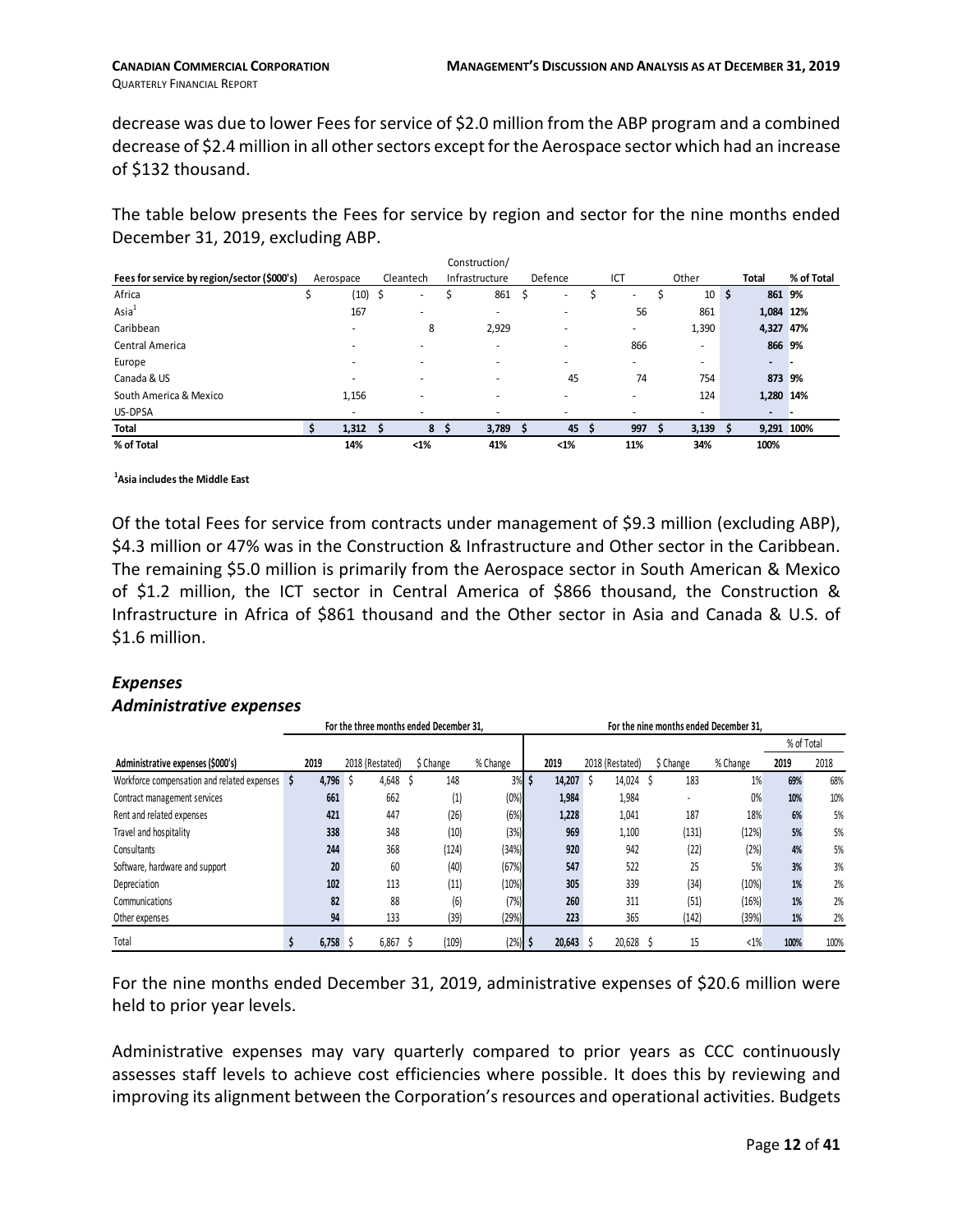are set with assumptions regarding capacity required to deliver the Corporation's forecasted contract activities. Budgets are managed with a view to controlling expenditures relative to revenues earned throughout the year. CCC continues to strengthen its culture of continuous improvement, implementing process changes to improve efficiencies and allow resources to be redistributed, resulting in an increase of overall capacity.

#### *Contract remediation expenses*

Contract remediation expenses are recorded as actual amounts are incurred or can be reasonably estimated. For the three and nine months ended December 31, 2019 and December 31, 2018, no contract remediation expenses were incurred. This result is a reflection of the Corporation's due diligence processes, robust contract management and Enterprise Risk Management ("ERM") practices.

#### **Statement of Financial Position discussion**

Assets and liabilities include amounts received from a foreign buyer that have not yet been transferred to the Canadian exporter, or where the Corporation has made payments to Canadian exporters before collecting from foreign buyers.

Statement of Financial Position items such as Cash and cash equivalents, Accounts receivable and Accounts payable represent amounts at a specific point in time. These balances can fluctuate widely on a daily basis and at times, tens of millions of dollars can be received one day and paid the next or vice versa.

It is notable that although the financial results are presented on an agent basis, CCC remains the primary obligor on its contracts with foreign buyers, and remains liable for contractual performance in accordance with contractual terms. As the prime contractor, the Corporation is contractually obligated to complete contracts with foreign buyers ensuring that the terms of the contract are fulfilled regardless of performance by the Canadian exporter.

| Assets                    |                   |                |           |          |                   |                |
|---------------------------|-------------------|----------------|-----------|----------|-------------------|----------------|
| Assets (\$000's)          |                   |                |           |          | % of Total        |                |
| As at                     | December 31, 2019 | March 31, 2019 | \$ Change | % Change | December 31, 2019 | March 31, 2019 |
| Cash and cash equivalents | $65,783$ \$       | 58,481 \$      | 7,302     | 12%      | 63%               | 66%            |
| Accounts receivable       | 34,281            | 27,603         | 6,678     | 24%      | 33%               | 31%            |
| Other assets              | 1,069             | 403            | 666       | 165%     | 1%                | $< 1\%$        |
| Property and equipment    | 2,486             | 2,645          | (159)     | (6%)     | 2%                | 3%             |
| Total assets              | $103,619$ \$      | 89,132         | 14.487    | 16%      | 100%              | 100%           |

As at December 31, 2019, total assets of \$103.6 million increased by \$14.5 million or 16% from the March 31, 2019 year end. This is primarily driven by increases in cash and cash equivalents of \$7.3 million and accounts receivable by \$6.7 million.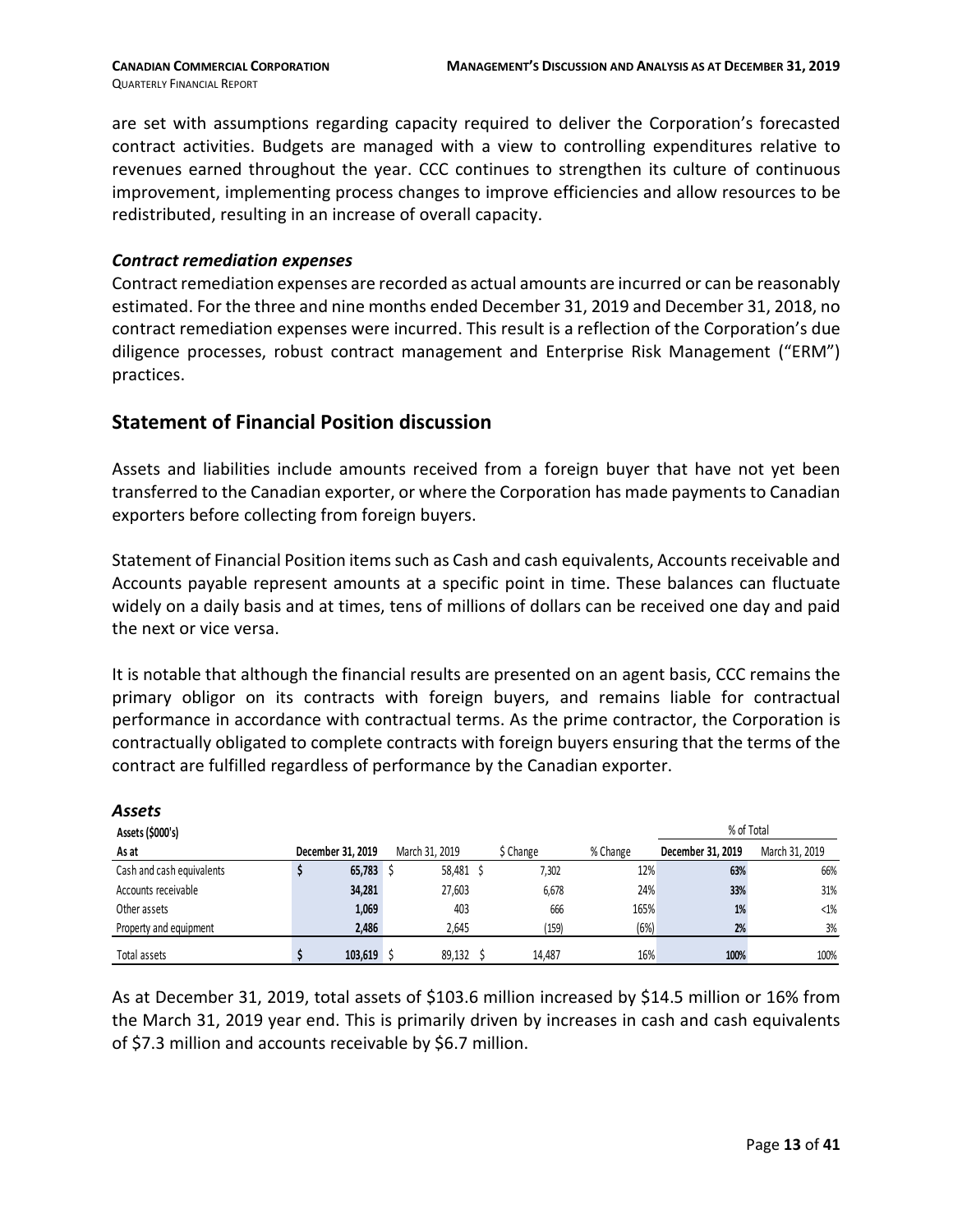Accounts receivable include uncollected fees for service and amounts due from foreign buyers that have already been paid to Canadian exporters under the Accounts payable early payment discounting program.

| <b>Liabilities</b>                       |                   |                |           |          |                   |                |
|------------------------------------------|-------------------|----------------|-----------|----------|-------------------|----------------|
| Liabilities (\$000's)                    |                   |                |           |          | % of Total        |                |
| As at                                    | December 31, 2019 | March 31, 2019 | \$ Change | % Change | December 31, 2019 | March 31, 2019 |
| Accounts payable and accrued liabilities | 39,896 \$<br>S    | 35,456         | \$4,440   | 13%      | 49%               | 52%            |
| Holdbacks and deferred revenue           | 10,910            | 7,228          | 3,682     | 51%      | 14%               | 11%            |
| Advances                                 | 25,021            | 20,076         | 4,945     | 25%      | 31%               | 30%            |
| Employee benefits                        | 1,726             | 1,667          | 59        | 4%       | 2%                | 2%             |
| Deferred lease incentives                | 3,157             | 3,356          | 199)      | (6%)     | 4%                | 5%             |
| <b>Total liabilities</b>                 | 80,710 \$         | 67,783         | 12,927    | 19%      | 100%              | 100%           |

As at December 31, 2019, total liabilities of \$80.7 million increased by \$12.9 million or 19% from the March 31, 2019 year end. This is primarily driven by increases in accounts payable and accrued liabilities by \$4.4 million, in holdbacks and deferred revenue by \$3.7 million and in advances by \$4.9 million.

The similar increases in both total assets and liabilities reflects the nature of the contracts under management and the effect on balances due to the timing of receipts and payments.

### **Statement of Cash Flows discussion**

|                                      |    |       | For the three months ended December 31. |          |                   |   |       | For the nine months ended December 31, |         |        |            |      |  |
|--------------------------------------|----|-------|-----------------------------------------|----------|-------------------|---|-------|----------------------------------------|---------|--------|------------|------|--|
|                                      |    |       |                                         |          |                   |   |       |                                        |         |        | % of Total |      |  |
|                                      |    |       | 2018                                    |          |                   |   |       | 2018                                   |         |        |            |      |  |
| Cash flows (\$000's)                 |    | 2019  | (Restated) \$ Change                    |          | % Change          |   | 2019  | (Restated) \$ Change % Change          |         |        | 2019       | 2018 |  |
| Operating activities                 |    |       | $(4,496)$ \$(36,980) \$ 32,484          |          | (88%)             | S | 8.266 | \$(17,306) \$25,572                    |         | (148%) | 113%       | 101% |  |
| Investing activities                 |    | (127) |                                         | (127)    | 0%                |   | (146) |                                        | (146)   | 0%     | (2%)       | 0%   |  |
| Effect of exchange rate changes      |    |       |                                         |          |                   |   |       |                                        |         |        |            |      |  |
| on cash and cash equivalents         |    | (753) | 442                                     | (1, 195) | (270%)            |   | (818) | 226                                    | (1,044) | (462%) | (11%)      | (1%) |  |
| Changes in cash and cash equivalents | Ś. |       | $(5,376)$ \$(36,538) \$ 31,162          |          | (85%) <b>  \$</b> |   | 7.302 | \$(17,080) \$24,382                    |         | (143%) | 100%       | 100% |  |

For the nine months ended December 31, 2019, there was a net increase in cash and cash equivalents of \$24.4 million or 143% compared to prior year results. The net increase compared to prior year was mostly due to normal operating activities, which was offset by the effect of fluctuations in exchange rates and the purchases of property and equipment.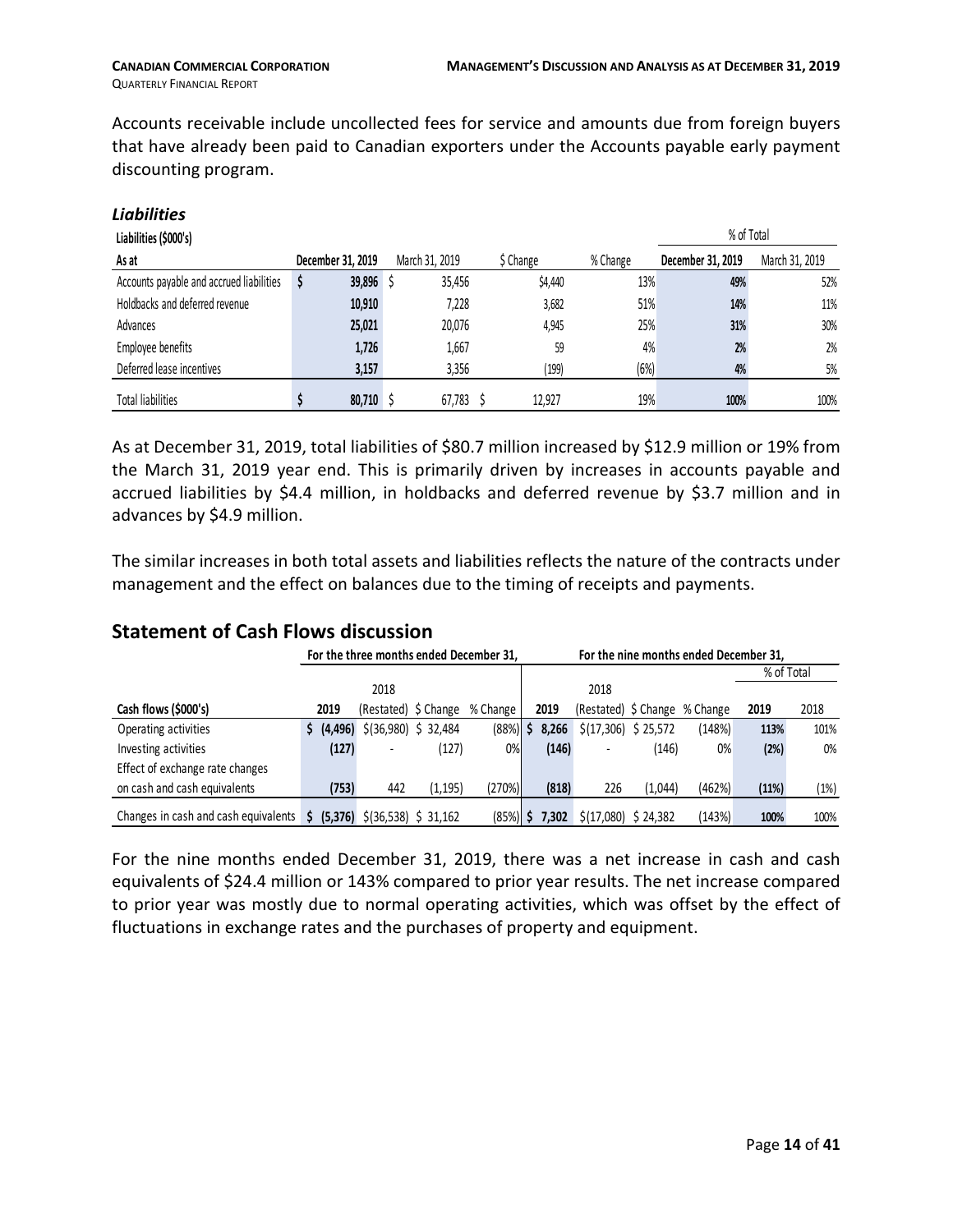Cash and cash equivalents represent a momentary view at a specific point in time. The Corporation's cash balances fluctuate widely on a daily basis as, at times, tens of millions of dollars can be received one day and paid the next or vice versa. It is notable that although cash flows reported reflect reporting as an agent, CCC also receives significant amounts from foreign buyers for payment to Canadian exporters as contractual performance obligations are fulfilled.

On contracts outside of the DPSA program, the Corporation generally pays its Canadian exporters within five business days after CCC receives payment from the foreign buyer (i.e. pay when paid). Under the DPSA program, the Corporation generally pays its Canadian exporters within thirty days of receipt of an invoice. The Corporation may use its own funds to pay Canadian exporters on or before the 30<sup>th</sup> day in instances where payment has not yet been received from the DPSA buyer. Depending on the timing differences between receipt and payment, these transactions can span across reporting periods and can cause variations in cash flows from one period to the next, with receivables being paid to the Corporation at the end of one period and payments being made to the Canadian exporter early in the next.

#### **Comparison of financial results to budget in the Corporate Plan**

The 2019-20 to 2023-24 Corporate Plan has been approved by the Corporation's Board of Directors but has not yet been approved by the Government of Canada.

The financial results for the nine month period ended December 31, 2019 are compared to the budget contained in the CCC 2019-20 to 2023-24 Corporate Plan.

| Net profit (\$000's)                        |              |    |               |     |           |          |
|---------------------------------------------|--------------|----|---------------|-----|-----------|----------|
| For the nine months ended December 31, 2019 | Actual       |    | <b>Budget</b> |     | \$ Change | % Change |
| <b>Revenues</b>                             |              |    |               |     |           |          |
| Fees for service                            | \$<br>18,893 | \$ | 21,370        | -S  | (2, 477)  | (12%)    |
| Transfers from Government of Canada         | 2,500        |    |               |     | 2,500     |          |
| Other income                                | 333          |    | 425           |     | (92)      | (22%)    |
| Finance income, net                         | 729          |    | 464           |     | 265       | 57%      |
|                                             | \$<br>22,455 | \$ | 22,259        | \$  | 196       | $<$ 1%   |
|                                             |              |    |               |     |           |          |
| <b>Administrative expenses</b>              | 20,643       |    | 22,705        |     | 2,062     | 9%       |
|                                             | 1,812        |    | (446)         |     | 2,258     | (506%)   |
| Loss on foreign exchange                    | (252)        |    |               |     | (252)     |          |
| Net profit (loss)                           | \$<br>1,560  | \$ | (446)         | - S | 2,006     | (450%)   |

For the nine months ended December 31, the Corporation recorded a net profit of \$1.6 million, which was an increase of \$2.0 million over the Corporate Plan budget loss of \$446 thousand. The net result was due to an unfavourable variance related to Fees for service of \$2.5 million which was offset by Transfers from the Government of Canada of \$2.5 million, net favourable variance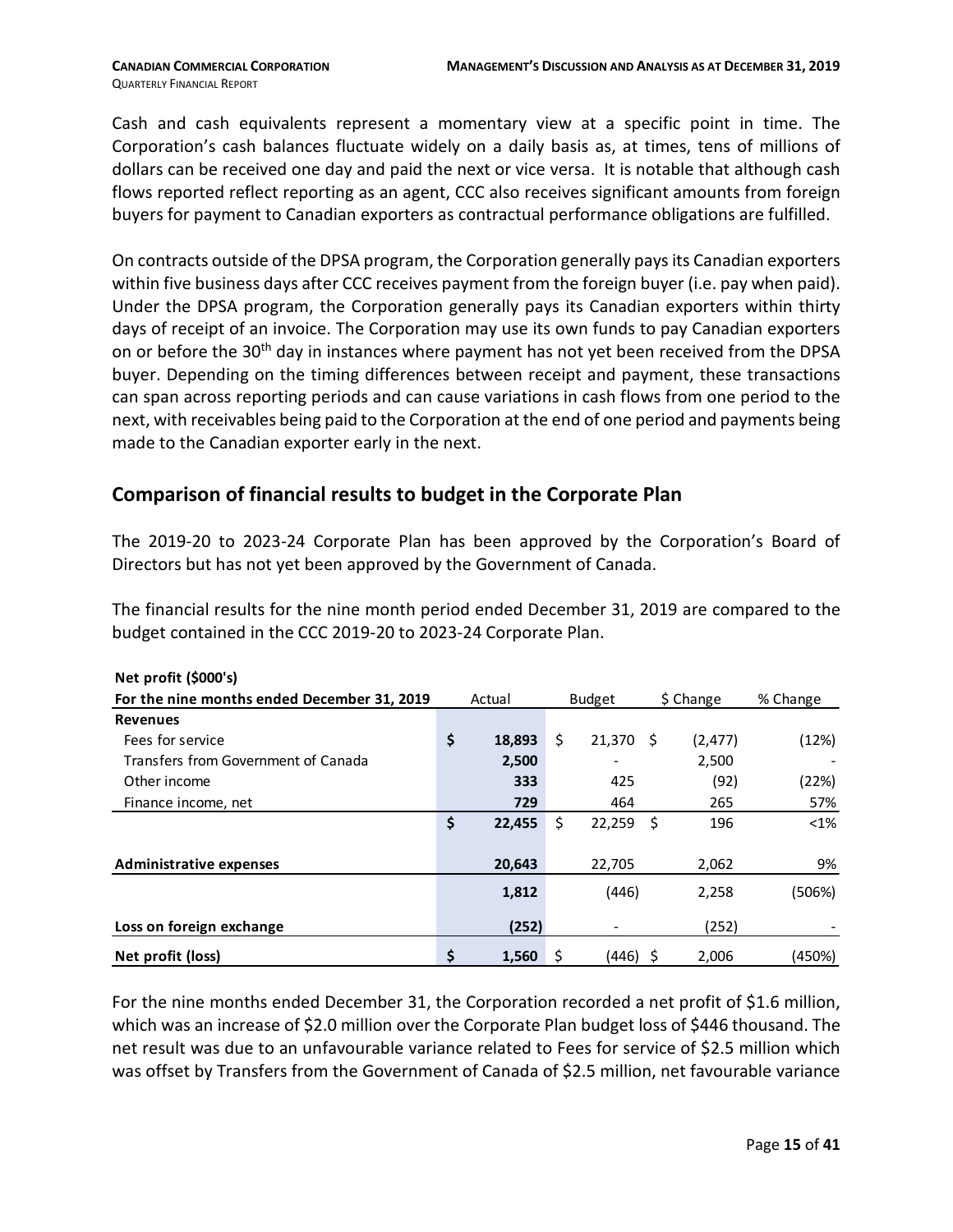in Finance and Other income of \$173 thousand and a favourable variance in Administrative expenses of \$2.1 million.

The unfavourable variance related to Fees for service of \$2.5 million compared to budget is mostly due to lower than anticipated billing activity related to the ABP and lower levels of fees recorded from international contracts as several contract pursuits have been delayed, a consistent challenge with predicting government-to-government contract activity.

The favourable variance related to Finance income, net of \$265 thousand compared to budget was due to higher investment rates and an increase in amounts available for investment.

The favourable variance of \$2.1 million in administrative expenses is due to: (1) lower workforce compensation expenses (\$1.2 million), stemming from vacancies related to retirements and attrition; (2) lower than planned level of travel and hospitality (\$436 thousand) through the first nine months of the fiscal year; and (3) several other expenditures being lower than planned (\$391 thousand). Expense budgets are set based on capacity requirement assumptions related to the Corporation's forecasted contract activity. Expenditures are managed in a prudent manner and are controlled to the extent possible relative to revenues earned throughout the year.

### <span id="page-15-0"></span>**2019-20 FORECAST**

In 2019-20, net revenues are forecasted to be lower than 2018-19. This is primarily due to the lower level of fee generating contracts signed in 2018-19 and delays in contract signing that are persisting in 2019-20. In addition, large infrastructure contracts currently in the delivery stage are winding down as they near completion, resulting in lower levels of CTT and Fees for service.

In 2019-20, administrative expenses are forecasted to increase in relation to 2018-19, largely due to:

- Increased workforce compensation and related expenses in accordance with CCC's collective bargaining agreement;
- Incremental resources in support of the 2019-20 Corporate Plan initiatives; and
- <span id="page-15-1"></span>• Investments in organizational development and systems to drive diversification results.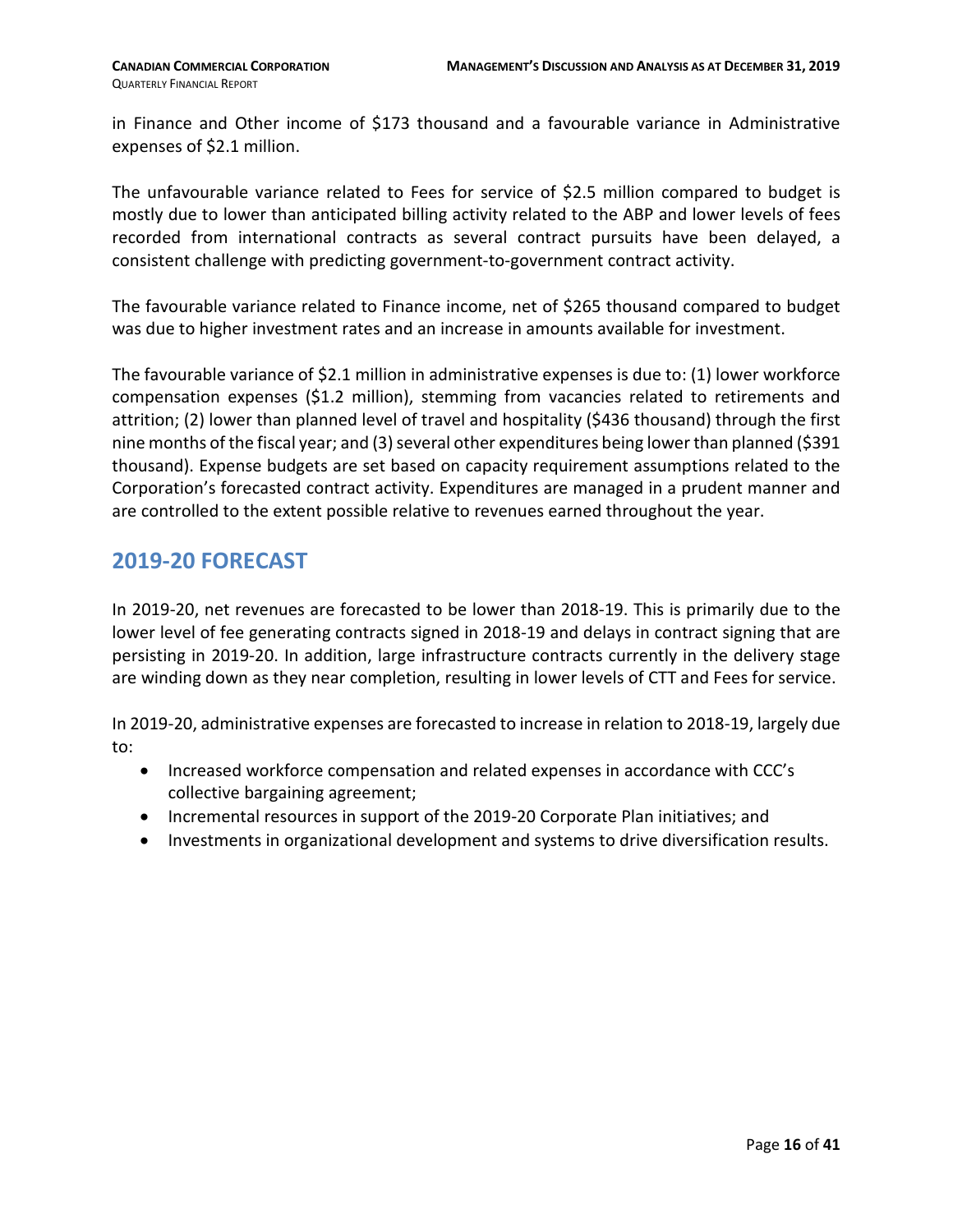# **CCC'S COMMITMENT TO RISK MANAGEMENT**

CCC manages entity-wide, corporate and transactional risks as it undertakes to fulfill its mandate of promoting and facilitating international trade on behalf of Canadian exporters. The strategy for managing these risks is discussed in detail in the Corporation's 2018-19 Annual Report and 2017-18 Corporate Plan Summary.

Management continues to align its responsible business conduct framework with that of the Government of Canada. Collaboration with other Government stakeholders ensures that a consistent approach and decision-making process is in place when assessing Canadian exporters on issues related to bribery and corruption as well as determining the risk of adverse human rights impacts in reference to a transaction.

Cyber risk is an ongoing threat, as cyber-attacks appear to be the new reality. Numerous improvements to CCC's information systems were implemented during the past year and the Corporation continues to evolve its approach to cyber risk management.

With the emergence of the coronavirus (COVID-19) in December 2019, management is closely monitoring events and proactively developing action plans to minimize risks to the Corporation.

Except for the changes mentioned above, there are no other significant changes, new risks or uncertainties identified during the period ended December 31, 2019, as compared to those previously reported or discussed.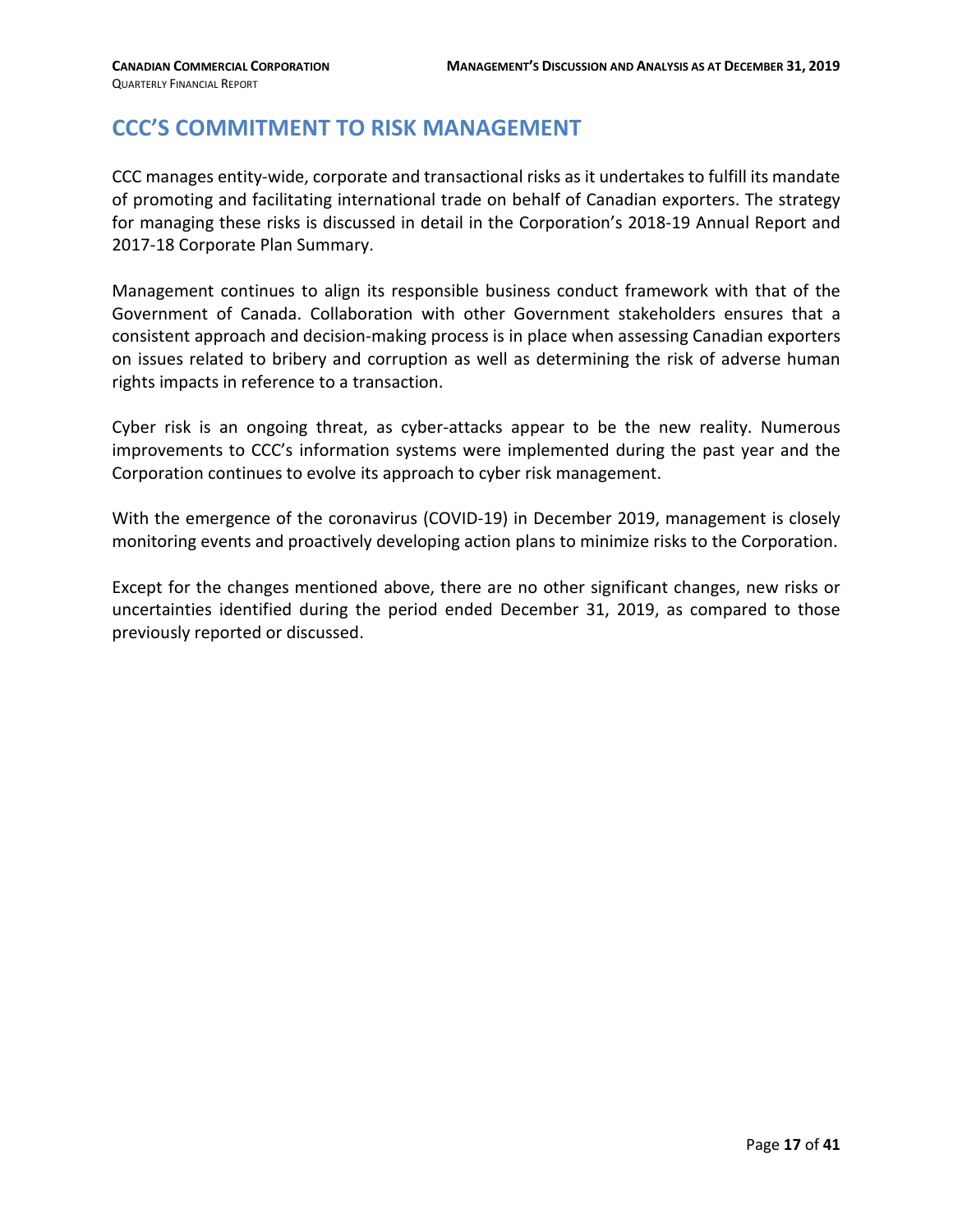# <span id="page-17-0"></span>MANAGEMENT RESPONSIBILITY FOR FINANCIAL STATEMENTS

Management is responsible for the preparation and fair presentation of these quarterly financial statements in accordance with the Treasury Board of Canada Standard on Quarterly Financial Reports for Crown Corporations, and for such internal controls as Management determines is necessary to enable the preparation of quarterly financial statements that are free from material misstatement. Management is also responsible for ensuring all other information in this quarterly financial report is consistent, where appropriate, with the quarterly financial statements. These quarterly financial statements have not been audited or reviewed by an external auditor.

Based on our knowledge, these unaudited quarterly financial statements present fairly, in all material respects, the financial position, results of operations and cash flows of the corporation, as at the date of and for the periods presented in the quarterly financial statements.

Mariotto

Carl Marcotte **Example 2018** Ernie Briard President and Chief Executive Officer Chief Financial Officer

Ottawa, Canada February 14, 2020

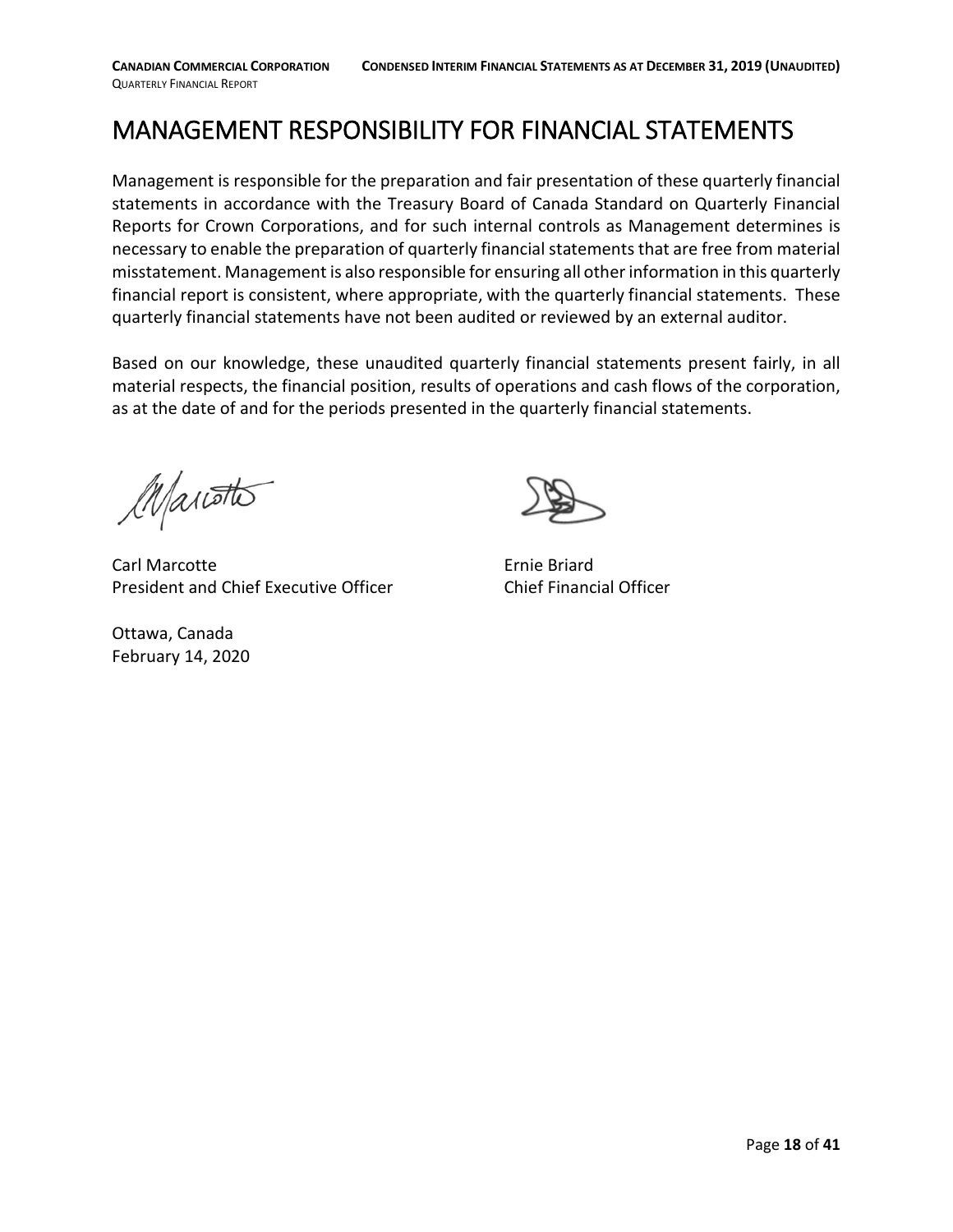# <span id="page-18-0"></span>CONDENSED INTERIM FINANCIAL STATEMENTS (UNAUDITED)

#### <span id="page-18-1"></span>**Statement of Financial Position (Unaudited)**

|                                          |              | December 31,  | March 31,         | December 31,  |
|------------------------------------------|--------------|---------------|-------------------|---------------|
| As at                                    | <b>Notes</b> | 2019          | 2019              | 2018          |
|                                          |              |               |                   | (Restated -   |
|                                          |              |               |                   | Note 4)       |
| <b>ASSETS</b>                            |              |               |                   |               |
| <b>Current assets</b>                    |              |               |                   |               |
| Cash and cash equivalents                | 5            | \$<br>65,783  | $\zeta$<br>58,481 | 26,275<br>-\$ |
| Accounts receivable                      | $6$ , 11     | 34,281        | 27,603            | 43,283        |
| Other assets                             | 7            | 1,069         | 403               | 917           |
|                                          |              | 101,133       | 86,487            | 70,475        |
|                                          |              |               |                   |               |
| <b>Non-current assets</b>                |              |               |                   |               |
| Property and equipment                   |              | 2,486         | 2,645             | 2,757         |
| <b>Total assets</b>                      |              | \$<br>103,619 | \$<br>89,132      | \$<br>73,232  |
|                                          |              |               |                   |               |
| <b>LIABILITIES</b>                       |              |               |                   |               |
| <b>Current liabilities</b>               |              |               |                   |               |
| Accounts payable and accrued liabilities | 8,11         | \$<br>39,896  | \$<br>35,456      | 19,471<br>-\$ |
| Holdbacks                                | 16           | 10,602        | 6,147             | 6,279         |
| Advances                                 |              | 25,021        | 20,076            | 19,277        |
| Deferred revenue                         | 9            | 308           | 1,081             | 894           |
| Deferred lease incentives                |              | 265           | 265               | 265           |
| Employee benefits                        |              | 1,592         | 1,454             | 1,398         |
|                                          |              | 77,684        | 64,479            | 47,584        |
| <b>Non-current liabilities</b>           |              |               |                   |               |
| Deferred lease incentives                |              | 2,892         | 3,091             | 3,157         |
| Employee benefits                        |              | 134           | 213               | 264           |
|                                          |              | 3,026         | 3,304             | 3,421         |
| <b>Total liabilities</b>                 |              | 80,710        | 67,783            | 51,005        |
|                                          |              |               |                   |               |
| <b>EQUITY</b>                            |              |               |                   |               |
| Contributed capital                      |              | 10,000        | 10,000            | 10,000        |
| Retained earnings                        |              | 12,909        | 11,349            | 12,227        |
| Total equity                             |              | 22,909        | 21,349            | 22,227        |
| <b>Total liabilities and equity</b>      |              | \$<br>103,619 | Ś.<br>89,132      | \$<br>73,232  |
| Contingencies                            | 16           |               |                   |               |

*The accompanying notes are an integral part of the financial statements.* Authorized for issue on February 14, 2020

Marotto

**Carl Marcotte Ernie Briard** President and Chief Executive Officer Chief Financial Officer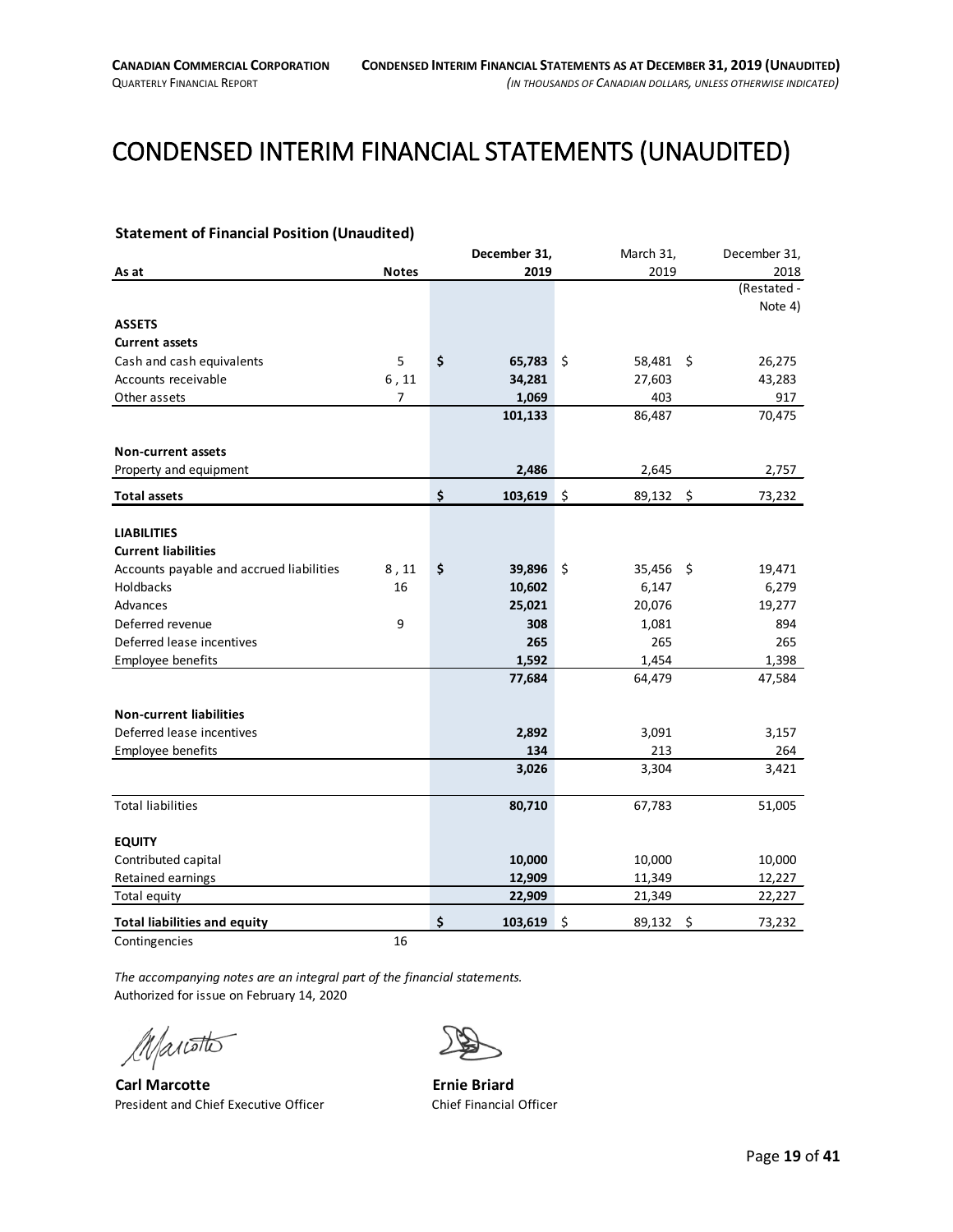#### <span id="page-19-0"></span>**Statement of Comprehensive Income (Unaudited)**

|                                                       |              | For the three months |                   |      |    | For the nine months |    |             |  |
|-------------------------------------------------------|--------------|----------------------|-------------------|------|----|---------------------|----|-------------|--|
|                                                       |              |                      | ended December 31 |      |    | ended December 31   |    |             |  |
|                                                       | <b>Notes</b> | 2019                 |                   | 2018 |    | 2019                |    | 2018        |  |
|                                                       |              |                      | (Restated -       |      |    |                     |    | (Restated - |  |
|                                                       |              |                      | Note 4)           |      |    |                     |    | Note 4)     |  |
| <b>REVENUES</b>                                       |              |                      |                   |      |    |                     |    |             |  |
| Fees for service                                      | 12           | \$<br>8,973          | \$<br>9,492       |      | \$ | 18,893              | Ŝ. | 23,167      |  |
| Transfers from Government of Canada                   | 13           |                      |                   |      |    | 2,500               |    |             |  |
| Other income                                          |              | 54                   |                   | 182  |    | 333                 |    | 1,532       |  |
| Finance income, net                                   |              | 199                  |                   | 220  |    | 729                 |    | 451         |  |
|                                                       |              | 9,226                | 9,894             |      |    | 22,455              |    | 25,150      |  |
|                                                       |              |                      |                   |      |    |                     |    |             |  |
| <b>ADMINISTRATIVE EXPENSES</b>                        | 14           | 6,758                | 6,867             |      |    | 20,643              |    | 20,628      |  |
|                                                       |              | 2,468                | 3,027             |      |    | 1,812               |    | 4,522       |  |
|                                                       |              |                      |                   |      |    |                     |    |             |  |
| Gain (loss) on foreign exchange                       |              | (235)                |                   | 358  |    | (252)               |    | 473         |  |
| <b>NET PROFIT</b>                                     |              | \$<br>2,233          | \$<br>3,385       |      | \$ | 1,560               | \$ | 4,995       |  |
|                                                       |              |                      |                   |      |    |                     |    |             |  |
| OTHER COMPREHENSIVE INCOME ITEMS THAT                 |              |                      |                   |      |    |                     |    |             |  |
| WILL NOT BE RECLASSIFIED TO NET PROFIT (LOSS)         |              |                      |                   |      |    |                     |    |             |  |
| Actuarial gain (loss) on employee benefits obligation |              |                      |                   |      |    |                     |    |             |  |
| <b>TOTAL COMPREHENSIVE INCOME</b>                     |              | \$<br>2,233          | \$<br>3,385       |      | \$ | 1,560               | \$ | 4,995       |  |

*The accompanying notes are an integral part of the financial statements.*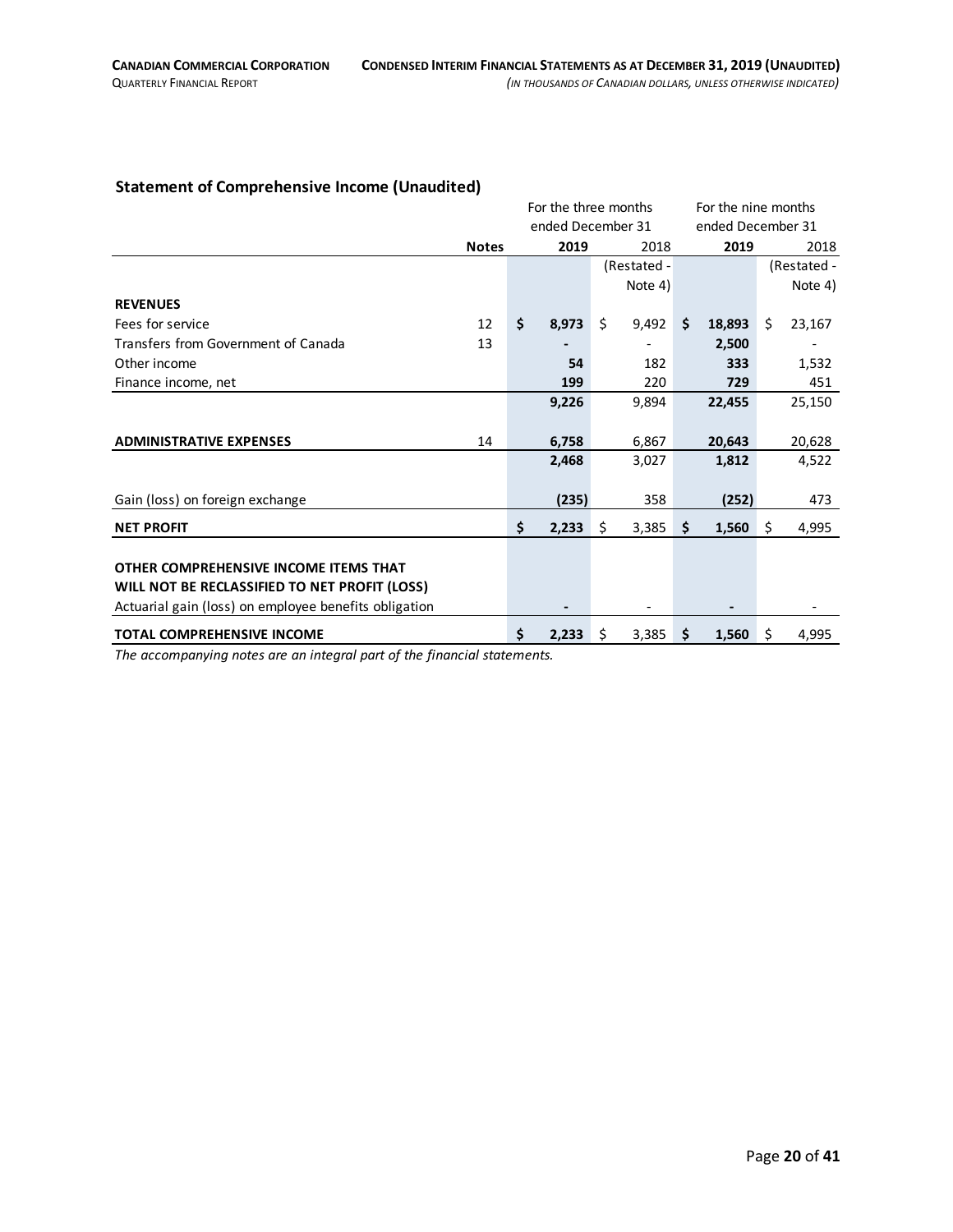#### <span id="page-20-0"></span>**Statement of Changes in Equity (Unaudited)**

|                                                       |              | Contributed  |      | Retained        |      |        |
|-------------------------------------------------------|--------------|--------------|------|-----------------|------|--------|
| For the three and nine months ended December 31, 2019 | <b>Notes</b> | Capital      |      | <b>Earnings</b> |      | Total  |
|                                                       |              |              |      |                 |      |        |
| <b>BALANCE SEPTEMBER 30, 2019</b>                     |              | \$<br>10,000 | - \$ | 10,676          | - \$ | 20,676 |
|                                                       |              |              |      |                 |      |        |
| Net profit                                            |              |              |      | 2,233           |      | 2,233  |
|                                                       |              |              |      |                 |      |        |
| <b>BALANCE DECEMBER 31, 2019</b>                      |              | \$<br>10,000 | -\$  | 12,909          | -\$  | 22,909 |
|                                                       |              |              |      |                 |      |        |
| <b>BALANCE MARCH 31, 2019</b>                         |              | \$<br>10,000 | - \$ | 11,349          | - \$ | 21,349 |
|                                                       |              |              |      |                 |      |        |
| Net profit                                            |              |              |      | 1,560           |      | 1,560  |
|                                                       |              |              |      |                 |      |        |
| <b>BALANCE DECEMBER 31, 2019</b>                      |              | \$<br>10,000 | -S   | 12,909          | -\$  | 22,909 |

|                                                                          |              |    | Contributed |      | <b>Retained</b> |      |        |
|--------------------------------------------------------------------------|--------------|----|-------------|------|-----------------|------|--------|
| For the three and nine months ended December 31, 2018                    | <b>Notes</b> |    | Capital     |      | <b>Earnings</b> |      | Total  |
| BALANCE SEPTEMBER 30, 2018 (Restated)                                    |              | \$ | 10,000      | \$   | 8,842           | - \$ | 18,842 |
| Net profit                                                               | 4            |    |             |      | 3,385           |      | 3,385  |
| BALANCE DECEMBER 31, 2018 (Restated)                                     | 4            | \$ | 10,000      | \$   | 12,227          | -\$  | 22,227 |
| BALANCE MARCH 31, 2018 (Restated)                                        |              | \$ | 10,000      | - \$ | 7,232           | - \$ | 17,232 |
| Net profit                                                               | 4            |    |             |      | 4,995           |      | 4,995  |
| BALANCE DECEMBER 31, 2018 (Restated)                                     | 4            | Ś. | 10.000      | \$.  | 12,227          | S.   | 22,227 |
| The accompanying notes are an integral part of the financial statements. |              |    |             |      |                 |      |        |

*The accompanying notes are an integral part of the financial statements.*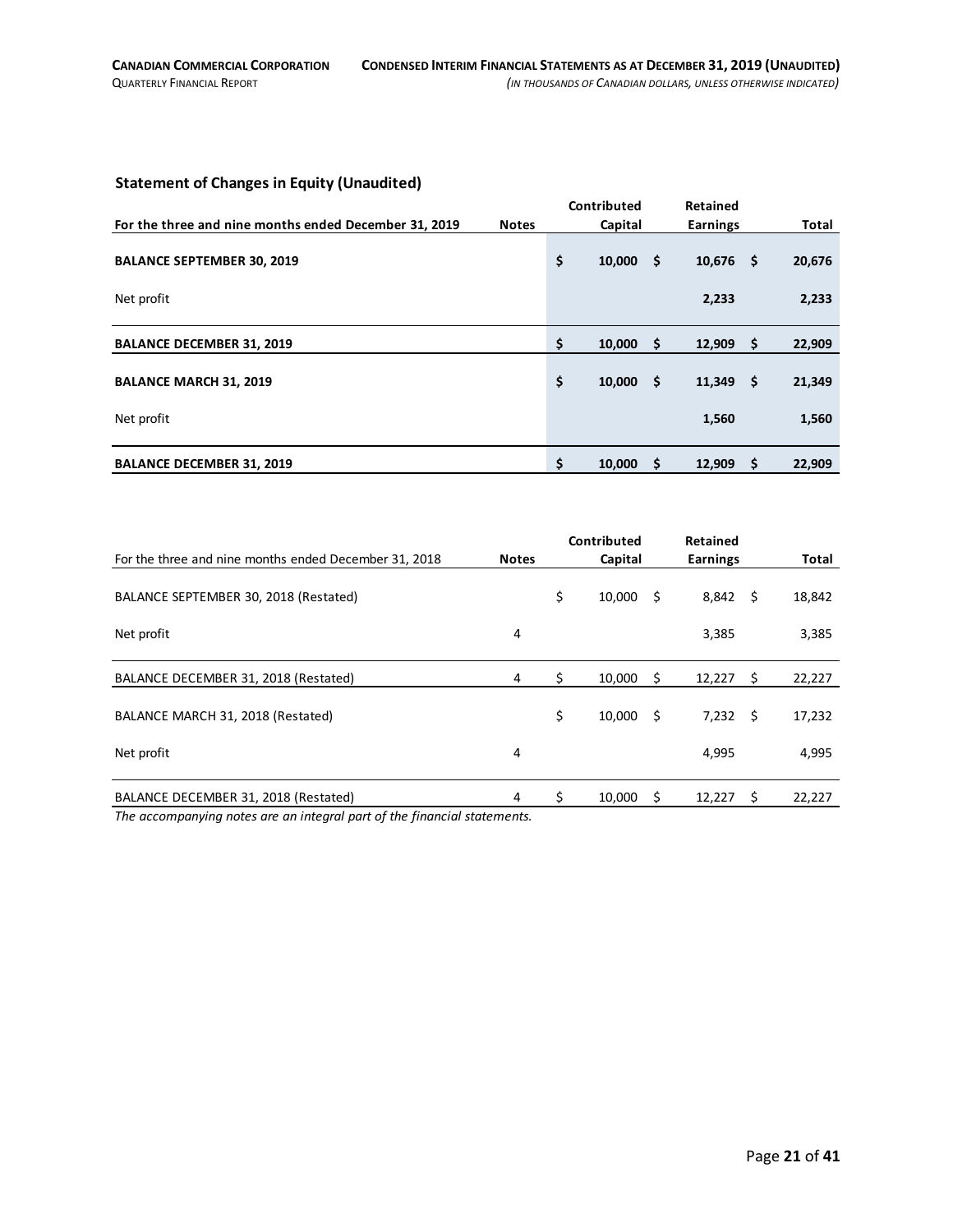#### <span id="page-21-0"></span>**Statement of Cash Flows (Unaudited)**

|                                                                        |              |                  | For the three months | For the nine months |             |
|------------------------------------------------------------------------|--------------|------------------|----------------------|---------------------|-------------|
|                                                                        |              |                  | ended December 31    | ended December 31   |             |
|                                                                        | <b>Notes</b> | 2019             | 2018                 | 2019                | 2018        |
|                                                                        |              |                  | (Restated -          |                     | (Restated - |
|                                                                        |              |                  | Note 4)              |                     | Note 4)     |
| <b>OPERATING ACTIVITIES</b>                                            |              |                  |                      |                     |             |
| Net profit                                                             |              | \$<br>$2,233$ \$ | 3,385                | \$<br>1,560         | \$<br>4,995 |
| Adjustments to determine net cash from (used in) operating activities: |              |                  |                      |                     |             |
| Depreciation                                                           |              | 102              | 113                  | 305                 | 339         |
| Deferred lease incentives                                              |              | (67)             | (67)                 | (199)               | (199)       |
| Employee benefit expense                                               |              | 52               | 50                   | 154                 | 148         |
| Employee benefit payments                                              |              |                  | (28)                 | (95)                | (28)        |
| (Gain) loss on foreign exchange                                        |              | 753              | (442)                | 818                 | (226)       |
|                                                                        |              |                  |                      |                     |             |
| Change in working capital from:                                        |              |                  |                      |                     |             |
| Accounts receivable                                                    | 6, 11        | (8,705)          | (2,061)              | (6, 678)            | 6,031       |
| Other assets                                                           | 7            | (69)             | (77)                 | (666)               | (733)       |
| Accounts payable and accrued liabilities                               | 8,11         | 11,286           | (9,403)              | 4,440               | (8, 203)    |
| <b>Holdbacks</b>                                                       | 16           | (219)            | 338                  | 4,455               | 352         |
| Advances                                                               |              | (9, 465)         | (28, 533)            | 4,945               | (19,691)    |
| Deferred revenue                                                       | 9            | (397)            | (255)                | (773)               | (91)        |
| Cash provided (used in) by operating activities                        |              | (4, 496)         | (36,980)             | 8,266               | (17, 306)   |
|                                                                        |              |                  |                      |                     |             |
| <b>INVESTING ACTIVITIES</b>                                            |              |                  |                      |                     |             |
| Acquisitions of property and equipment                                 |              | (127)            |                      | (146)               |             |
| Cash used in investing activities                                      |              | (127)            |                      | (146)               |             |
|                                                                        |              |                  |                      |                     |             |
| Effect of exchange rate changes on cash and cash equivalents           |              | (753)            | 442                  | (818)               | 226         |
| Net increase (decrease) in cash and cash equivalents                   |              | (5, 376)         | (36,538)             | 7,302               | (17,080)    |
|                                                                        |              |                  |                      |                     |             |
| Cash and cash equivalents at the beginning of the period               |              | 71,159           | 62,813               | 58,481              | 43,355      |
| Cash and cash equivalents at the end of the period                     |              | Ś<br>65,783      | 26,275<br>S          | Ŝ<br>65,783         | Ŝ<br>26,275 |

*The accompanying notes are an integral part of the financial statements.*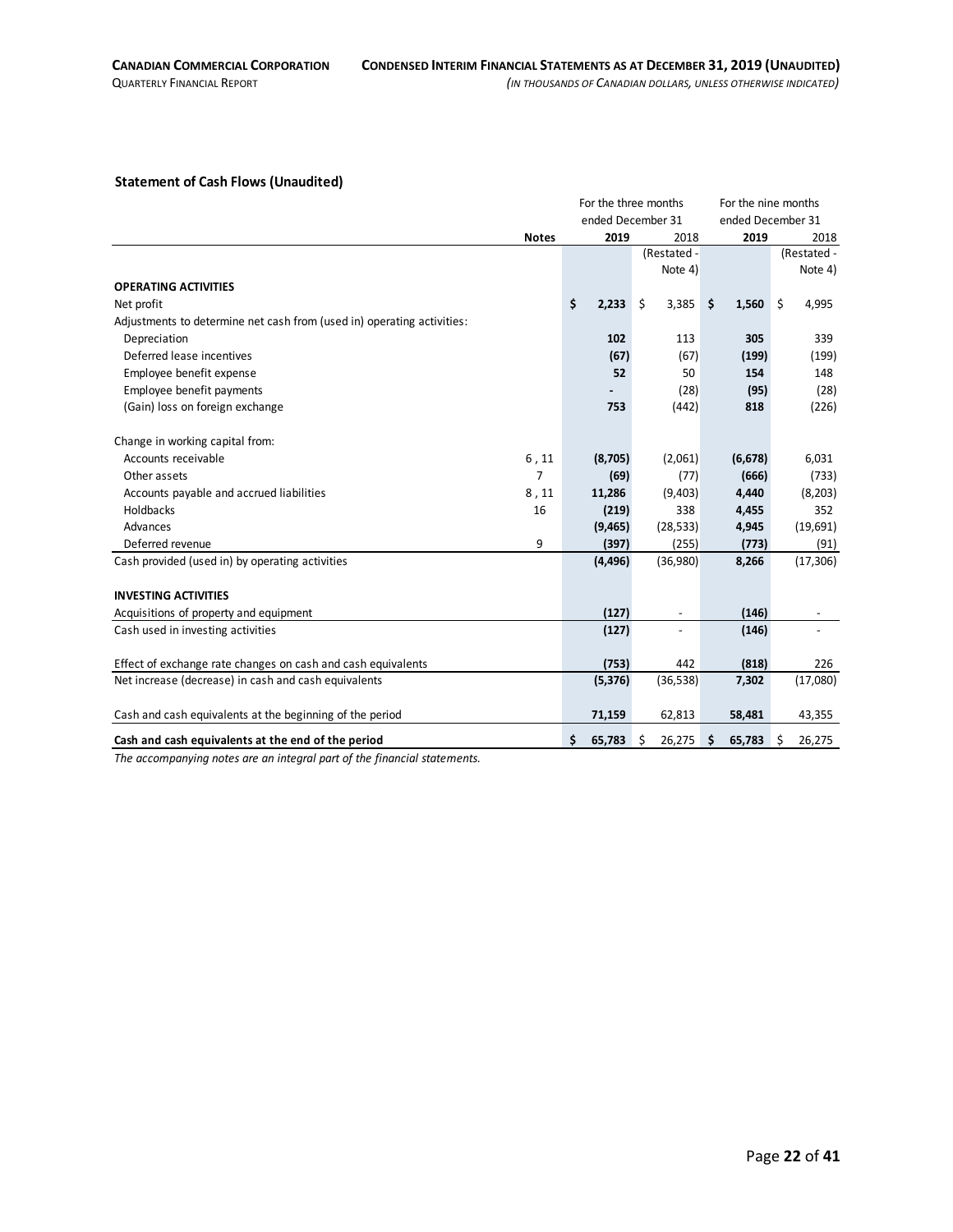# <span id="page-22-0"></span>NOTES TO THE CONDENSED INTERIM FINANCIAL STATEMENTS (UNAUDITED)

### <span id="page-22-1"></span>**1. NATURE, ORGANIZATION AND FUNDING**

The Canadian Commercial Corporation (the "Corporation") was established in 1946 by the *Canadian Commercial Corporation Act* ("CCC Act"). The Corporation is wholly owned by the Government of Canada and is an agent Crown corporation listed in Part I of Schedule III of the *Financial Administration Act* ("FAA"). The Corporation is domiciled in Canada with a head office located at 350 Albert Street, Ottawa, Ontario. The Corporation operates primarily in Canada with representation in Asia and South America.

The Corporation acts as the prime contracting agency for Canadian exporters when foreign governments, international organizations, or foreign private sector buyers wish to purchase products and services from Canada through the Government of Canada. The Corporation enters into prime contracts with these foreign buyers and into corresponding domestic contracts with Canadian exporters. Additionally, the Corporation enters into certain sourcing services agreements to procure goods and services for international end users on behalf of the Government of Canada and foreign governments.

The Corporation's operations are funded primarily by fees for service, supplemented by transfers from Government of Canada.

In September 2008, the Corporation, together with a number of other Crown corporations, was issued a directive (P.C. 2008-1598) pursuant to Section 89 of the FAA, entitled *Order giving a direction to parent Crown corporations involved in commercial lending to give due consideration to the personal integrity of those they lend to or provide benefits to in accordance with Government's policy to improve the accountability and integrity of federal institutions*. The Corporation implemented the directive effective January 1, 2010 and has remained compliant with the directive since then.

In July 2015, the Corporation was issued a directive (P.C. 2015-1110) pursuant to section 89 of the FAA to align its travel, hospitality, conference and event expenditure policies, guidelines and practices with Treasury Board policies, directives and related instruments on travel, hospitality, conference and event expenditures in a manner that is consistent with its legal obligations, and to report on the implementation of this directive in the Corporation's next corporate plan. The Corporation implemented the directive in August 2016 and has remained compliant with the directive since then.

The Corporation is not subject to the provisions of the *Income Tax Act*.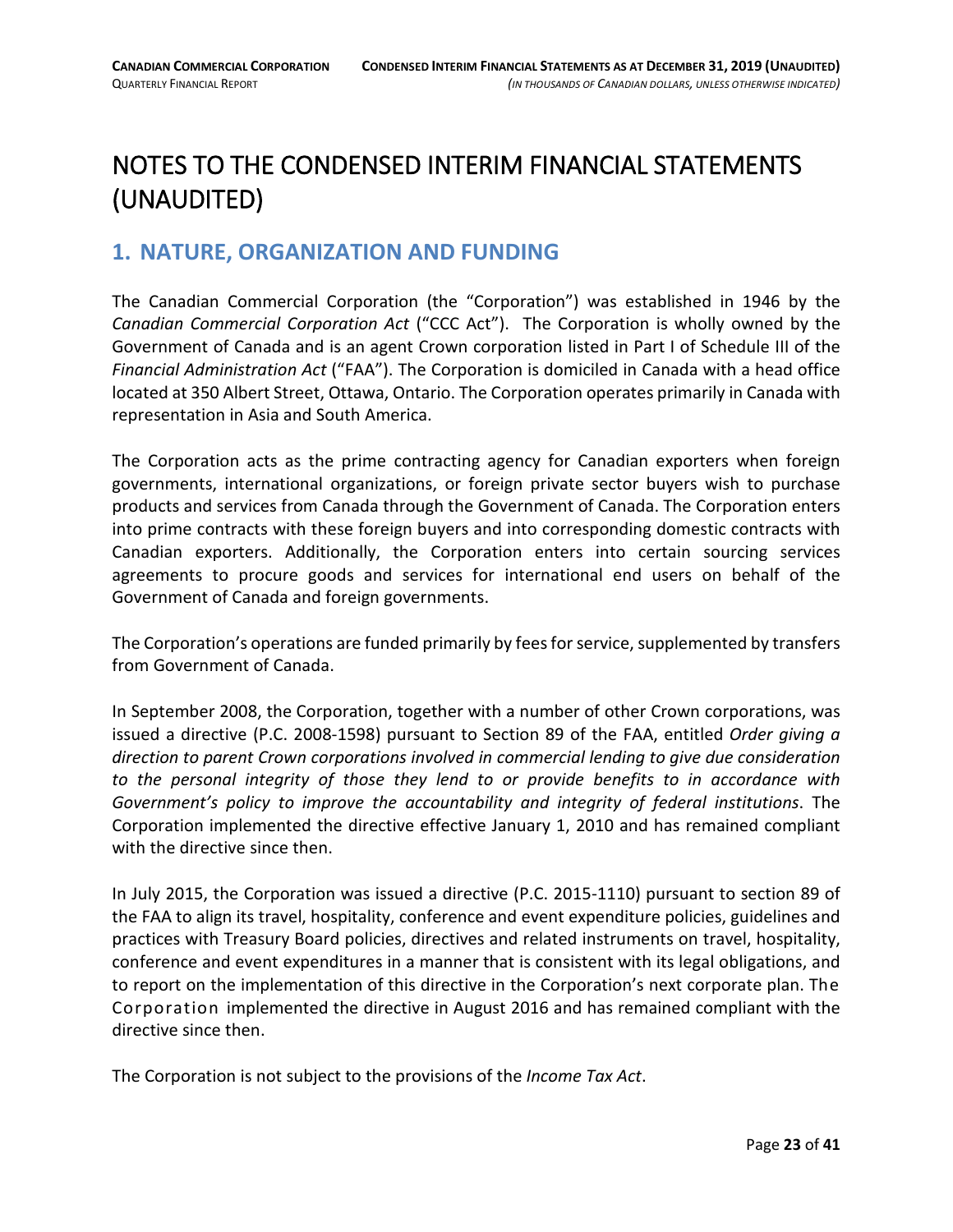# <span id="page-23-0"></span>**2. BASIS OF PREPARATION**

### **(a) Compliance with International Financial Reporting Standards (IFRS)**

These condensed interim financial statements have been prepared in accordance with the Treasury Board of Canada *Standard on Quarterly Financial Reports for Crown Corporations* using the International Financial Reporting Standards ("IFRS") accounting policies adopted in the Corporation's audited annual financial statements as at and for the year ended March 31, 2019. These condensed interim financial statements do not include all of the information required for full annual financial statements and should be read in conjunction with the Corporation's Annual Report and audited financial statements for the year ended March 31, 2019.

As permitted by the Treasury Board of Canada *Standard on Quarterly Financial Reports for Crown Corporations*, management has elected to reflect the changes from the adoption of *IFRS 16 - Leases* (IFRS 16) in the Corporation's audited financial statements for the year ending March 31, 2020. This constitutes a departure from generally accepted accounting principles for the initial application of IFRS 16 as the quarterly financial statements for the current period do not include the impact of the new accounting standard.

### **(b) Basis of measurement**

The financial statements have been prepared on the historical cost basis, except for as permitted by IFRS and to the extent material, the following items:

- Derivative financial instruments are measured at fair value through profit or loss.
- Accrued employee benefit liabilities for post-employment and other long term employee benefit plans are recognized at the present value of the defined benefit obligations.

### **(c) Use of estimates and judgments**

The preparation of financial statements in accordance with IFRS requires management to make judgments, estimates and assumptions that affect the application of accounting policies, the reported amounts of assets and liabilities, the disclosure of contingent assets and liabilities at the date of the financial statements and the reported amounts of revenues and expenses during the year. Actual results could differ significantly from estimates resulting in significant differences in the related financial statement balances.

Estimates and underlying assumptions are reviewed on an ongoing basis and in detail as at the date of the financial statements. Any changes in estimates are reflected in the financial statements in the period in which they become known and in any future periods affected.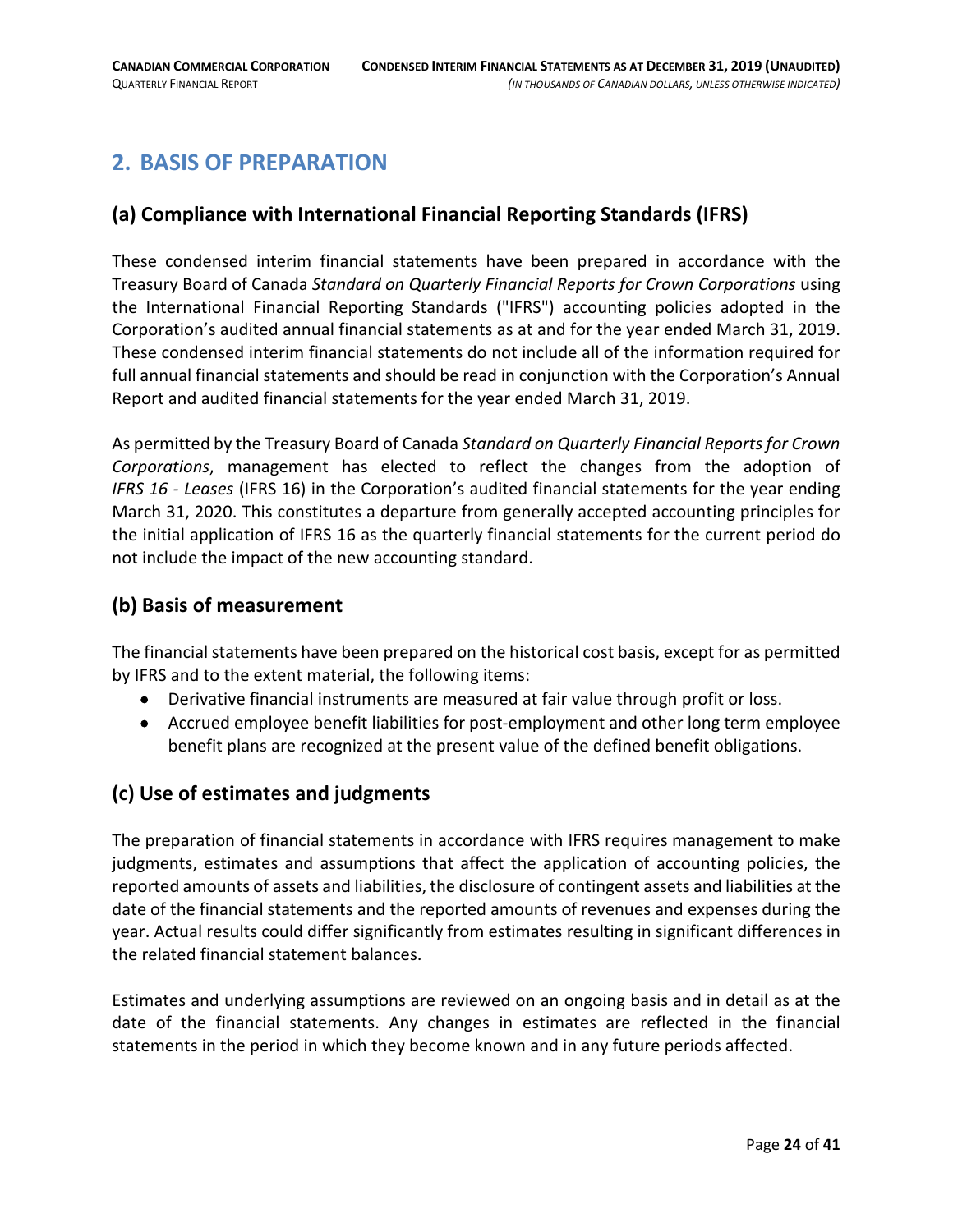Management has used estimates to determine the useful lives of property and equipment, to account for employee benefits liabilities, provisions, lease commitments and contingencies and used judgment in determining whether a provision for contract remediation expenses should be recognized or disclosed, the amount and timing of revenue recognition and the accounting for cost recovery transactions.

Additional information about areas where management has exercised judgment and made significant use of estimates and assumptions are included in the following notes:

- Note 12 (b) Revenue from contracts with customers
- Note 16 Contingencies

#### **(d) Functional and presentation currency**

The Corporation's functional and presentation currency is the Canadian dollar.

# <span id="page-24-0"></span>**3. SIGNIFICANT ACCOUNTING POLICIES**

The accounting policies applied in the preparation of these condensed interim financial statements are consistent with those disclosed in the Corporation's audited annual financial statements for the year ended March 31, 2019. In addition to accounting policies disclosed previously, the Corporation applies the following accounting policy related to Transfers from the Government of Canada.

#### *Transfers from Government of Canada*

A transfer from the Government of Canada that is not in the nature of contributed surplus is recorded when the government has authorized the transfer and is recognized as revenue in the period when the related expenses are incurred.

A transfer related to expenses of future periods is deferred and recognized as revenue in the period when the related expenses are incurred. A transfer designated for the purchase of property and equipment is deferred and amortized on the same basis as the related asset.

# <span id="page-24-1"></span>**4. ACCOUNTING CHANGES**

As permitted by the Treasury Board of Canada *Standard on Quarterly Financial Reports for Crown Corporations*, management elected to reflect the changes from the adoption of *IFRS 15 – Revenue from contracts with customers* (IFRS 15) in the Corporation's audited financial statements for the year end March 31, 2019. Therefore, restated comparative financial information as at December 31, 2018 and for the three and nine months ended December 31, 2018 is presented below.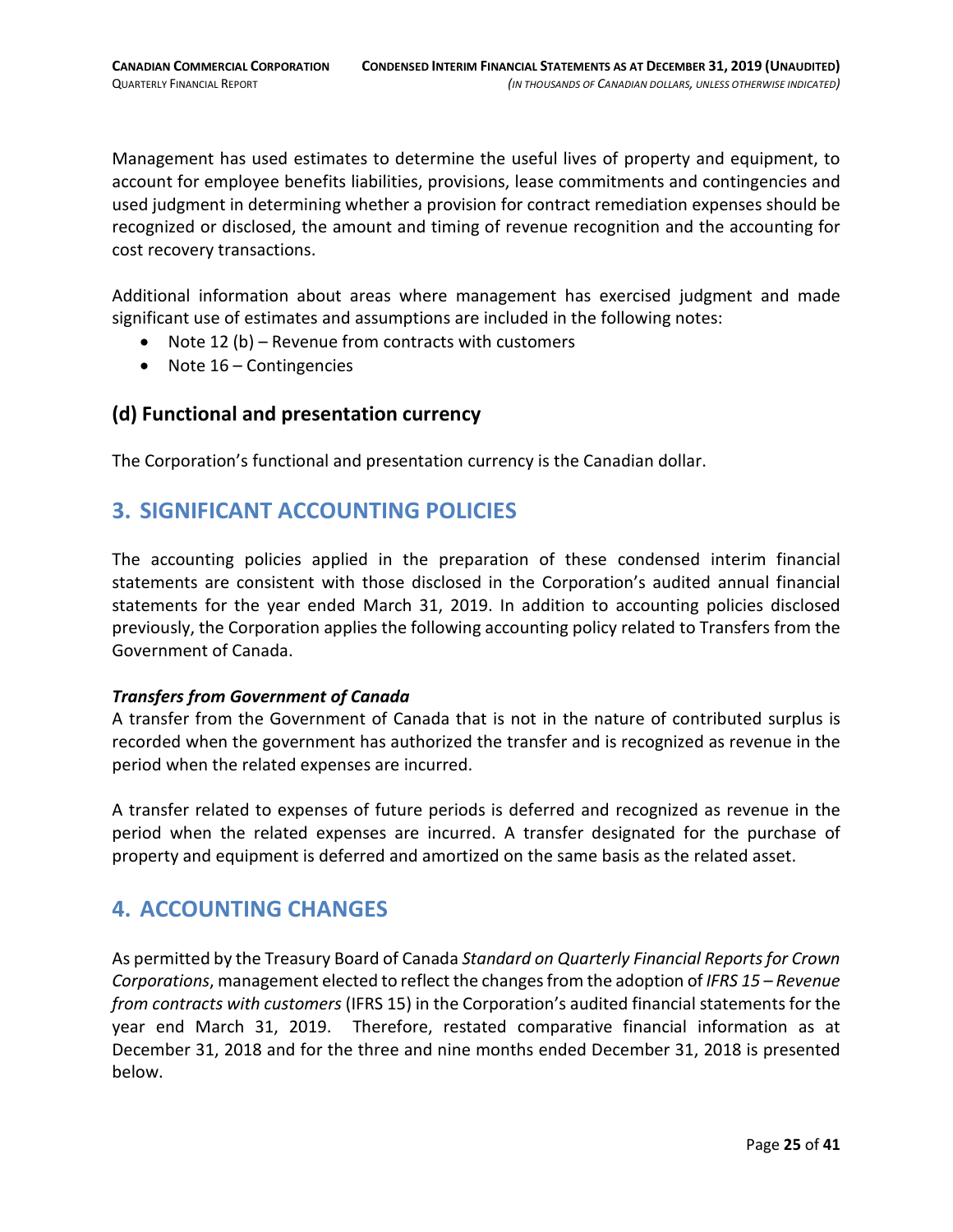A complete description of the impacts resulting from the implementation of IFRS 15 is provided in note 4 (a) of the Corporation's audited annual financial statements for the year ended March 31, 2019.

#### **Reconciliation of comparative balances as at December 31, 2018**

#### **Statement of Financial Position (Unaudited)**

| As at                                                             |    |                | December 31, Reclassification (*) |                  | IFRS 15 December 31, |
|-------------------------------------------------------------------|----|----------------|-----------------------------------|------------------|----------------------|
|                                                                   |    | 2018           |                                   | Adjustments      | 2018                 |
|                                                                   |    | (As previously |                                   |                  | (Restated -          |
| IAS 18 / IFRS 15 Description                                      |    | reported)      |                                   |                  | Note 4)              |
| <b>ASSETS</b>                                                     |    |                |                                   |                  |                      |
| <b>Current assets</b>                                             |    |                |                                   |                  |                      |
| Cash and cash equivalents                                         | \$ | 26,275         |                                   |                  | \$<br>26,275         |
| Trade receivables / Accounts receivable                           |    | 2,071,183      | (891)                             | (2,027,009)      | 43,283               |
| / Other assets                                                    |    |                | 891                               | 26               | 917                  |
| Advances to Canadian exporters                                    |    | 663,476        |                                   | (663, 476)       |                      |
| Progress work by Canadian exporters                               |    | 5,539,848      |                                   | (5,539,848)      |                      |
|                                                                   |    | 8,300,782      |                                   |                  | 70,475               |
| <b>Non-current assets</b>                                         |    |                |                                   |                  |                      |
| Property and equipment                                            |    | 2,757          |                                   |                  | 2,757                |
| <b>Total assets</b>                                               | \$ | 8,303,539      |                                   |                  | \$<br>73,232         |
|                                                                   |    |                |                                   |                  |                      |
| <b>LIABILITIES</b><br><b>Current liabilities</b>                  |    |                |                                   |                  |                      |
| Trade payables and accrued liabilities/Accounts payable           |    |                |                                   |                  |                      |
| and accrued liabilities                                           | \$ |                |                                   |                  |                      |
|                                                                   |    | 2,053,023      | (12,017)                          | $(2,021,535)$ \$ | 19,471               |
| / Holdbacks<br>Advances from foreign buyers and others / Advances |    |                | 6,895                             | (616)            | 6,279                |
|                                                                   |    | 682,935        | (182)                             | (663, 476)       | 19,277               |
| Progress work for foreign buyers                                  |    | 5,539,848      |                                   | (5,539,848)      |                      |
| / Deferred revenue<br>/ Deferred lease incentives                 |    |                | 5,304<br>265                      | (4, 410)         | 894<br>265           |
|                                                                   |    | 206            |                                   |                  |                      |
| <b>Employee benefits</b>                                          |    | 8,276,012      | 1,192                             |                  | 1,398                |
|                                                                   |    |                |                                   |                  | 47,584               |
| <b>Non-current liabilities</b>                                    |    |                |                                   |                  |                      |
| Deferred lease incentives                                         |    | 3,422          | (265)                             |                  | 3,157                |
| Employee benefits                                                 |    | 1,456          | (1, 192)                          |                  | 264                  |
|                                                                   |    | 4,878          |                                   |                  | 3,421                |
| <b>Total liabilities</b>                                          |    | 8,280,890      |                                   |                  | 51,005               |
| <b>EQUITY</b>                                                     |    |                |                                   |                  |                      |
| Contributed capital                                               |    | 10,000         |                                   |                  | 10,000               |
| <b>Retained earnings</b>                                          |    | 12,649         |                                   | (422)            | 12,227               |
| Total equity                                                      |    | 22,649         |                                   |                  | 22,227               |
|                                                                   |    |                |                                   |                  |                      |
| <b>Total liabilities and equity</b>                               | \$ | 8,303,539      |                                   |                  | \$<br>73,232         |

\* The reclassifications are as follows:

- From Trade receivables (\$891) to Other assets \$891.
- From Trade payables and accrued liabilities (\$12,017) and Advances from foreign buyers and others (\$182) to Holdbacks \$6,895 and Deferred revenue \$5,304.
- From Deferred lease incentives non-current (\$265) to Deferred lease incentives current \$265.
- From Employee benefits non-current (\$1,192) to Employee benefits current \$1,192.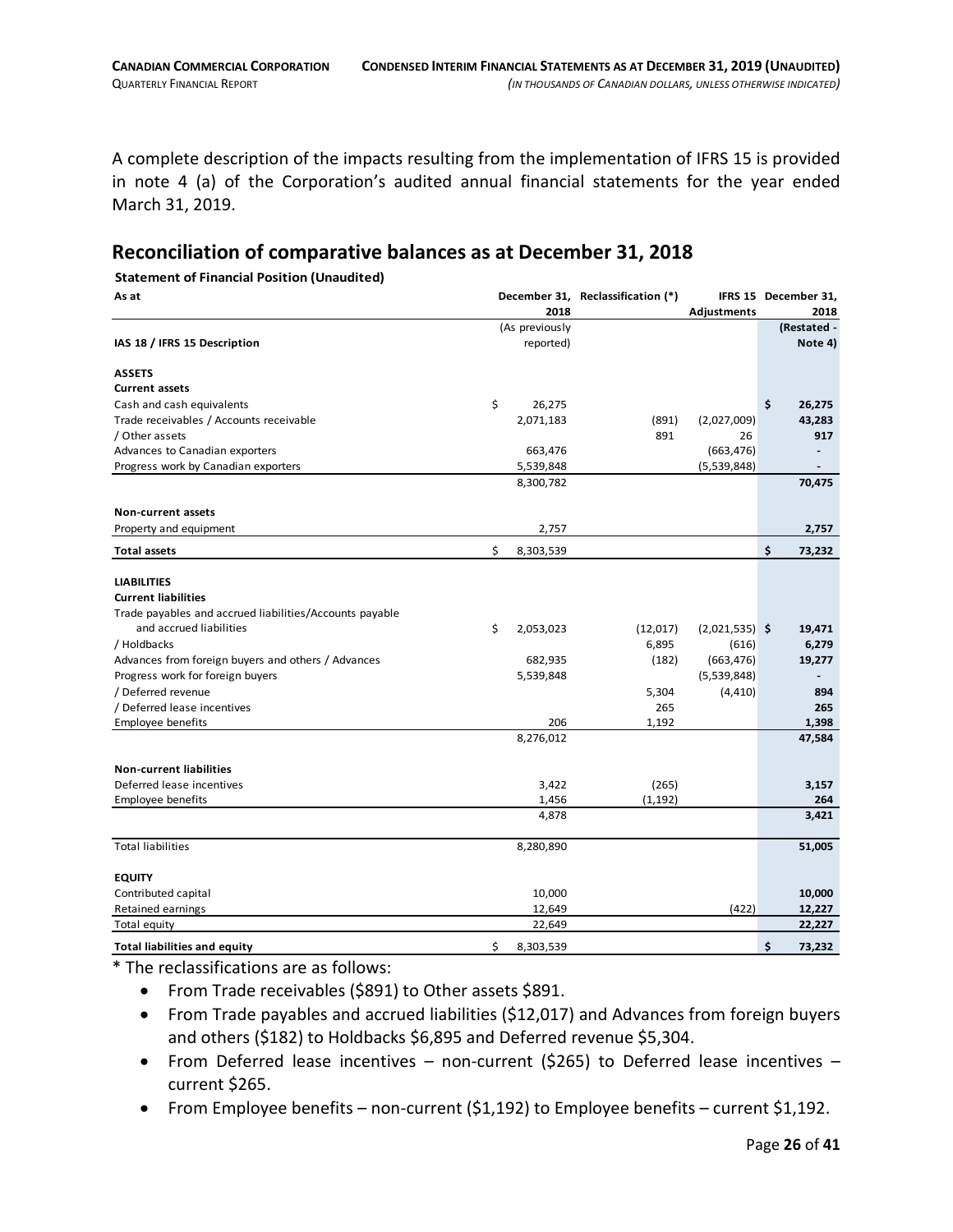# **Reconciliation of Comprehensive Income (Loss) for the three months ended December 31, 2018**

#### **Statement of Comprehensive Income (Loss) (Unaudited)**

| For the three months ended December 31                          | <b>Notes</b> |             |                | 2018 Reclassification (*) | <b>IFRS 15</b>  | 2018        |
|-----------------------------------------------------------------|--------------|-------------|----------------|---------------------------|-----------------|-------------|
|                                                                 |              |             |                |                           | Adjustments     |             |
|                                                                 |              |             | (As previously |                           |                 | (Restated - |
|                                                                 |              |             | reported)      |                           |                 | Note 4)     |
| <b>REVENUES</b>                                                 |              |             |                |                           |                 |             |
| Commercial trading transactions - prime contracts               |              |             | \$<br>515,279  |                           | $(515, 279)$ \$ |             |
| Less: cost of commercial trading transactions - prime contracts |              |             | (515, 279)     |                           | 515,279         |             |
| Fees for service                                                | 12           |             | 5,440          |                           | 4,052           | 9,492       |
| Other income                                                    |              |             | 182            |                           |                 | 182         |
| Finance income, net                                             |              |             | 220            |                           |                 | 220         |
| Gain on foreign exchange (*)                                    |              |             | 568            | (568)                     |                 |             |
|                                                                 |              |             | 6,410          | (568)                     | 4,052           | 9,894       |
|                                                                 |              |             |                |                           |                 |             |
| <b>ADMINISTRATIVE EXPENSES</b>                                  | 14           |             | 7,477          |                           | (610)           | 6,867       |
|                                                                 |              |             | (1,067)        | (568)                     | 4,662           | 3,027       |
|                                                                 |              |             |                |                           |                 |             |
| Gain on foreign exchange (*)                                    |              |             |                | 568                       | (210)           | 358         |
|                                                                 |              |             | (1,067)        |                           | 4,452           | 3,385       |
| SOURCING SERVICES FOR SUPPORT OF                                |              |             |                |                           |                 |             |
| <b>INTERNATIONAL GOVERNMENT ASSISTANCE</b>                      |              |             |                |                           |                 |             |
| <b>PROGRAMS</b>                                                 |              |             |                |                           |                 |             |
| Sourcing services transactions                                  |              | 5,458<br>Ś. |                |                           | (5, 458)        |             |
| Less: cost of sourcing services transactions                    |              | (5, 458)    |                |                           | 5,458           |             |
|                                                                 |              |             |                |                           | $\overline{a}$  |             |
| <b>NET PROFIT (LOSS)</b>                                        |              |             | \$<br>(1,067)  |                           | $4,452$ \$      | 3,385       |
|                                                                 |              |             |                |                           |                 |             |
| OTHER COMPREHENSIVE INCOME ITEMS THAT                           |              |             |                |                           |                 |             |
| WILL NOT BE RECLASSIFIED TO NET PROFIT (LOSS)                   |              |             |                |                           |                 |             |
| Actuarial gain (loss) on employee benefits obligation           |              |             |                |                           |                 |             |
| <b>TOTAL COMPREHENSIVE INCOME (LOSS)</b>                        |              |             | \$<br>(1,067)  |                           |                 | \$<br>3,385 |

\* The reclassification is as follows:

• Gain on foreign exchange of \$568 previously included in the revenue section has been reclassified to a standalone line item.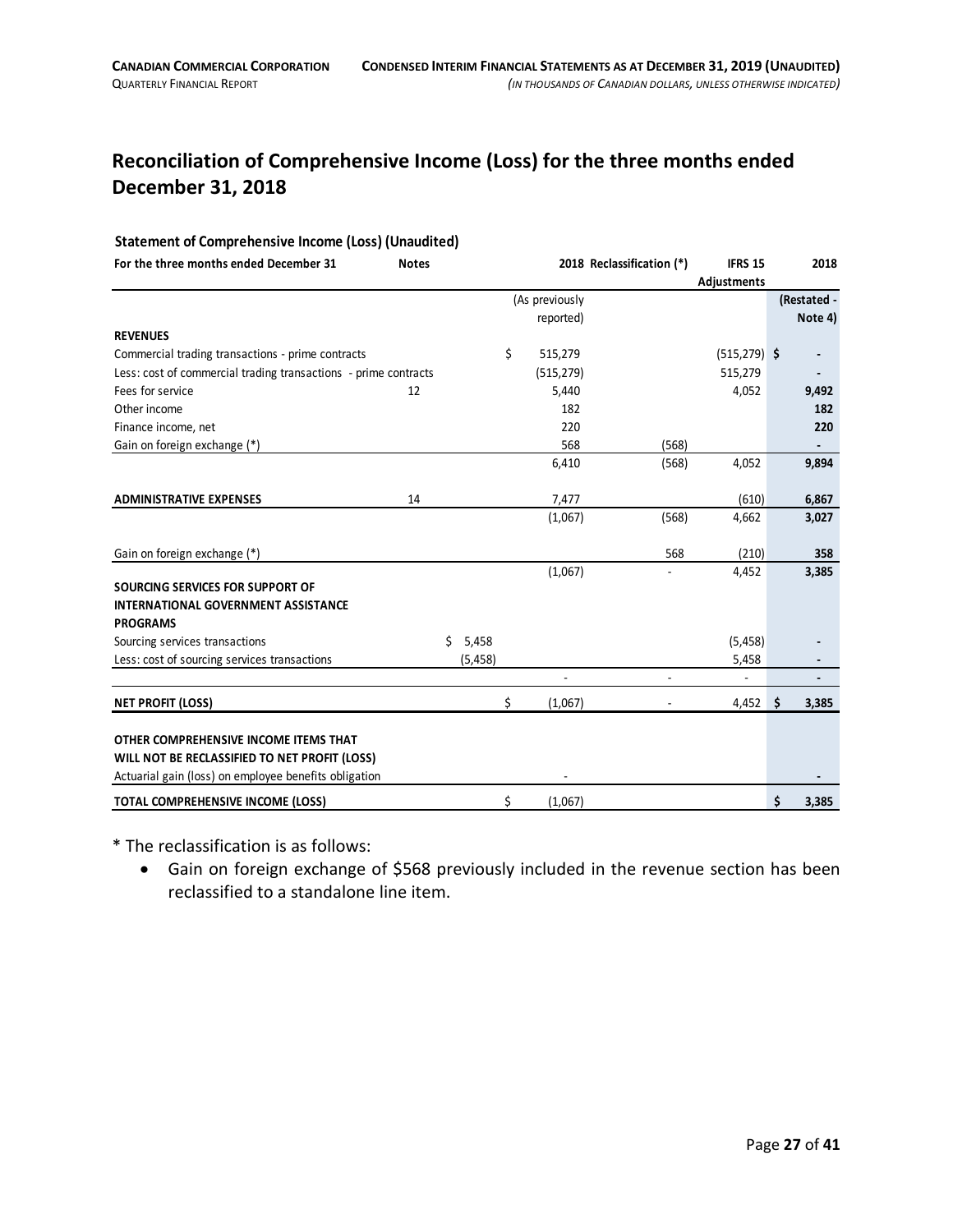# **Reconciliation of Comprehensive Income (Loss) for the nine months ended December 31, 2018**

#### **Statement of Comprehensive Income (Loss) (Unaudited)**

| For the nine months ended December 31                           | <b>Notes</b> |          |    |                | 2018 Reclassification (*) | <b>IFRS 15</b>   | 2018        |
|-----------------------------------------------------------------|--------------|----------|----|----------------|---------------------------|------------------|-------------|
|                                                                 |              |          |    |                |                           | Adjustments      |             |
|                                                                 |              |          |    | (As previously |                           |                  | (Restated - |
|                                                                 |              |          |    | reported)      |                           |                  | Note 4)     |
| <b>REVENUES</b>                                                 |              |          |    |                |                           |                  |             |
| Commercial trading transactions - prime contracts               |              |          | Ś. | 1,806,632      |                           | $(1,806,632)$ \$ |             |
| Less: cost of commercial trading transactions - prime contracts |              |          |    | (1,806,632)    |                           | 1,806,632        |             |
| Fees for service                                                | 12           |          |    | 18,870         |                           | 4,297            | 23,167      |
| Other income                                                    |              |          |    | 1,532          |                           |                  | 1,532       |
| Finance income, net                                             |              |          |    | 451            |                           |                  | 451         |
| Gain on foreign exchange (*)                                    |              |          |    | 687            | (687)                     |                  |             |
|                                                                 |              |          |    | 21,540         | (687)                     | 4,297            | 25,150      |
|                                                                 |              |          |    |                |                           |                  |             |
| <b>ADMINISTRATIVE EXPENSES</b>                                  | 14           |          |    | 22,462         |                           | (1,834)          | 20,628      |
|                                                                 |              |          |    | (922)          | (687)                     | 6,131            | 4,522       |
|                                                                 |              |          |    |                |                           |                  |             |
| Gain on foreign exchange (*)                                    |              |          |    |                | 687                       | (214)            | 473         |
|                                                                 |              |          |    | (922)          |                           | 5,917            | 4,995       |
| SOURCING SERVICES FOR SUPPORT OF                                |              |          |    |                |                           |                  |             |
| <b>INTERNATIONAL GOVERNMENT ASSISTANCE</b>                      |              |          |    |                |                           |                  |             |
| <b>PROGRAMS</b>                                                 |              |          |    |                |                           |                  |             |
| Sourcing services transactions                                  |              | \$13,686 |    |                |                           | (13, 686)        |             |
| Less: cost of sourcing services transactions                    |              | (13,686) |    |                |                           | 13,686           |             |
|                                                                 |              |          |    |                |                           |                  |             |
| <b>NET PROFIT (LOSS)</b>                                        |              |          | \$ | (922)          |                           | 5,917            | \$<br>4,995 |
|                                                                 |              |          |    |                |                           |                  |             |
| OTHER COMPREHENSIVE INCOME ITEMS THAT                           |              |          |    |                |                           |                  |             |
| WILL NOT BE RECLASSIFIED TO NET PROFIT (LOSS)                   |              |          |    |                |                           |                  |             |
| Actuarial gain (loss) on employee benefits obligation           |              |          |    |                |                           |                  |             |
| <b>TOTAL COMPREHENSIVE INCOME (LOSS)</b>                        |              |          | \$ | (922)          |                           |                  | \$<br>4,995 |

\* The reclassification is as follows:

• Gain on foreign exchange of \$687 previously included in the revenue section has been reclassified to a standalone line item.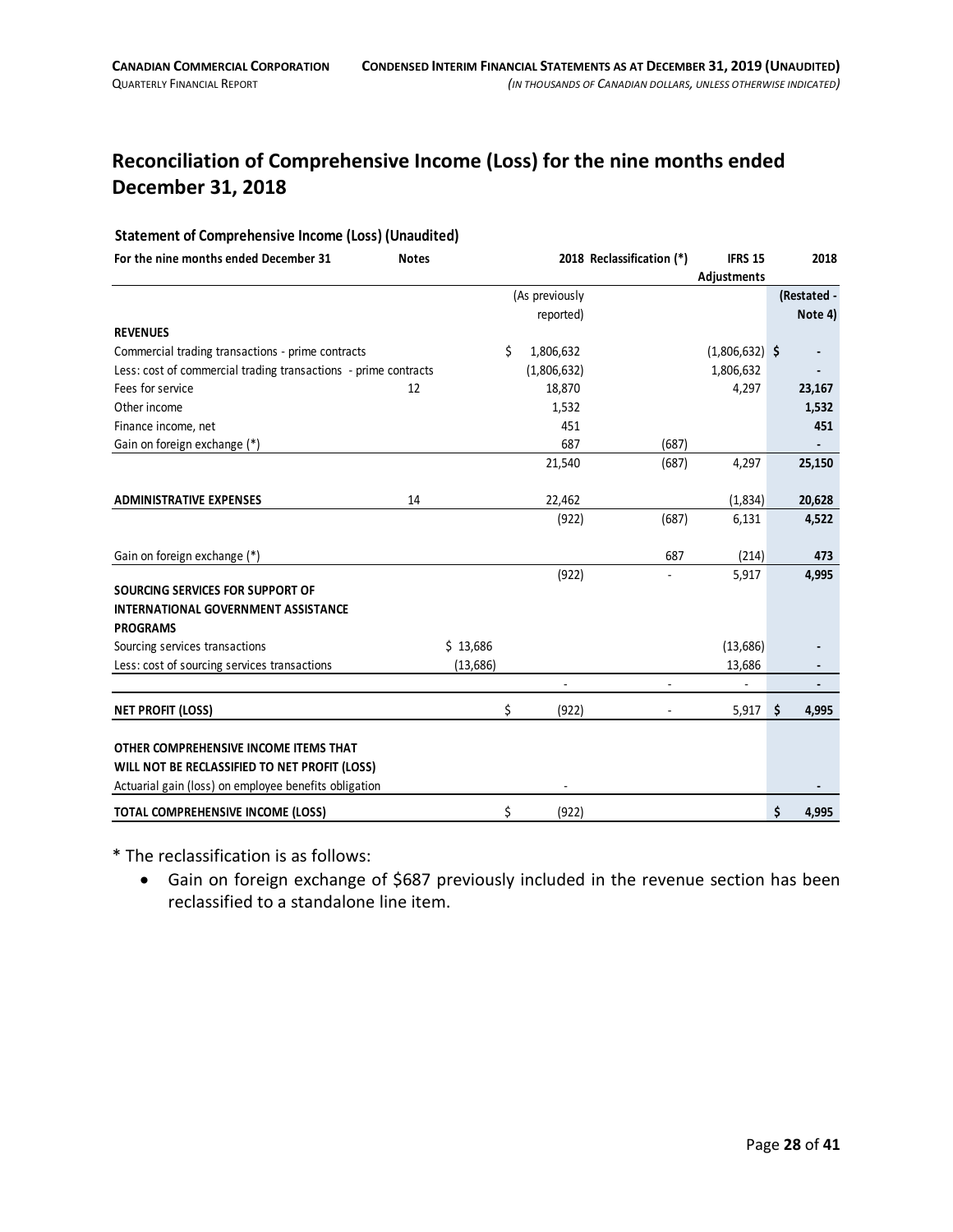# **Reconciliation of the Statement of Cash Flows for the three months ended December 31, 2018**

#### **Statement of Cash Flows (Unaudited)**

| For the three months ended December 31                        |                | 2018 Reclassification (*) | <b>IFRS 15</b> | 2018         |
|---------------------------------------------------------------|----------------|---------------------------|----------------|--------------|
|                                                               |                |                           | Adjustments    |              |
|                                                               | (As previously |                           |                | (Restated -  |
| IAS 18 / IFRS 15 Description                                  | reported)      |                           |                | Note 4)      |
| <b>OPERATING ACTIVITIES</b>                                   |                |                           |                |              |
| Net profit (loss)                                             | \$<br>(1,067)  |                           | 4,452          | \$<br>3,385  |
| Adjustments to determine net cash from (used in) operating    |                |                           |                |              |
| activities:                                                   |                |                           |                |              |
| Depreciation                                                  | 113            |                           |                | 113          |
| Deferred lease incentives                                     | (67)           |                           |                | (67)         |
| Employee benefit expense                                      | 50             |                           |                | 50           |
| Employee benefit payments                                     | (28)           |                           |                | (28)         |
| Gain on foreign exchange                                      | (442)          |                           |                | (442)        |
| Change in working capital from:                               |                |                           |                |              |
| Trade receivables / Accounts receivable                       | (210, 358)     | 129                       | 208,168        | (2,061)      |
| / Other assets                                                |                | (129)                     | 52             | (77)         |
| Advances to Canadian exporters                                | (524, 322)     |                           | 524,322        |              |
| Trade payables and accrued liabilities / Accounts payable and |                |                           |                |              |
| accrued liabilities                                           | 203,320        | (2,738)                   | (209, 985)     | (9,403)      |
| / Holdbacks                                                   |                | 389                       | (51)           | 338          |
| Advances from foreign buyers and others / Advances            | 495,821        | (32)                      | (524, 322)     | (28, 533)    |
| Deferred revenue                                              |                | 2,381                     | (2,636)        | (255)        |
| Cash used in operating activities                             | (36,980)       |                           |                | (36,980)     |
|                                                               |                |                           |                |              |
| Effect of exchange rate changes on cash and cash equivalents  | 442            |                           |                | 442          |
| Net decrease in cash and cash equivalents                     | (36, 538)      |                           |                | (36, 538)    |
| Cash and cash equivalents at the beginning of the period      | 62,813         |                           |                | 62,813       |
| Cash and cash equivalents at the end of the period            | \$<br>26,275   |                           |                | \$<br>26,275 |

\* The reclassifications are as follows:

- From Trade receivables \$129 to Other assets (\$129).
- From Trade payables and accrued liabilities (\$2,738) to Holdbacks \$389 and Deferred revenue \$2,349.
- From Advances from foreign buyers and others (\$32) to Deferred revenue \$32.

The adoption of IFRS 15 has also impacted the following notes:

- Note 12 (a) Disaggregation of fees for service revenue
- Note 14 Administrative expenses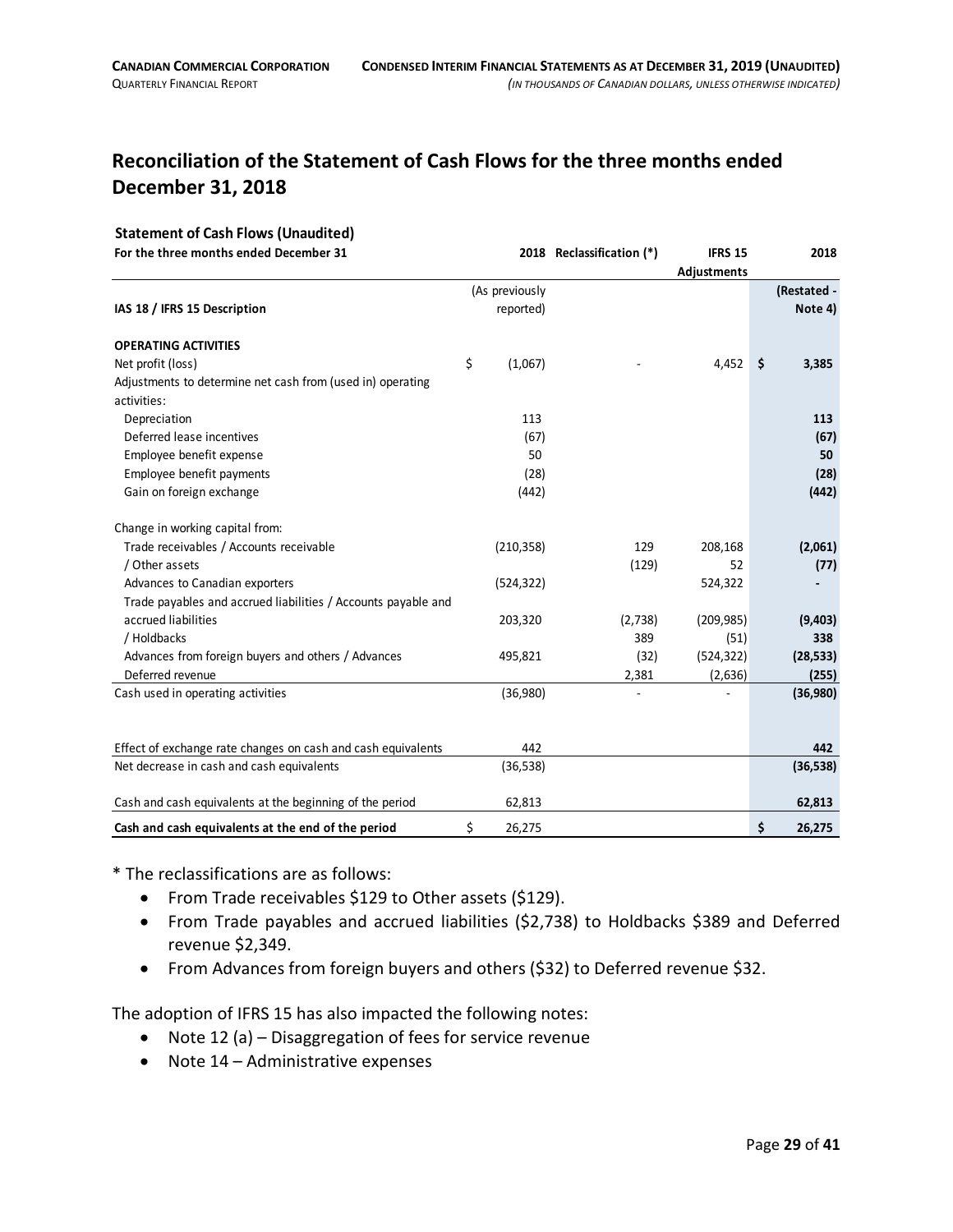# **Reconciliation of the Statement of Cash Flows for the nine months ended December 31, 2018**

#### **Statement of Cash Flows (Unaudited)**

| For the nine months ended December 31                         |                | 2018 Reclassification (*) | <b>IFRS 15</b><br>Adjustments | 2018         |
|---------------------------------------------------------------|----------------|---------------------------|-------------------------------|--------------|
|                                                               | (As previously |                           |                               | (Restated -  |
| IAS 18 / IFRS 15 Description                                  | reported)      |                           |                               | Note 4)      |
| <b>OPERATING ACTIVITIES</b>                                   |                |                           |                               |              |
| Net profit (loss)                                             | \$<br>(922)    |                           | 5,917                         | \$<br>4,995  |
| Adjustments to determine net cash from (used in) operating    |                |                           |                               |              |
| activities:                                                   |                |                           |                               |              |
| Depreciation                                                  | 339            |                           |                               | 339          |
| Deferred lease incentives                                     | (199)          |                           |                               | (199)        |
| Employee benefit expense                                      | 148            |                           |                               | 148          |
| Employee benefit payments                                     | (28)           |                           |                               | (28)         |
| Gain on foreign exchange                                      | (226)          |                           |                               | (226)        |
| Change in working capital from:                               |                |                           |                               |              |
| Trade receivables / Accounts receivable                       | (858, 471)     | 674                       | 863,828                       | 6,031        |
| / Other assets                                                |                | (674)                     | (59)                          | (733)        |
| Advances to Canadian exporters                                | (519, 182)     |                           | 519,182                       |              |
| Trade payables and accrued liabilities / Accounts payable and |                |                           |                               |              |
| accrued liabilities                                           | 861,701        | (2,675)                   | (867, 229)                    | (8, 203)     |
| / Holdbacks                                                   |                | 407                       | (55)                          | 352          |
| Advances from foreign buyers and others / Advances            | 499,534        | (43)                      | (519, 182)                    | (19,691)     |
| Deferred revenue                                              |                | 2,311                     | (2,402)                       | (91)         |
| Cash used in operating activities                             | (17, 306)      |                           |                               | (17, 306)    |
|                                                               |                |                           |                               |              |
| Effect of exchange rate changes on cash and cash equivalents  | 226            |                           |                               | 226          |
| Net decrease in cash and cash equivalents                     | (17,080)       |                           |                               | (17,080)     |
| Cash and cash equivalents at the beginning of the period      | 43,355         |                           |                               | 43,355       |
| Cash and cash equivalents at the end of the period            | \$<br>26,275   |                           |                               | \$<br>26,275 |

\* The reclassifications are as follows:

- From Trade receivables \$674 to Other assets (\$674).
- From Trade payables and accrued liabilities (\$2,675) to Holdbacks \$407 and Deferred revenue \$2,268.
- From Advances from foreign buyers and others (\$43) to Deferred revenue \$43.

The adoption of IFRS 15 has also impacted the following notes:

- Note 12 (a) Disaggregation of fees for service revenue
- Note 14 Administrative expenses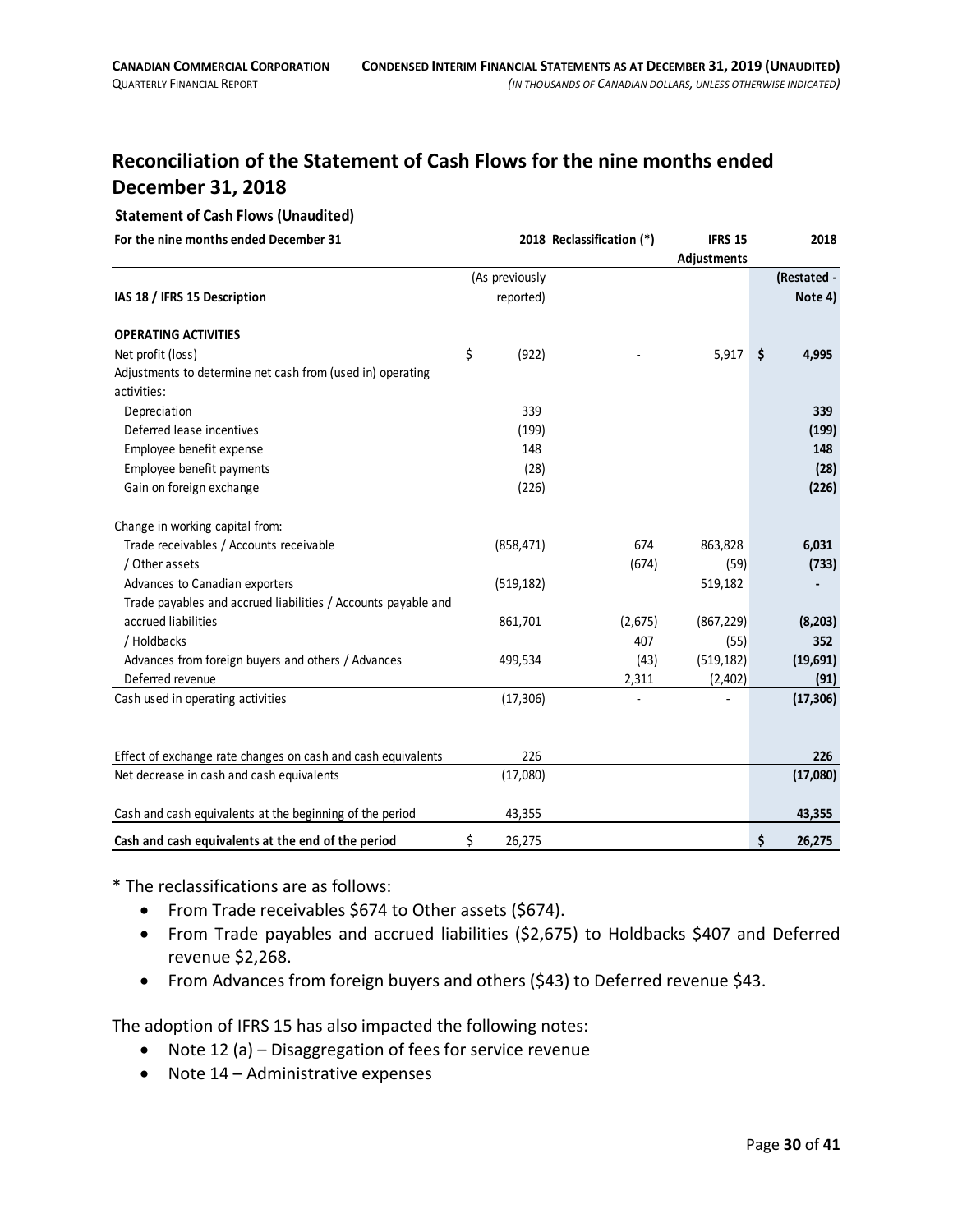# <span id="page-30-0"></span>**5. CASH AND CASH EQUIVALENTS**

Cash and cash equivalents had the following balances by currency as at:

|                  | December 31, 2019 |     |                                                                                                                                                              | March 31, 2019 |    |          |
|------------------|-------------------|-----|--------------------------------------------------------------------------------------------------------------------------------------------------------------|----------------|----|----------|
|                  | Original          |     | Canadian                                                                                                                                                     | Original       |    | Canadian |
|                  | currency          |     | dollars                                                                                                                                                      | currency       |    | dollars  |
| U.S. dollars     | 29,056            | \$. | 37,703                                                                                                                                                       | 18,802         | \$ | 25,123   |
| Canadian dollars | 27,355            |     | 27,355                                                                                                                                                       | 29,985         |    | 29,985   |
| Chinese renminbi | 3,892             |     | 725                                                                                                                                                          | 4,901          |    | 975      |
| Euros            | $\qquad \qquad$   |     | $\hskip1.6pt\hskip1.6pt\hskip1.6pt\hskip1.6pt\hskip1.6pt\hskip1.6pt\hskip1.6pt\hskip1.6pt\hskip1.6pt\hskip1.6pt\hskip1.6pt\hskip1.6pt\hskip1.6pt\hskip1.6pt$ | 1,600          |    | 2,398    |
|                  |                   | \$  | 65,783                                                                                                                                                       |                |    | 58,481   |

The components of cash and cash equivalents were as follows as at:

|                           | December 31, |        |    | March 31, |
|---------------------------|--------------|--------|----|-----------|
|                           |              | 2019   |    | 2019      |
| Cash                      | S            | 38,789 | \$ | 29,421    |
| Short term investments    |              | 16,575 |    | 18,819    |
| Notice deposits           |              | 10,419 |    | 10,241    |
| Cash and cash equivalents |              | 65,783 |    | 58,481    |

Cash and cash equivalents balances include advances received from foreign buyers and others not yet paid to Canadian exporters and amounts held back from Canadian exporters to be remitted at later dates in accordance with the terms and conditions of contracts.

# <span id="page-30-1"></span>**6. ACCOUNTS RECEIVABLE**

Accounts receivable include amounts that are due to the Corporation for fees for service invoiced and yet to be collected, amounts due from foreign buyers related to amounts already paid to Canadian exporters and other amounts primarily from Canadian government organizations. These amounts are based on normal international trade terms and are generally non-interest bearing.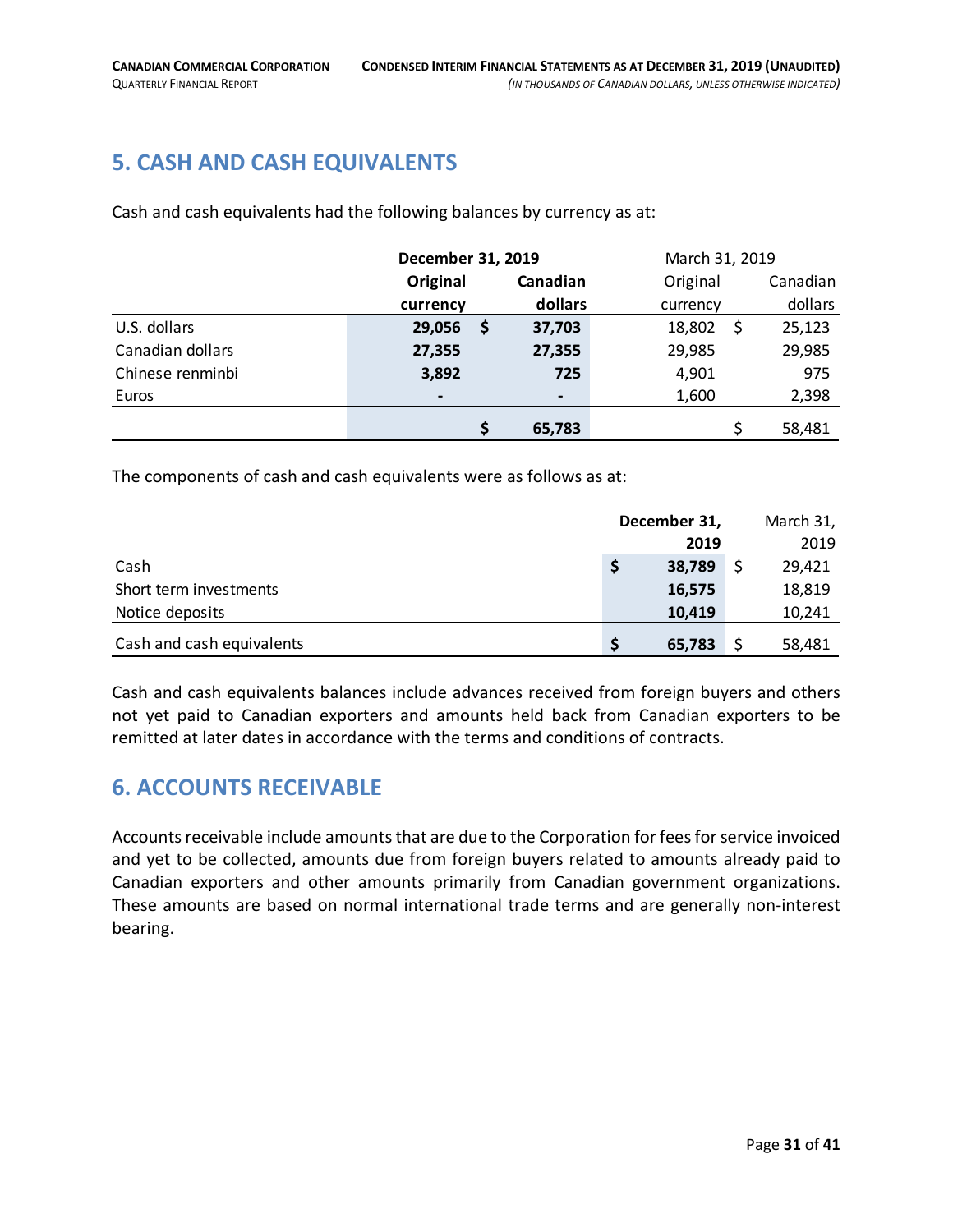The Corporation's accounts receivable consisted of the following as at:

|                     | December 31, |                | March 31, |        |
|---------------------|--------------|----------------|-----------|--------|
|                     |              | 2019           |           | 2019   |
| Accounts receivable |              | 34,281         |           | 27,563 |
| Accrued receivables |              | $\blacksquare$ |           | 40     |
|                     |              | 34,281         |           | 27,603 |

The currency profile of the Corporation's accounts receivable was as follows as at:

|                  | December 31, 2019 |   | March 31, 2019 |          |  |          |
|------------------|-------------------|---|----------------|----------|--|----------|
|                  | Original          |   | Canadian       | Original |  | Canadian |
|                  | currency          |   | dollars        | currency |  | dollars  |
| U.S. dollars     | 25,127            |   | 32,604         | 19,095   |  | 25,515   |
| Canadian dollars | 1,674             |   | 1,674          | 2,088    |  | 2,088    |
| Chinese renminbi | 16                |   | 3              |          |  |          |
|                  |                   | S | 34,281         |          |  | 27,603   |

### <span id="page-31-0"></span>**7. OTHER ASSETS**

The Corporation's other assets included the following as at:

<span id="page-31-1"></span>

|                   | December 31, |       | March 31, |      |
|-------------------|--------------|-------|-----------|------|
|                   |              | 2019  |           | 2019 |
| Prepaid expenses  |              | 652   |           | 304  |
| Unbilled revenues |              | 417   |           | 99   |
|                   |              | 1,069 |           | 403  |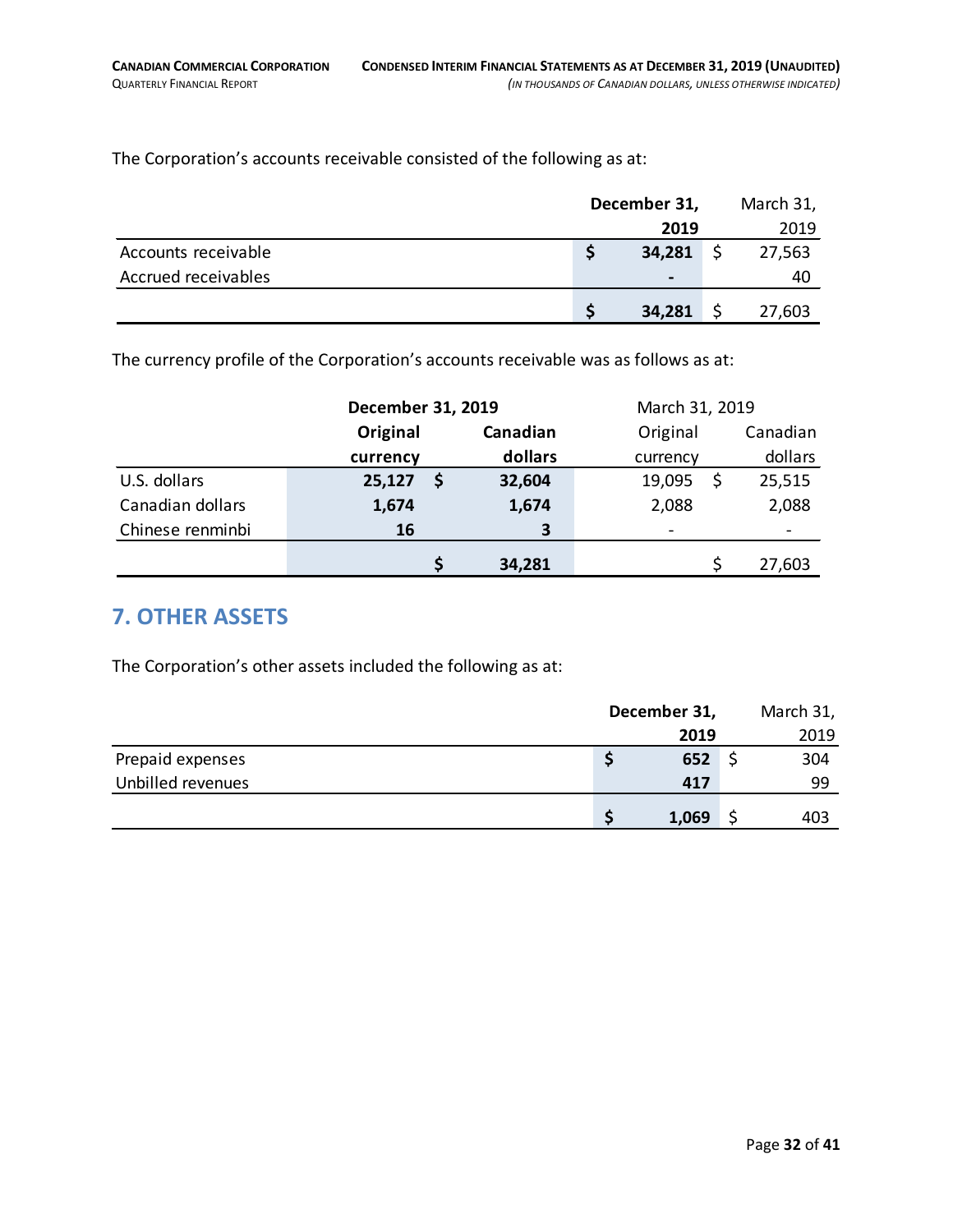# **8. ACCOUNTS PAYABLE AND ACCRUED LIABILITIES**

Accounts payable and accrued liabilities represent amounts due related to the Corporation's administrative and operating expenses, amounts due to Canadian exporters from amounts received from foreign buyers and other miscellaneous amounts due. These amounts are due on normal trade terms.

The Corporation's accounts payable and accrued liabilities consisted of the following as at:

|                            | December 31, |     | March 31, |  |
|----------------------------|--------------|-----|-----------|--|
|                            | 2019         |     | 2019      |  |
| Accounts payable           | 36,972       | ∣S. | 32,819    |  |
| <b>Accrued liabilities</b> | 2,924        |     | 2,637     |  |
|                            | 39,896       |     | 35,456    |  |

The currency profile of the Corporation's accounts payable and accrued liabilities was as follows as at:

|                  | December 31, 2019 |  |                | March 31, 2019 |   |          |
|------------------|-------------------|--|----------------|----------------|---|----------|
|                  | Original          |  | Canadian       | Original       |   | Canadian |
|                  | currency          |  | dollars        | currency       |   | dollars  |
| U.S. dollars     | 27,727            |  | 35,979         | 21,629         | S | 28,900   |
| Canadian dollars | 3,890             |  | 3,890          | 4,041          |   | 4,041    |
| Chinese renminbi | 147               |  | 27             | 587            |   | 117      |
| Euros            | -                 |  | $\blacksquare$ | 1,600          |   | 2,398    |
|                  |                   |  | 39,896         |                |   | 35,456   |

Credit, market and liquidity risks related to accounts receivable and accounts payable and accrued liabilities are disclosed in Note 11.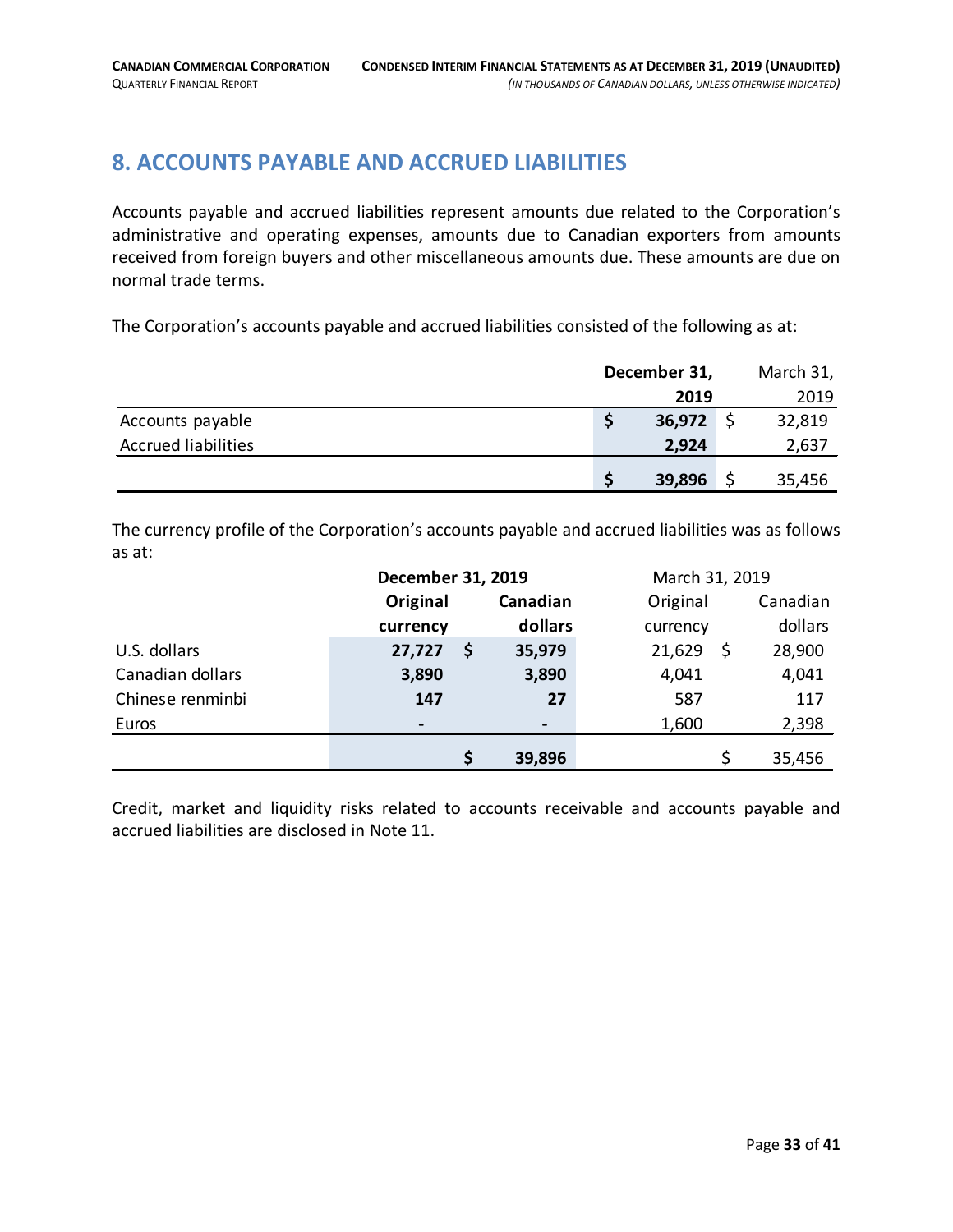# <span id="page-33-0"></span>**9. DEFERRED REVENUE**

The change in the Corporation's liability of deferred revenue was as follows during the period ended:

|                                                                    | December 31, |       | March 31, |       |
|--------------------------------------------------------------------|--------------|-------|-----------|-------|
|                                                                    |              | 2019  |           | 2019  |
| Balance at the beginning of the year                               |              | 1,081 |           | 985   |
| Plus: additional deferred revenue, net of refunds                  |              | 222   |           | 594   |
| Less: amounts recognized as Fees for service                       |              | (783) |           | (523) |
| Impact of netting unbilled and deferred revenue from same contract |              | (212) |           | 25    |
| Balance at the end of the period                                   |              | 308   |           | 1,081 |

### <span id="page-33-1"></span>**10. CAPITAL MANAGEMENT**

The Corporation's objective with respect to capital is to preserve and strengthen its capital base through prudent risk management. This objective ensures that capital is available to facilitate investments in people and processes and to mitigate any potential losses related to corporate activities, transactional exposures due to exporter non-performance and buyer credit risk.

The Corporation defines capital as its contributed capital and retained earnings. The Corporation's contributed capital consists of the capital contributed by the Government of Canada. The Corporation's capital allocation model determines the capital required across three risk areas: Corporate risk, exporter performance risk, and buyer credit risk.

The Corporation is not subject to externally imposed capital requirements.

Key strategies used by the Corporation to manage its capital base include: minimizing contract remediation expenses, balancing smart growth with operating expenses, minimizing foreign exchange exposure and optimizing interest income. The Corporation may be required to return to the Government of Canada any part of capital deemed to be in excess of the amount required for the purposes for which the Corporation was constituted.

The Corporation's breakdown of supply of capital was as follows as at:

|                          | December 31, |        | March 31, |  |
|--------------------------|--------------|--------|-----------|--|
|                          |              | 2019   | 2019      |  |
| Contributed capital      |              | 10,000 | 10,000    |  |
| <b>Retained earnings</b> |              | 12,909 | 11,349    |  |
|                          |              | 22,909 | 21,349    |  |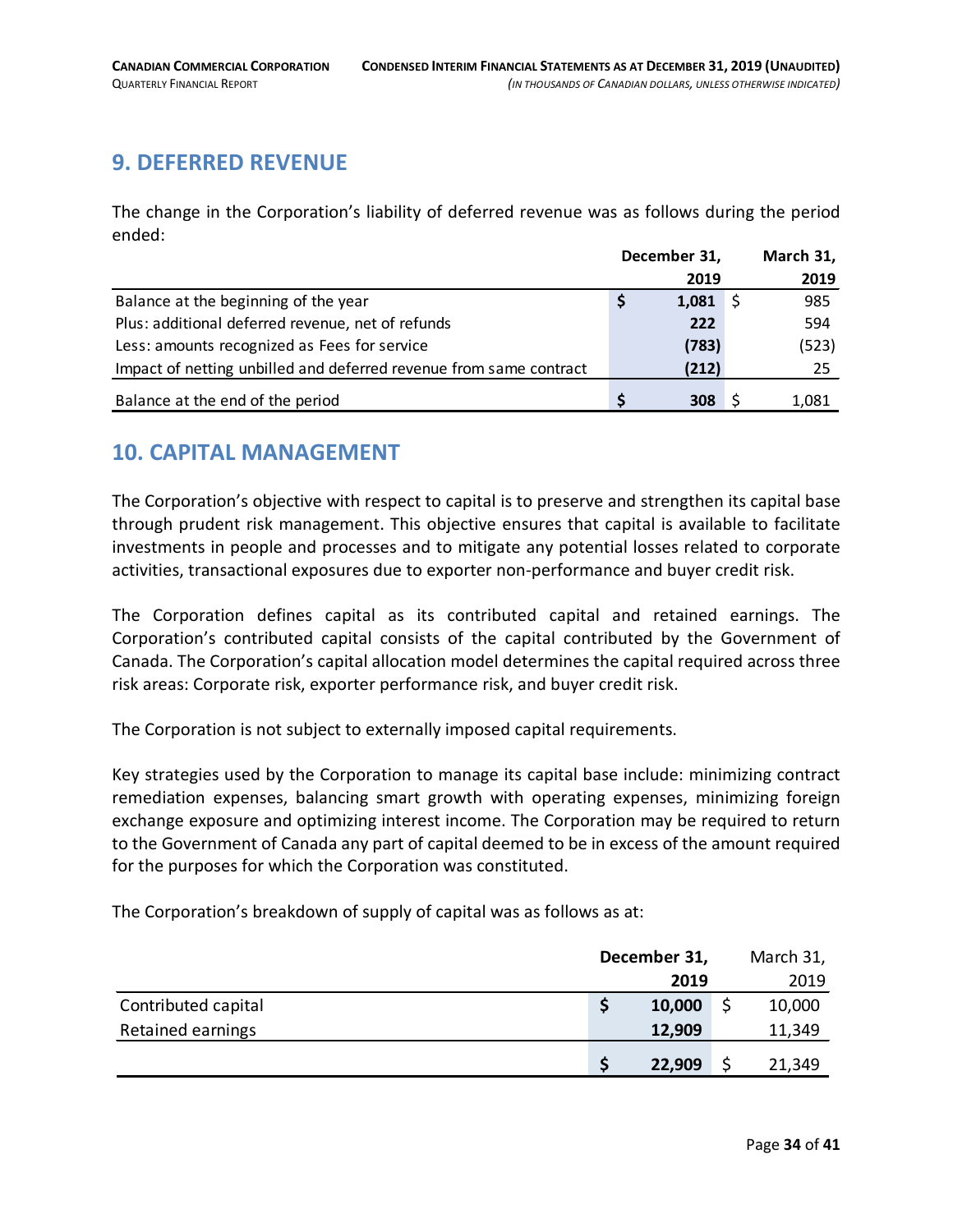# <span id="page-34-0"></span>**11. RISK MANAGEMENT AND FINANCIAL INSTRUMENTS**

As described in the Corporation's Annual Report and audited financial statements for the year ended March 31, 2019, the Corporation is exposed to credit risk, market risk and liquidity risk as a result of holding financial instruments. The following section is a description of the most significant risks associated with financial instruments and how the Corporation manages its risk exposure.

### **(a) Credit risk**

Credit risk is the risk that one party to a financial instrument will cause a financial loss for the other party by failing to discharge an obligation. The credit risk arises principally from the Corporation's cash and cash equivalents, unbilled revenue and accounts receivable which includes fees for service due to the Corporation. The carrying amount of financial assets recorded in the financial statements represents the maximum exposure to credit risk.

#### *Cash and cash equivalents*

The Corporation invests surplus funds to earn investment income with the objective of maintaining safety of principal and providing adequate liquidity to meet cash flow requirements. The Corporation's exposure to credit risk from investing cash and cash equivalents is minimized through compliance with the Corporation's Board of Directors approved investment policy, which specifies approved investment instruments and portfolio limits. The Corporation invests cash and cash equivalents in highly liquid demand deposits and temporary investments with a Canadian chartered bank. Investments must maintain credit ratings at or above thresholds identified from at least two of the agencies listed below:

- Moody's rating of P1
- Standard and Poor's ("S&P") rating of A1
- Dominion Bond Rating Service ("DBRS") rating of R1 (low)

#### *Accounts receivable*

The Corporation has credit risk related to accounts receivable which includes fees for service revenues. At times, the Corporation may agree to pay DPSA and non-DPSA invoices at the request of Canadian exporters prior to receiving funds from the US Department of Defence or other foreign buyers.

Since the DPSA foreign buyer is rated AAA by recognized rating agencies the credit exposure is minimized to acceptable levels. For non-DPSA foreign buyers, the Corporation assesses the credit risk to ensure it is also minimized to acceptable levels.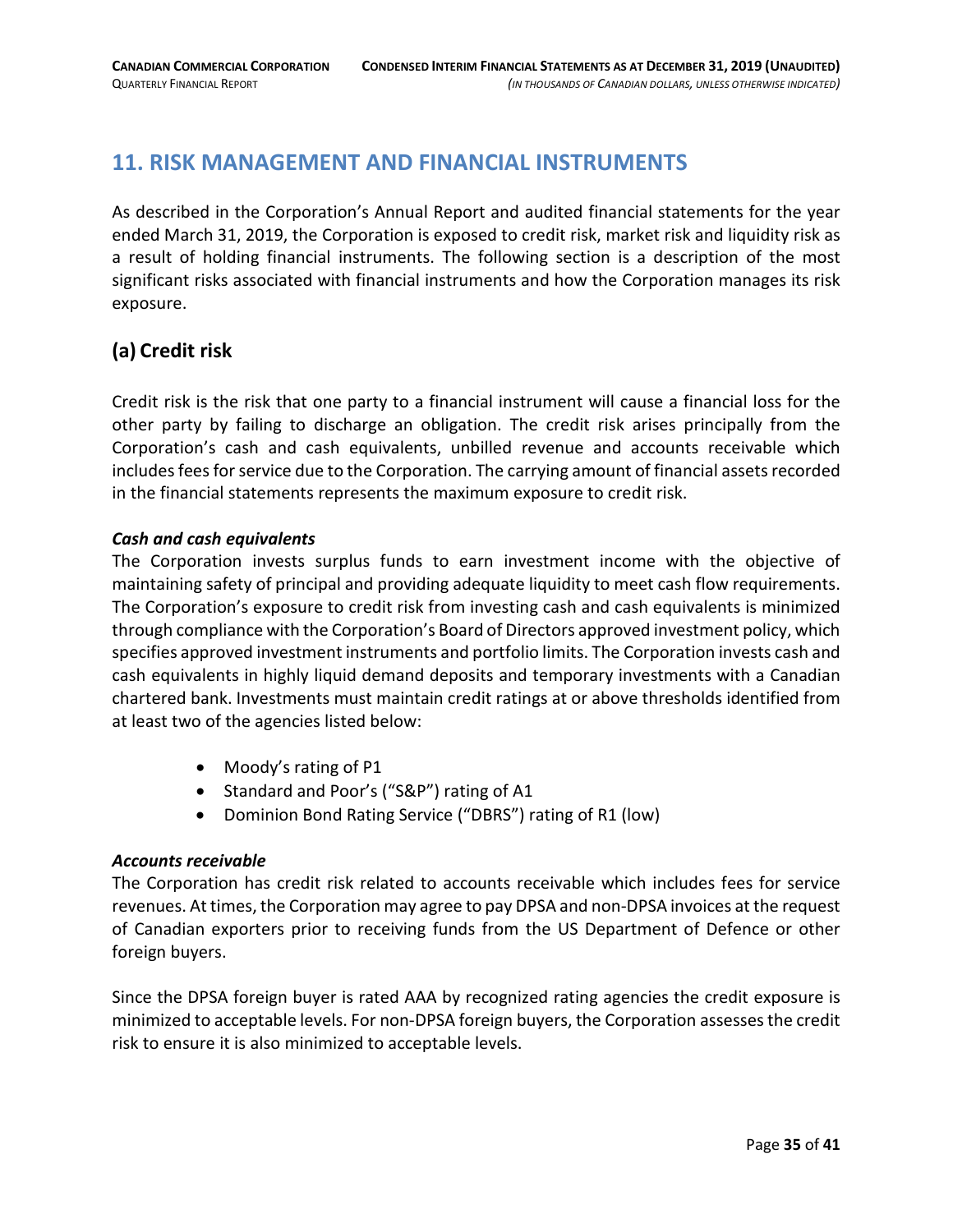As at December 31, 2019, 33% (March 31, 2019 - 48%) of the Corporation's accounts receivable were from AAA credit rated foreign buyers.

The maximum exposure to credit risk for accounts receivable by geographic region was as follows as at:

|                               | December 31, |    | March 31, |
|-------------------------------|--------------|----|-----------|
|                               | 2019         |    | 2019      |
| Asia *                        | \$<br>22,389 | \$ | 12,872    |
| <b>United States</b>          | 9,417        |    | 12,680    |
| Canada                        | 1,804        |    | 542       |
| Central America and Caribbean | 561          |    | 894       |
| South America                 | 108          |    | 66        |
| Africa                        | 2            |    | 327       |
| Europe                        |              |    | 222       |
|                               | \$<br>34,281 | \$ | 27,603    |

\* Includes Middle East

The maturity profile of the Corporation's accounts receivable was as follows as at:

|          |        | December 31, |        |  |
|----------|--------|--------------|--------|--|
|          | 2019   |              | 2019   |  |
| < 1 year | 34,281 |              | 27,603 |  |
|          | 34,281 |              | 27,603 |  |

Accounts receivable are considered past due when the payer has failed to make the payment by the contractual due date. The ageing profile of the Corporation's past due accounts receivable was as follows as at:

|                            |   | December 31, |  | March 31, |  |
|----------------------------|---|--------------|--|-----------|--|
|                            |   | 2019         |  | 2019      |  |
| $<$ 30 days                |   | 3,591        |  | 4,247     |  |
| $>$ 30 days and < 180 days |   | 11,706       |  | 8,790     |  |
| $>180$ days                |   | 15,624       |  | 8,136     |  |
|                            | S | 30,921       |  | 21,173    |  |

The past due accounts receivable are mostly attributable to the Armoured Brigades Program contract. All overdue accounts receivable are considered fully collectable and no allowance for credit losses has been recorded by the Corporation as at December 31, 2019. In January 2020, the past due accounts receivable amount was reduced by a payment received by the Corporation related to the Armoured Brigades Program contract.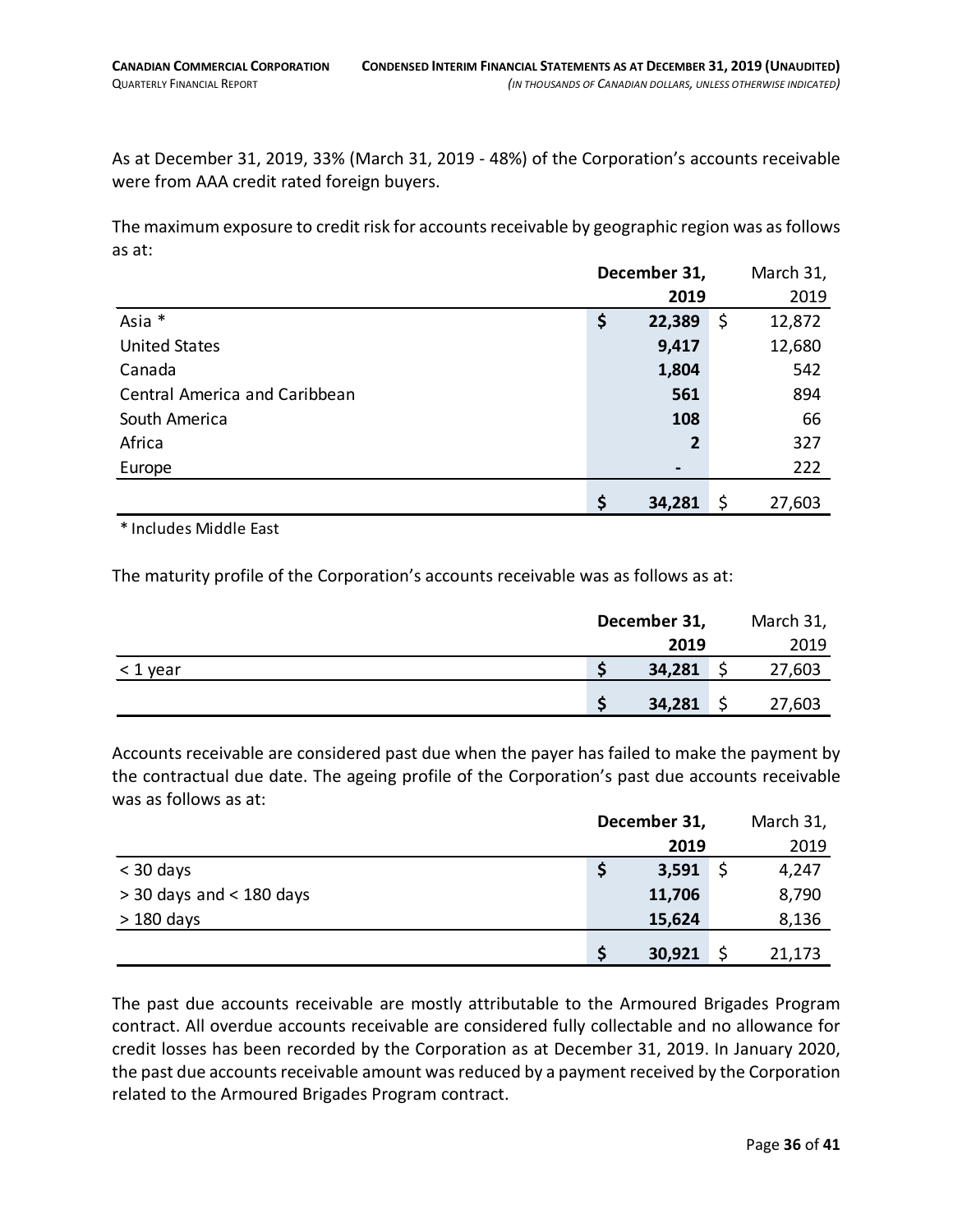# **(b) Market risk**

Market risk is the risk that the fair value or future cash flows of a financial instrument will fluctuate because of changes in market rates. Market risk comprises three types of risk: currency risk, interest rate risk and other price risk. The Corporation is not exposed to significant currency risk, interest rate risk or other price risk. The Corporation has no significant derivatives or embedded derivatives that require recognition as an asset or liability on the Statement of Financial Position.

### **(c) Liquidity risk**

Liquidity risk is the risk that an entity will encounter difficulty in meeting obligations associated with financial liabilities that are settled by delivering cash or another financial asset.

Liquidity risk is minimized through compliance with the Corporation's investment policy whereby cash and cash equivalents are invested in highly liquid demand deposits and temporary investments with a Canadian financial institution in order to meet financial obligations on a timely basis.

A potential claim for damages for non-performance of outstanding contracts could create liquidity risk for the Corporation. To mitigate this risk, the Corporation has contractual recourse that consists of, in all material respects, back-to-back contractual obligations from Canadian exporters in an amount equal to the value of the contract. In addition, in order to further mitigate its overall liquidity risk exposure from non-performance on contracts, depending upon the results of its due diligence, the Corporation may supplement this recourse by requiring the Canadian exporter to provide commercial securities including holdbacks, bank guarantees, surety bonds, parent guarantees, insurance assignments, property liens, personal guarantees and shareholder cash to be held in trust with the Corporation.

Under contract terms, other than DPSA related contracts, payments to Canadian exporters are usually not made in advance of receipt of payment from foreign buyers, and therefore do not expose the Corporation to liquidity risks.

The CCC Act permits the Corporation to borrow from the Consolidated Revenue Fund or enter into other credit arrangements or indemnities from other sources for an amount not to exceed \$90.0 million.

The Corporation has a revolving credit facility providing access to funds in the amount of \$40.0 million (March 31, 2019 - \$40.0 million) Canadian or its U.S. dollar equivalent.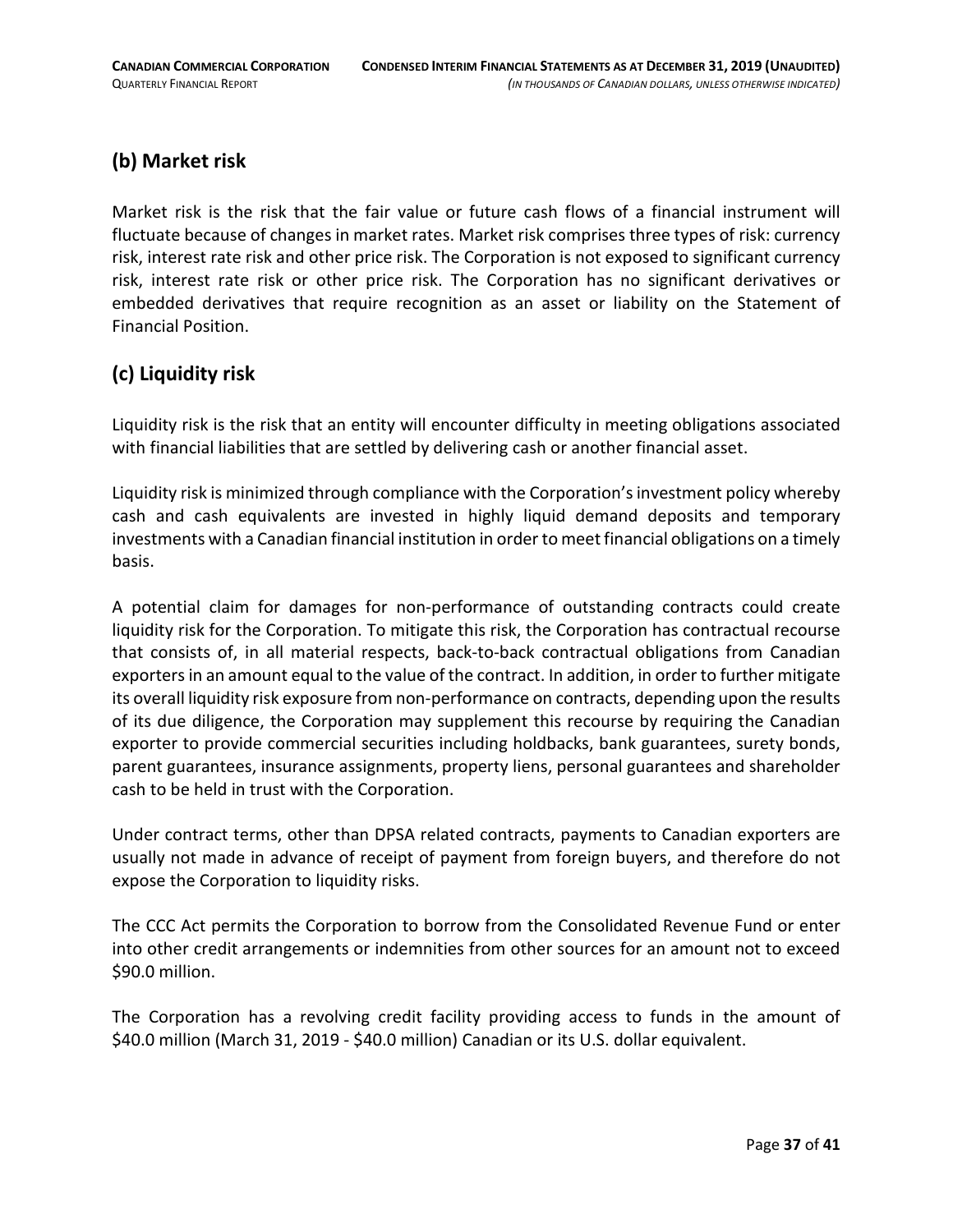As per contractual terms of DPSA contracts, the Corporation commits to payments to Canadian exporters within thirty days on most contracts. For the International contracts, the Corporation commits to payments within two to five business days from receipt of payments from the foreign buyer. At times, collection of amounts from the foreign buyer on DPSA contracts can take more than thirty days. This can occasionally result in the Corporation using the credit facility in the normal course of operations. Indebtedness under this agreement is unsecured and this credit facility has no expiry date. As at December 31, 2019, the draw on this line of credit was nil (March 31, 2019 — nil).

#### *Accounts payable and accrued liabilities*

Accounts payable and accrued liabilities are due on normal trade terms. The maturity profile of the Corporation's accounts payable and accrued liabilities was as follows as at:

|                     |      | December 31,    | March 31, |        |  |
|---------------------|------|-----------------|-----------|--------|--|
|                     | 2019 |                 |           | 2019   |  |
| $<$ 1 year          |      | 39,896          |           | 35,302 |  |
| $> 1$ and < 3 years |      | $\qquad \qquad$ |           | 154    |  |
|                     |      | 39,896          |           | 35,456 |  |

There are no onerous contracts identified as at December 31, 2019 or March 31, 2019.

# <span id="page-37-0"></span>**12. REVENUE FROM CONTRACTS WITH CUSTOMERS**

#### **(a) Disaggregation of Fee for service revenue**

For the three and nine month periods ended December 31, the sources of the Corporation's Fees for service revenues were as follows:

|                                  | For the three months<br>ended December 31 |       |   | For the nine months |                   |        |   |             |
|----------------------------------|-------------------------------------------|-------|---|---------------------|-------------------|--------|---|-------------|
|                                  |                                           |       |   |                     | ended December 31 |        |   |             |
|                                  |                                           | 2019  |   | 2018                | 2019              |        |   | 2018        |
|                                  |                                           |       |   | (Restated -         |                   |        |   | (Restated - |
|                                  |                                           |       |   | Note 4)             |                   |        |   | Note 4)     |
| International business           | \$                                        | 8,160 | S | 8,747               | \$                | 16,611 | S | 20,887      |
| Lottery programs                 |                                           | 229   |   | 206                 |                   | 620    |   | 585         |
|                                  | \$                                        | 8,389 | S | 8,953               | S                 | 17,231 | S | 21,472      |
| Government of Canada initiatives |                                           | 584   |   | 539                 |                   | 1,662  |   | 1,695       |
|                                  | \$                                        | 8.973 |   | 9,492               | Ś                 | 18.893 |   | 23.167      |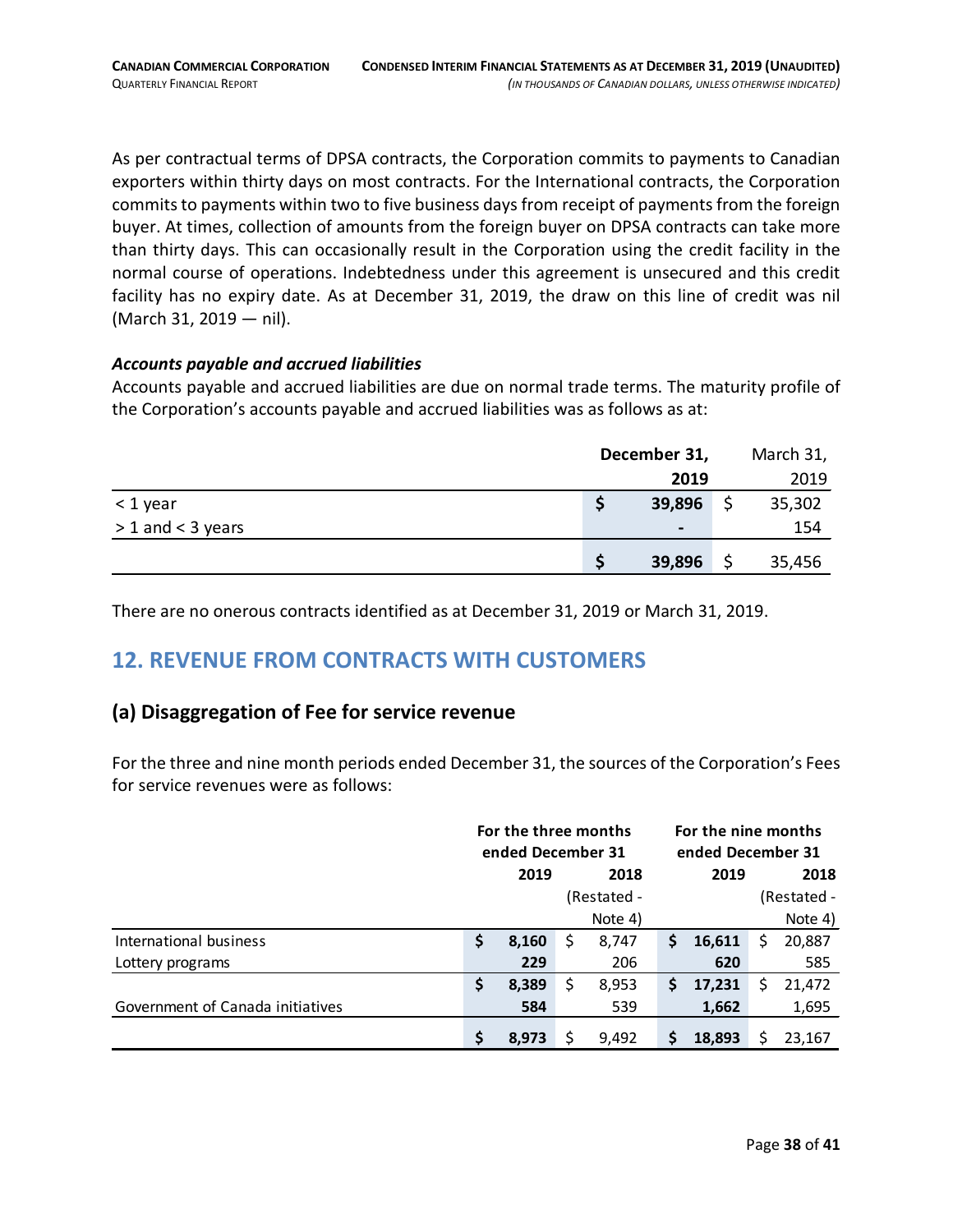# **(b) Unsatisfied (or partially unsatisfied) performance obligations**

Unsatisfied, or partially unsatisfied, contractual performance obligations are mostly due to services which are yet to be provided by the Corporation over the remaining duration of the contract. The following table sets out the estimated transaction prices allocated to unsatisfied, or partially unsatisfied contracted performance obligations of the Corporation to be met in the future and the estimated timing of revenue recognition. Actual amounts may differ from these estimates due to a variety of factors, including the unpredictable nature of customer behaviour, industry regulation and the economic and political environments in which the Corporation operates.

The following table represents fees for service revenue expected to be recognized in the future related to performance obligations that are unsatisfied (or partially unsatisfied) as at:

|        |        | December 31, |        |  |  |
|--------|--------|--------------|--------|--|--|
|        |        | 2019         |        |  |  |
| <1year | 18,821 |              | 20,393 |  |  |
| >1year | 32,431 |              | 41,554 |  |  |
|        | 51,252 |              | 61,947 |  |  |

As transaction prices do not include estimated amounts of variable consideration that are constrained, such amounts are also excluded from the unsatisfied performance obligations disclosure.

# <span id="page-38-0"></span>**13. TRANSFERS FROM GOVERNMENT OF CANADA**

During the nine month period ended December 31, 2019, the Corporation recognized revenue of \$2.5 million received from the Government of Canada for operational expenditures. There were no Government of Canada transfers during the three month period ended December 31, 2019 or in the previous year.

In January 2020, the Government of Canada authorized an additional transfer of \$2.0 million. The funds were received and recognized as revenue in January 2020.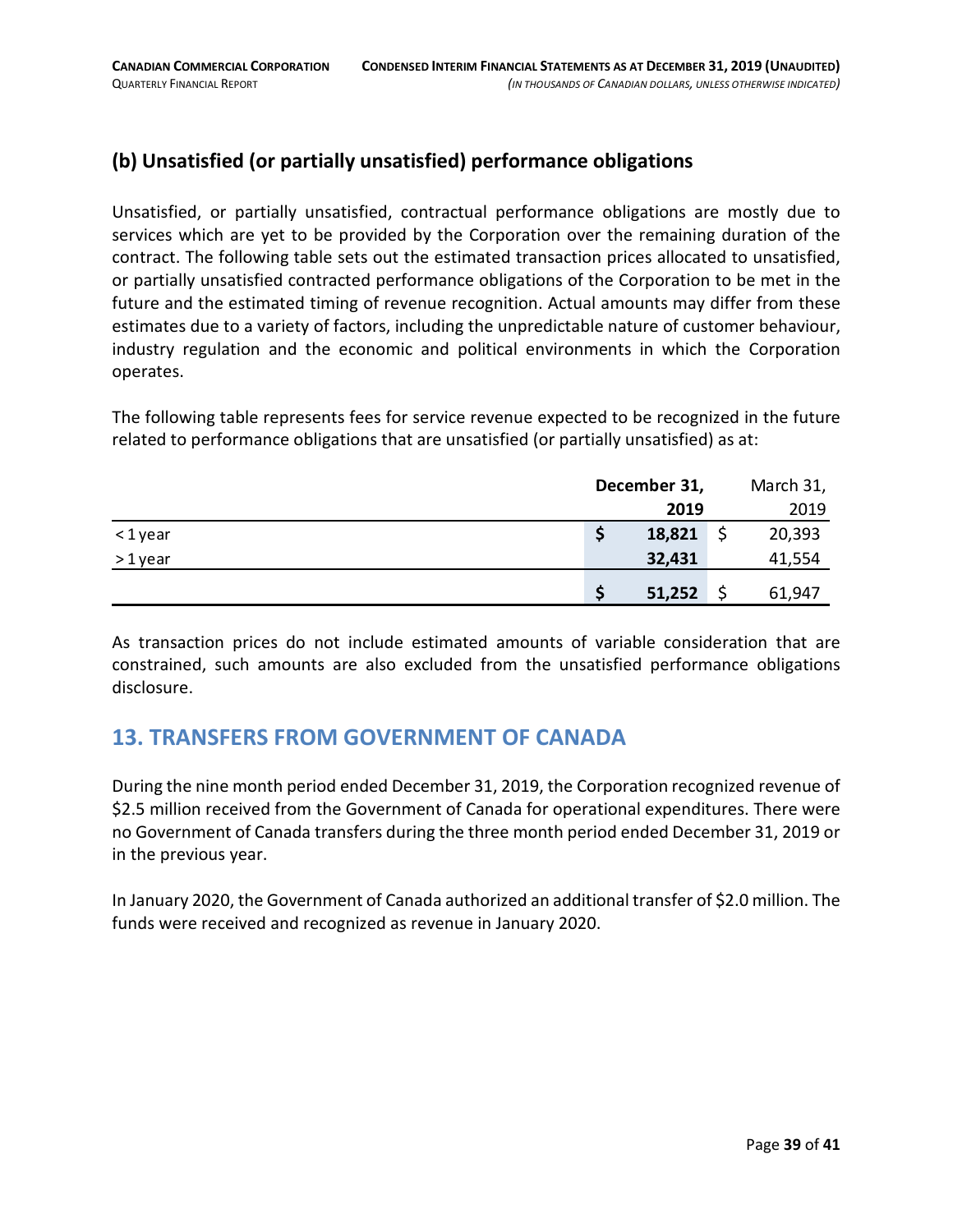# <span id="page-39-0"></span>**14. ADMINISTRATIVE EXPENSES**

Administrative expenses for the three and nine month periods ended December 31 are as follows:

|                                             | For the three months |       |    | For the nine months |    |             |         |        |  |
|---------------------------------------------|----------------------|-------|----|---------------------|----|-------------|---------|--------|--|
|                                             | ended December 31    |       |    | ended December 31   |    |             |         |        |  |
|                                             | 2019                 |       |    | 2018                |    | 2019        |         | 2018   |  |
|                                             | (Restated -          |       |    |                     |    | (Restated - |         |        |  |
|                                             | Note 4)              |       |    |                     |    |             | Note 4) |        |  |
| Workforce compensation and related expenses | \$                   | 4,796 | \$ | 4,648               | \$ | 14,207      | \$      | 14,024 |  |
| Contract management services                |                      | 661   |    | 662                 |    | 1,984       |         | 1,984  |  |
| Rent and related expenses                   |                      | 421   |    | 447                 |    | 1,228       |         | 1,041  |  |
| Travel and hospitality                      |                      | 338   |    | 348                 |    | 969         |         | 1,100  |  |
| Consultants                                 |                      | 244   |    | 368                 |    | 920         |         | 942    |  |
| Software, hardware and support              |                      | 20    |    | 60                  |    | 547         |         | 522    |  |
| Depreciation                                |                      | 102   |    | 113                 |    | 305         |         | 339    |  |
| Communications                              |                      | 82    |    | 88                  |    | 260         |         | 311    |  |
| Other expenses                              |                      | 94    |    | 133                 |    | 223         |         | 365    |  |
|                                             | \$                   | 6,758 | \$ | 6,867               | \$ | 20,643      | \$      | 20,628 |  |

### <span id="page-39-1"></span>**15. RELATED PARTY TRANSACTIONS**

The Corporation is related in terms of common ownership to all Government of Canada departments, agencies and Crown corporations. The Corporation enters into transactions with these entities in the normal course of business, under the same terms and conditions that apply to unrelated parties, and as such the transactions approximate fair value.

# <span id="page-39-2"></span>**16. CONTINGENCIES**

# **(a) Collateral**

To manage performance risk of outstanding deliverables, the Corporation has contractual recourse that consists, in all material respects, of corresponding deliverables from Canadian exporters in the same amount. The collateral pledged by Canadian exporters is to mitigate counterparty risk to the deliverables of the Corporation in the event of non-performance claims against the Corporation for reasons related to the Canadian exporter failing to perform per the terms and conditions of contracts. In addition, to further mitigate the overall exposure to potential damage claims for non-performance, and depending upon the results of its due diligence, the Corporation may supplement this recourse by requiring the Canadian exporter to provide commercial securities including holdbacks, bank guarantees, surety bonds, parent